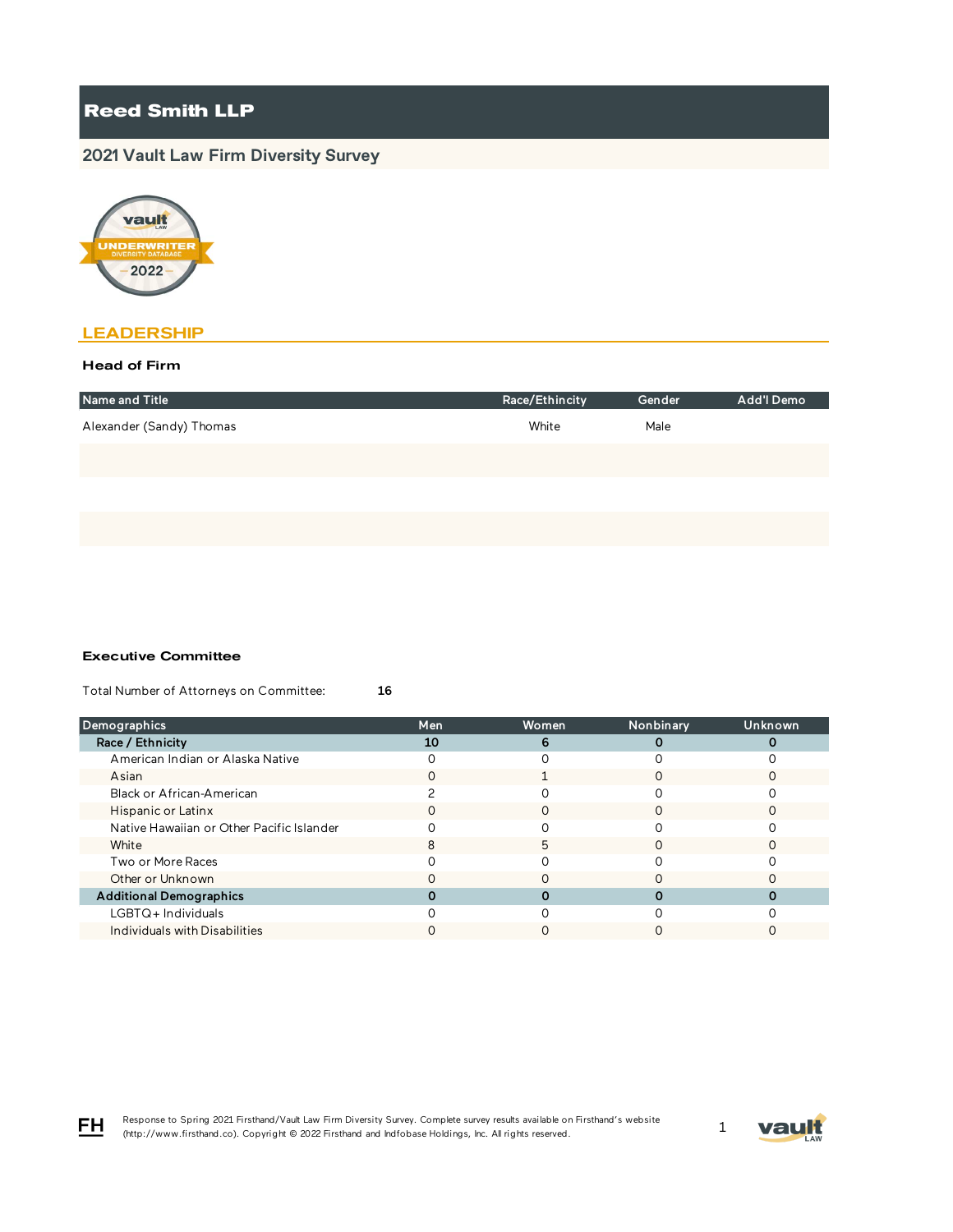# **2021 Vault Law Firm Diversity Survey**

#### DEI Professional

Yes Does the firm have a chief diversity officer, director of diversity, or other professional(s) leading the firm's diversity, equity, and inclusion initiatives?

| Name and Title                                                                |
|-------------------------------------------------------------------------------|
| John lino, Director of Diversity, Equity & Inclusion                          |
| Iveliz Crespo, Global Diversity, Equity & Inclusion Advisor                   |
| Jill Banks, Diversity Equity & Inclusion Data Administrator and Brand Manager |
| Erica Baldwin, Diversity Equity & Inclusion Administrative Assistant          |
|                                                                               |
| <b>DEI Committee</b>                                                          |

Does the firm have a diversity, equity, and inclusion committee or the equivalent? Yes In what year was the committee formed? 2001

Total Number of Attorneys on DEI Committee: 35

| <b>Demographics</b>                       | Men | Women | Nonbinary | Unknown |
|-------------------------------------------|-----|-------|-----------|---------|
| Race / Ethnicity                          | 15  | 20    |           |         |
| American Indian or Alaska Native          |     |       |           |         |
| Asian                                     |     |       |           |         |
| Black or African-American                 |     | n     |           |         |
| Hispanic or Latinx                        |     |       | ∩         |         |
| Native Hawaiian or Other Pacific Islander |     |       |           |         |
| White                                     |     |       |           |         |
| Two or More Races                         |     |       |           |         |
| Other or Unknown                          |     |       |           |         |
| <b>Additional Demographics</b>            |     |       |           |         |
| LGBTQ+Individuals                         |     |       |           |         |
| Individuals with Disabilities             |     |       |           |         |

N/A Is the firm women-owned, minority-owned, and/or LGBTQ+-owned?

Does the firm have a non-discrimination policy in the employee handbook or elsewhere in firm materials?

Yes

Response to Spring 2021 Firsthand/Vault Law Firm Diversity Survey. Complete survey results available on Firsthand's website Response to Spring 2021 Firsthand/vault Law Firm Diversity Survey. Complete survey results available on Firsthand s website<br>(http://www.firsthand.co). Copyright © 2022 Firsthand and Indfobase Holdings, Inc. All rights rese



FH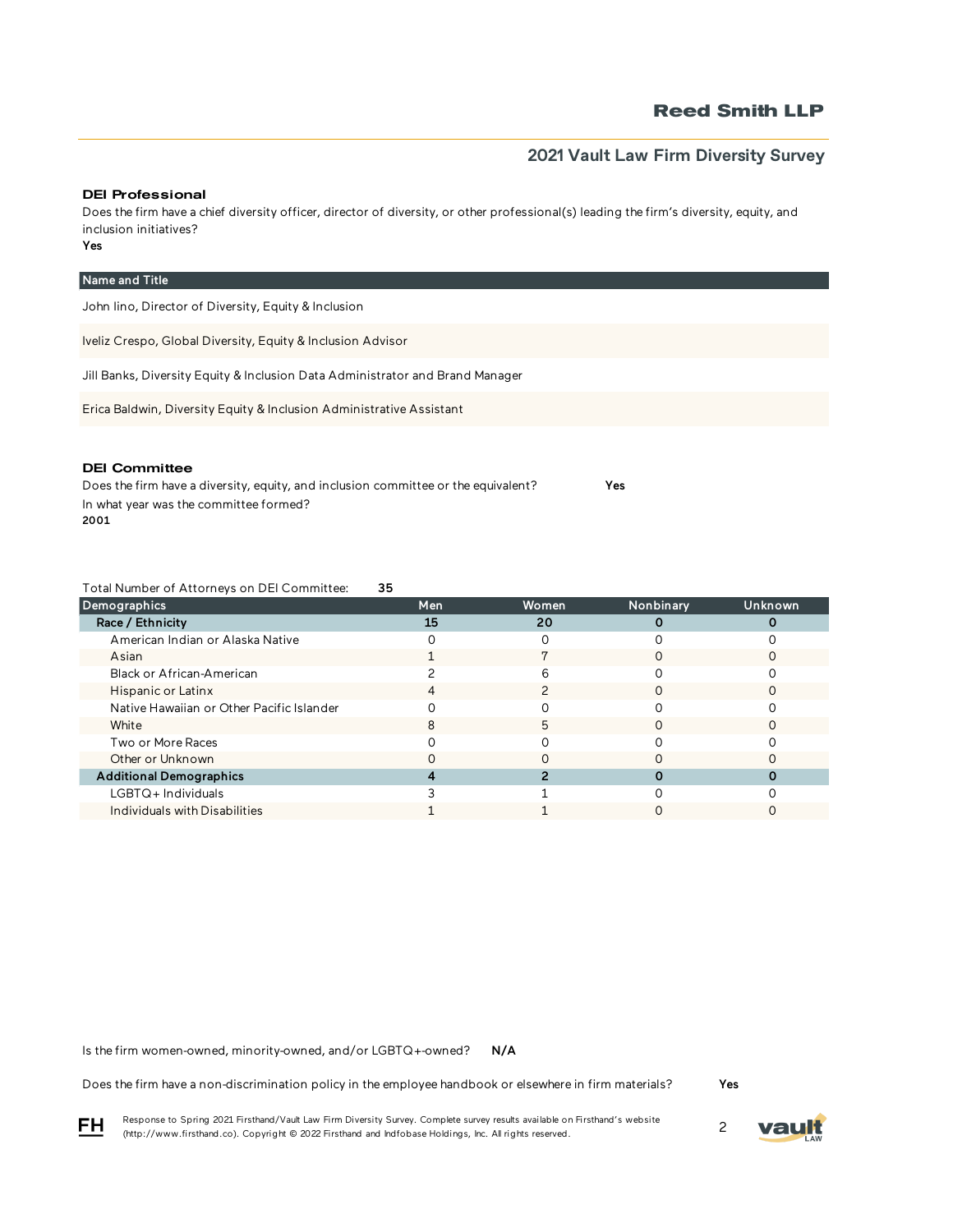# ATTORNEY DEMOGRAPHICS

### Attorney Headcount

1,117 Total attorneys in U.S. offices

1,738 Total attorneys worldwide (including all U.S. and global offices)

#### U.S. Associates

FH

438 Total number of U.S.-based associates

| <b>Demographics</b>                       | Men | Women | Nonbinary | Unknown |
|-------------------------------------------|-----|-------|-----------|---------|
| Race / Ethnicity                          | 208 | 228   |           |         |
| American Indian or Alaska Native          |     |       |           |         |
| Asian                                     | 12  | 31    |           |         |
| Black or African-American                 | 11  | 16    | O         |         |
| Hispanic or Latinx                        | 14  | 18    | $\Omega$  |         |
| Native Hawaiian or Other Pacific Islander |     |       |           |         |
| White                                     | 166 | 153   |           |         |
| Two or More Races                         | 5   | 10    |           |         |
| Other or Unknown                          |     |       |           |         |
| <b>Additional Demographics</b>            | 24  | 17    |           |         |
| LGBTQ+Individuals                         | 15  |       |           |         |
| Individuals with Disabilities             |     | 10    |           |         |

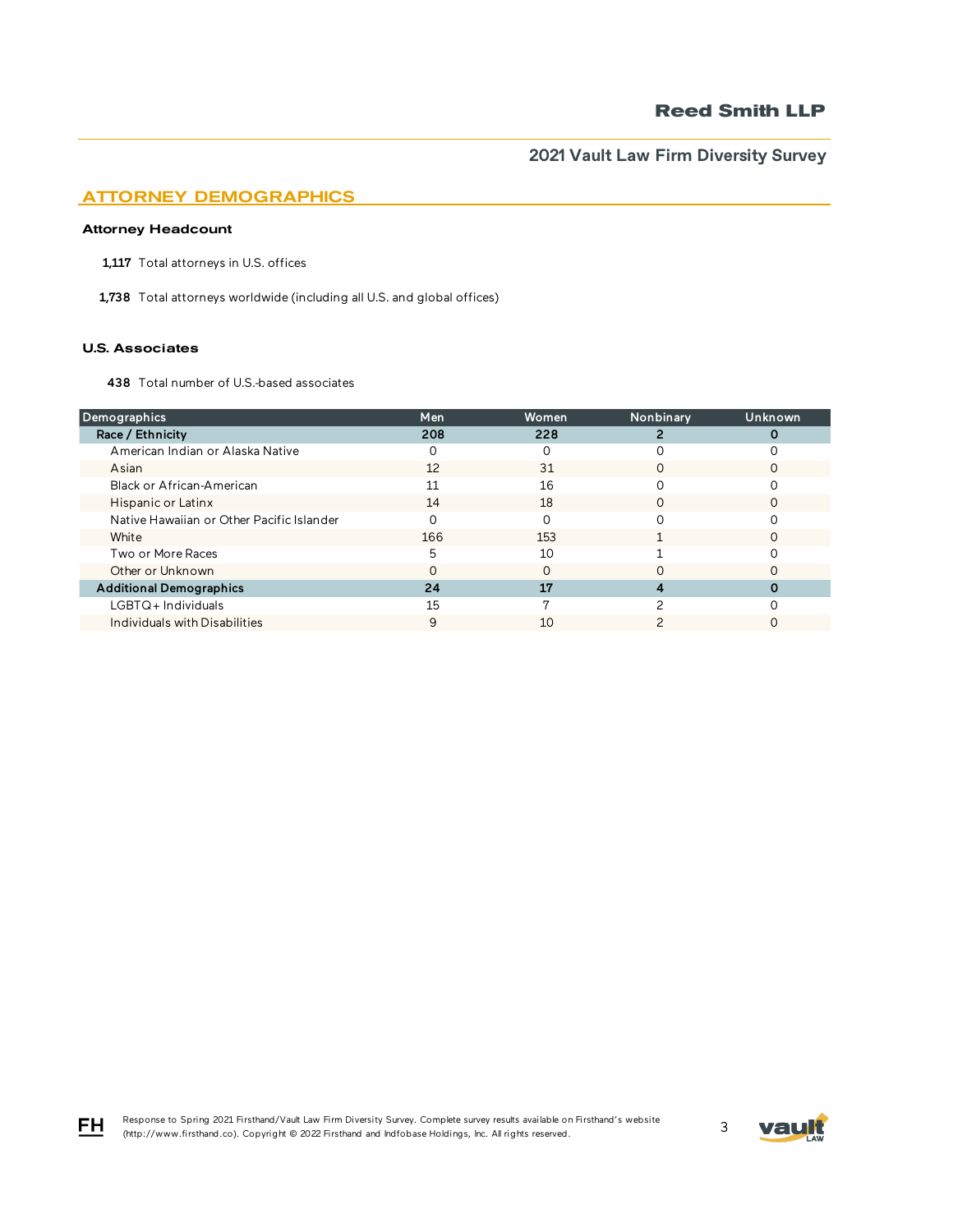# **2021 Vault Law Firm Diversity Survey**

## U.S. Equity Partners

190 Total Equity Partners

| Demographics                              | Men | Women | Nonbinary | Unknown |
|-------------------------------------------|-----|-------|-----------|---------|
| Race / Ethnicity                          | 149 | 41    |           |         |
| American Indian or Alaska Native          |     |       |           |         |
| Asian                                     | 6   | 4     |           |         |
| Black or African-American                 | h   |       |           |         |
| Hispanic or Latinx                        | 6   | O     | ∩         |         |
| Native Hawaiian or Other Pacific Islander |     |       |           |         |
| White                                     | 131 | 36    |           |         |
| Two or More Races                         |     |       |           |         |
| Other or Unknown                          |     |       |           |         |
| <b>Additional Demographics</b>            |     |       |           |         |
| $LGBTQ+$ Individuals                      |     |       |           |         |
| Individuals with Disabilities             |     |       |           |         |

### U.S. Non-Equity Partners

278 Total Non-Equity Partners

| Demographics                              | <b>Men</b> | Women | Nonbinary | Unknown |
|-------------------------------------------|------------|-------|-----------|---------|
| Race / Ethnicity                          | 202        | 76    |           |         |
| American Indian or Alaska Native          |            |       |           |         |
| Asian                                     | 12         | 8     |           |         |
| Black or African-American                 |            | 5     |           |         |
| Hispanic or Latinx                        | 10         |       |           |         |
| Native Hawaiian or Other Pacific Islander |            |       |           |         |
| White                                     | 168        | 56    | ∩         |         |
| Two or More Races                         | 6          |       |           |         |
| Other or Unknown                          |            |       |           |         |
| <b>Additional Demographics</b>            | 19         |       |           |         |
| $LGBTQ+$ Individuals                      | h          |       |           |         |
| Individuals with Disabilities             |            |       |           |         |

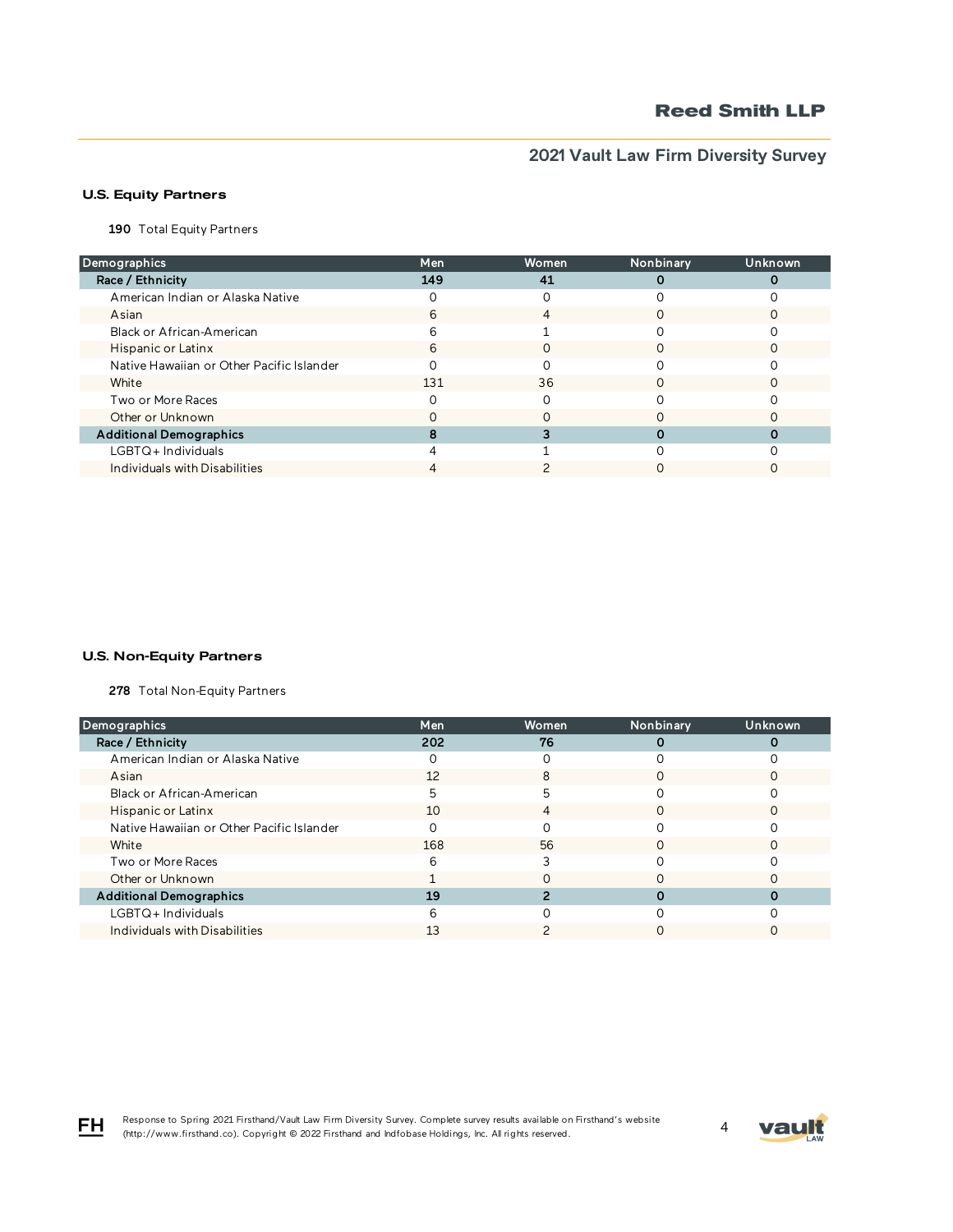# **2021 Vault Law Firm Diversity Survey**

## U.S. Counsel / Of Counsel

111 Total Counsel / Of Counsel

| Demographics                              | Men | Women | Nonbinary | Unknown |
|-------------------------------------------|-----|-------|-----------|---------|
| Race / Ethnicity                          | 68  | 43    |           |         |
| American Indian or Alaska Native          |     |       |           |         |
| Asian                                     |     | 5     |           |         |
| Black or African-American                 |     |       |           |         |
| Hispanic or Latinx                        | 4   | 4     | ∩         |         |
| Native Hawaiian or Other Pacific Islander |     |       |           |         |
| White                                     | 58  | 33    |           |         |
| Two or More Races                         |     |       |           |         |
| Other or Unknown                          |     |       |           |         |
| <b>Additional Demographics</b>            |     |       |           |         |
| $LGBTQ+$ Individuals                      |     |       |           |         |
| Individuals with Disabilities             |     |       |           |         |

#### U.S. Non-Partner-Track Attorneys

100 Total Non-Partner-Track Attorneys

| Demographics                              | Men | Women | Nonbinary | Unknown |
|-------------------------------------------|-----|-------|-----------|---------|
| Race / Ethnicity                          | 63  | 37    |           |         |
| American Indian or Alaska Native          |     |       |           |         |
| Asian                                     |     |       |           |         |
| Black or African-American                 |     |       |           |         |
| Hispanic or Latinx                        |     |       |           |         |
| Native Hawaiian or Other Pacific Islander |     |       |           |         |
| White                                     | 56  | 29    | ∩         |         |
| Two or More Races                         |     |       |           |         |
| Other or Unknown                          |     |       |           |         |
| <b>Additional Demographics</b>            |     |       |           |         |
| LGBTQ+ Individuals                        |     |       |           |         |
| Individuals with Disabilities             |     |       |           |         |

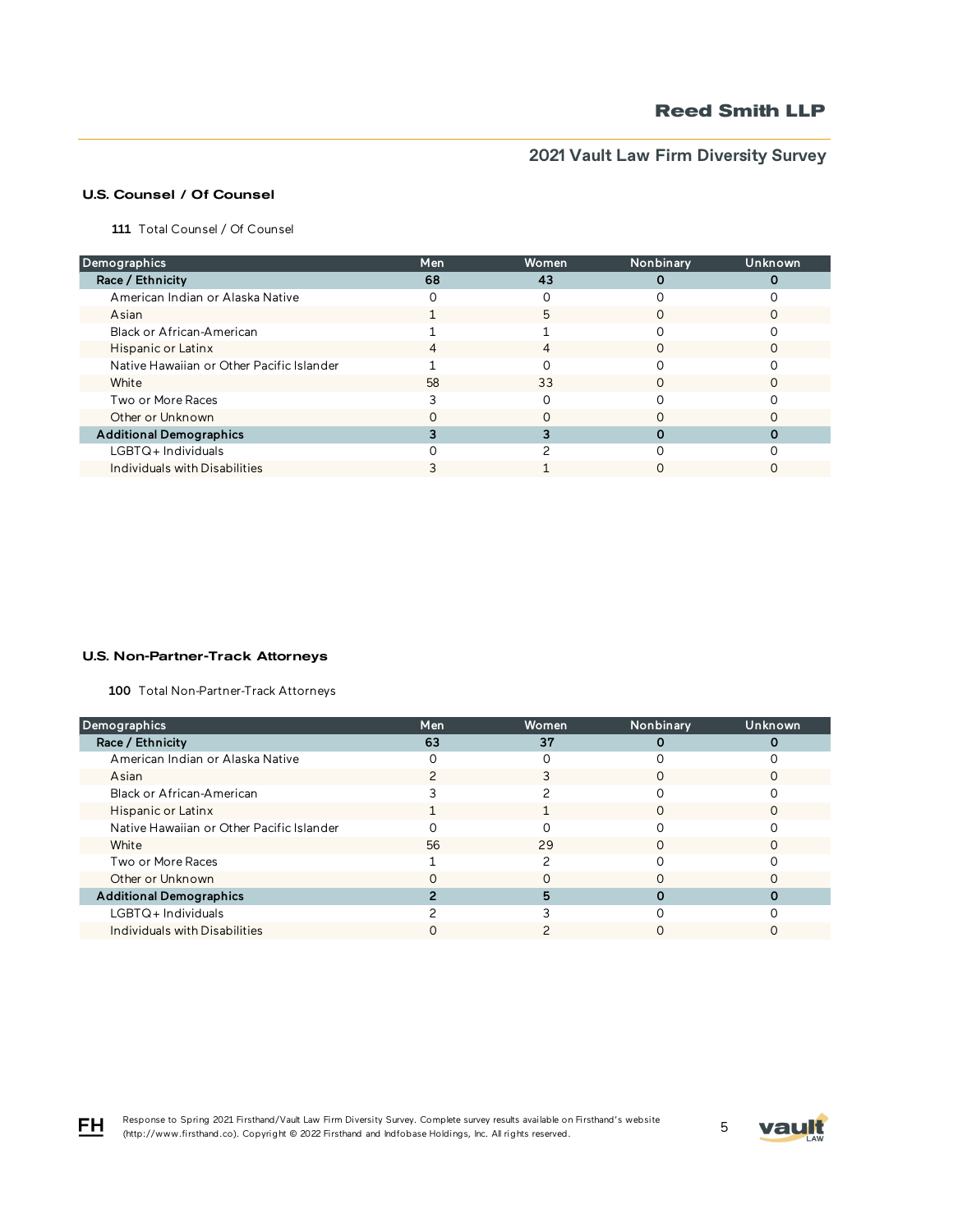# **2021 Vault Law Firm Diversity Survey**

## U.S. Law Clerks

2 Total Law Clerks

| Demographics                              | <b>Men</b> | Women | Nonbinary | Unknown |
|-------------------------------------------|------------|-------|-----------|---------|
| Race / Ethnicity                          |            |       |           |         |
| American Indian or Alaska Native          |            |       |           |         |
| Asian                                     |            |       |           |         |
| Black or African-American                 |            |       |           |         |
| Hispanic or Latinx                        | O          |       |           |         |
| Native Hawaiian or Other Pacific Islander |            |       |           |         |
| White                                     |            |       |           |         |
| Two or More Races                         |            |       |           |         |
| Other or Unknown                          |            |       |           |         |
| <b>Additional Demographics</b>            |            |       |           |         |
| $LGBTQ+$ Individuals                      |            |       |           |         |
| Individuals with Disabilities             |            |       |           |         |

#### U.S. Office Managing Partners

18 Total U.S. Office Managing Partners

| Demographics                              | Men | Women | Nonbinary | Unknown |
|-------------------------------------------|-----|-------|-----------|---------|
| Race / Ethnicity                          | 14  |       |           |         |
| American Indian or Alaska Native          |     |       |           |         |
| Asian                                     |     |       |           |         |
| Black or African-American                 |     |       |           |         |
| Hispanic or Latinx                        |     |       |           |         |
| Native Hawaiian or Other Pacific Islander |     |       |           |         |
| White                                     | 10  |       | ∩         |         |
| Two or More Races                         |     |       |           |         |
| Other or Unknown                          |     |       |           |         |
| <b>Additional Demographics</b>            |     |       |           |         |
| $LGBTQ+$ Individuals                      |     |       |           |         |
| Individuals with Disabilities             |     |       |           |         |

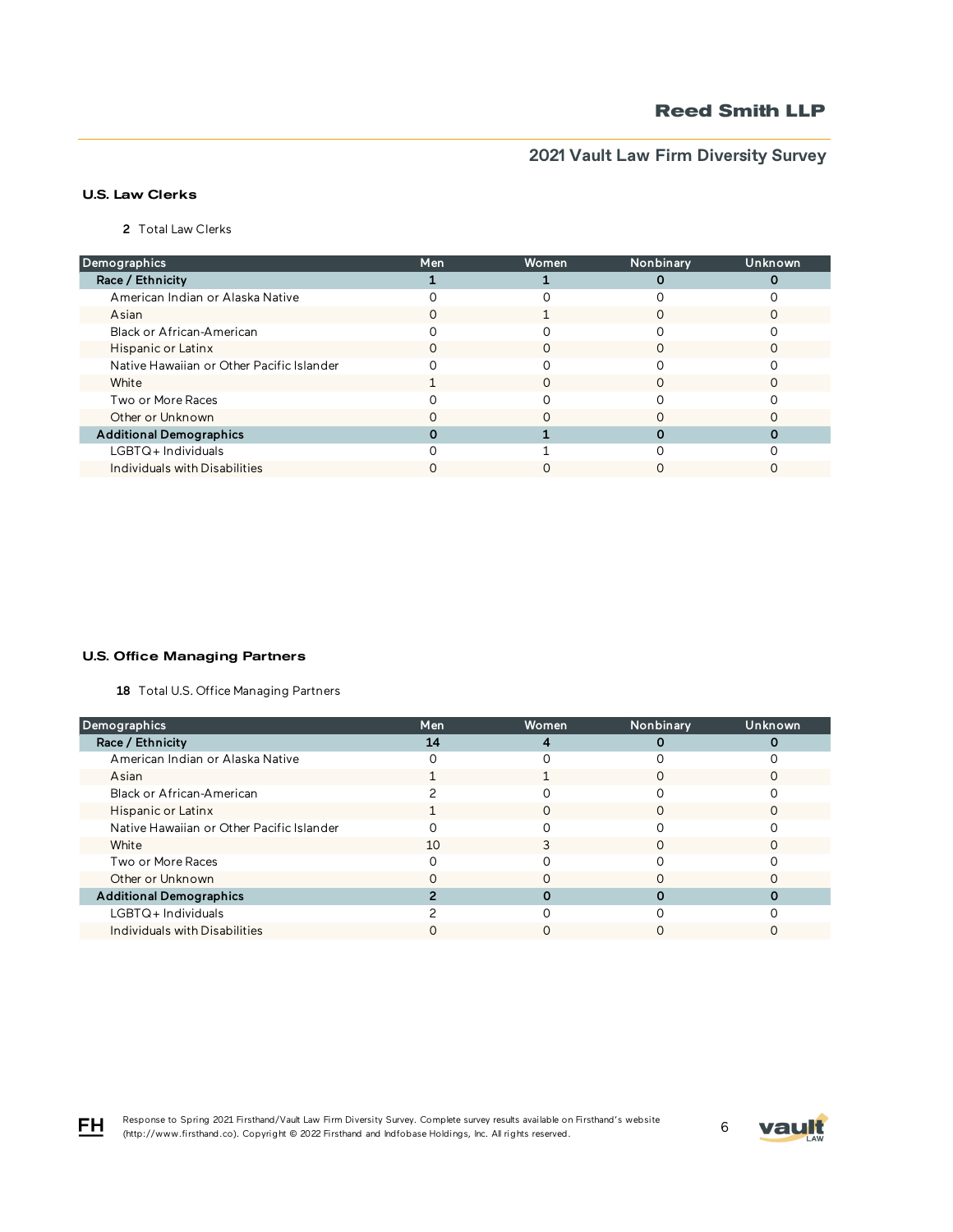#### U.S. Hiring Committee

0 Total U.S. Hiring Committee Attorneys

| Demographics                                 | Men | Women    | Nonbinary | Unknown |
|----------------------------------------------|-----|----------|-----------|---------|
| Race / Ethnicity                             | O   | O        |           |         |
| American Indian or Alaska Native             |     | Ω        |           |         |
| Asian                                        |     | $\Omega$ |           |         |
| Black or African-American                    |     | 0        |           |         |
| Hispanic or Latinx                           | Ω   | $\Omega$ |           |         |
| Native Hawaiian or Other Pacific Islander    |     | $\Omega$ |           |         |
| White                                        |     | O        |           |         |
| Two or More Races                            |     | 0        |           |         |
| Other or Unknown                             |     | $\Omega$ |           |         |
| <b>Additional Demographics</b>               |     | O        |           |         |
| LGBTQ+Individuals                            |     | O        |           |         |
| Individuals with Disabilities                |     | 0        |           |         |
| Not a current practice/committee at the firm |     |          |           |         |
| <b>FORMAL PROCESSES AND GOALS</b>            |     |          |           |         |

#### Metrics

Does the firm provide a formal means for attorneys to voluntarily disclose any of the following?

- Yes Racial/ethnic identity
- Yes Gender identity and gender expression
- Yes Sexual orientation
- Yes Disability

#### Measurement

Has the firm set formal, measurable targets for increasing diversity in recruitment, retention, promotion, and/or leadership? Yes If yes, describe the firm's targets:

*Mansfield Certification*

*As one of a select few firms to have adopted the Mansfield Rule, Reed Smith is devoted to expanding the*  representation of LGBTQ+ lawyers, lawyers of color, and women lawyers in its leadership by broadening the pool of *candidates considered for promotion. We currently hold Mansfield 3.0+ certification, which is awarded to firms that have reached at least 30 percent diverse lawyers representation in leadership positions.*

We believe that our adherence to the Mansfield Rule has given us access to a broader pool of candidates, as well *as bringing forward candidates who, although perhaps not quite ready for such positions, have the ability and potential to be prepared for them in the near future. Reed Smith is also proud to sit on the advisory committee for the Mansfield Rule's upcoming expansion to the UK.*

*Reed Smith is currently working to achieve Mansfield 4.0 Certification.*

#### *REAP targets*

*As part of our Racial Equality Action Plan (REAP), Reed Smith has developed specific targets to improve the representation of Black lawyers and other Black professionals at the firm:*

*• Recruiting – Achieve a 50 percent increase of Black lawyers across Reed Smith by 2024. The firm will take a*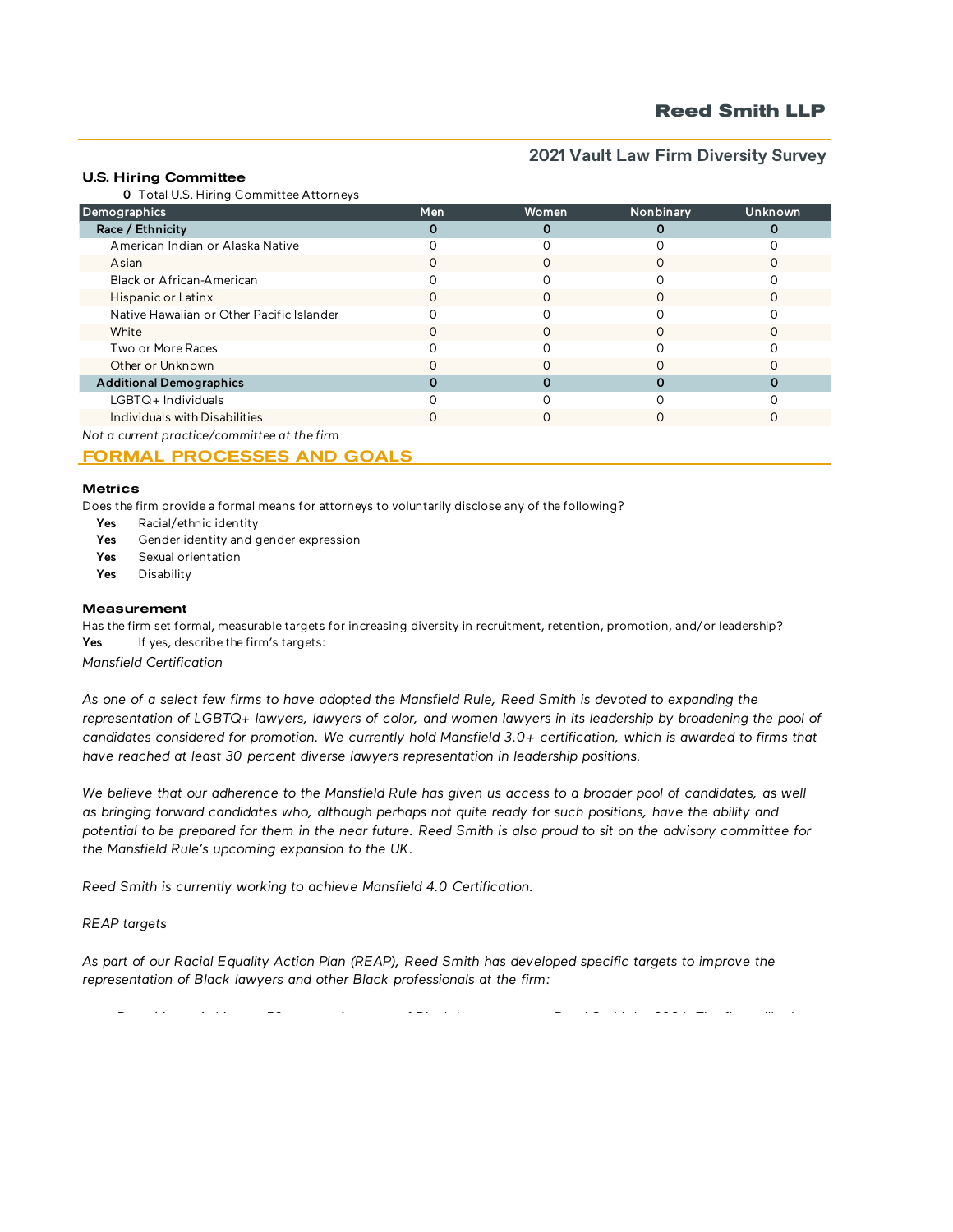*• Recruiting – Achieve a 50 percent increase of Black lawyers across Reed Smith by 2024. The firm will take a strategic approach to lateral recruiting, to aggressively grow the number of Black lawyers in our business. Additionally, the firm will expand the field of law schools it targets, actively engaging with Black law school association chapters and school administrations, and working with clients to vet and recruit legal talent.*

*• Retention – Improve Black lawyer and staff attrition rates consistent with firm-wide attrition rate by 2024. To ensure that Black lawyers and staff are afforded the opportunities they need to succeed, Reed Smith will institute a work allocation program to track the distribution of complex, high-value, high-visibility client work and put in place processes that ensure work is distributed consistently across the firm. Furthermore, the firm will enhance its extensive training and development programs focused on law firm economics, the path to partnership and client / business development – key elements for successful careers in large law firms. Finally, Reed Smith will examine its compensation structure to ensure that gaps in credit allocation – a longstanding issue among Black lawyers across much of Big Law – are corrected, and that promotions are made with intentionality toward desired results.*

*• Leadership – Increase percentage of Black leadership in the firm 30 percent by 2024. Reed Smith is committed to increasing the representation of Black lawyers across all areas of firm leadership, be it as office managing partners, practice group leaders, or other firm management roles. Additionally, it will increase the representation of Black staff in managerial roles across all administrative functions in the firm. To ensure that Black lawyers and staff are well-positioned to assume leadership roles, the firm will: (1) engage with leading universities and executive leadership organizations for management training and development programs; and (2) develop a* Response to Spring 2021 Firsthand/Vault Law Firm Diversity Survey. Complete survey results available on Firsthand's website FH vault

Response to Spring Zozi Firsthand/vadit Law Firm Diversity Survey. Complete survey results available on Firsthand's website<br>(http://www.firsthand.co). Copyright © 2022 Firsthand and Indfobase Holdings, Inc. All rights rese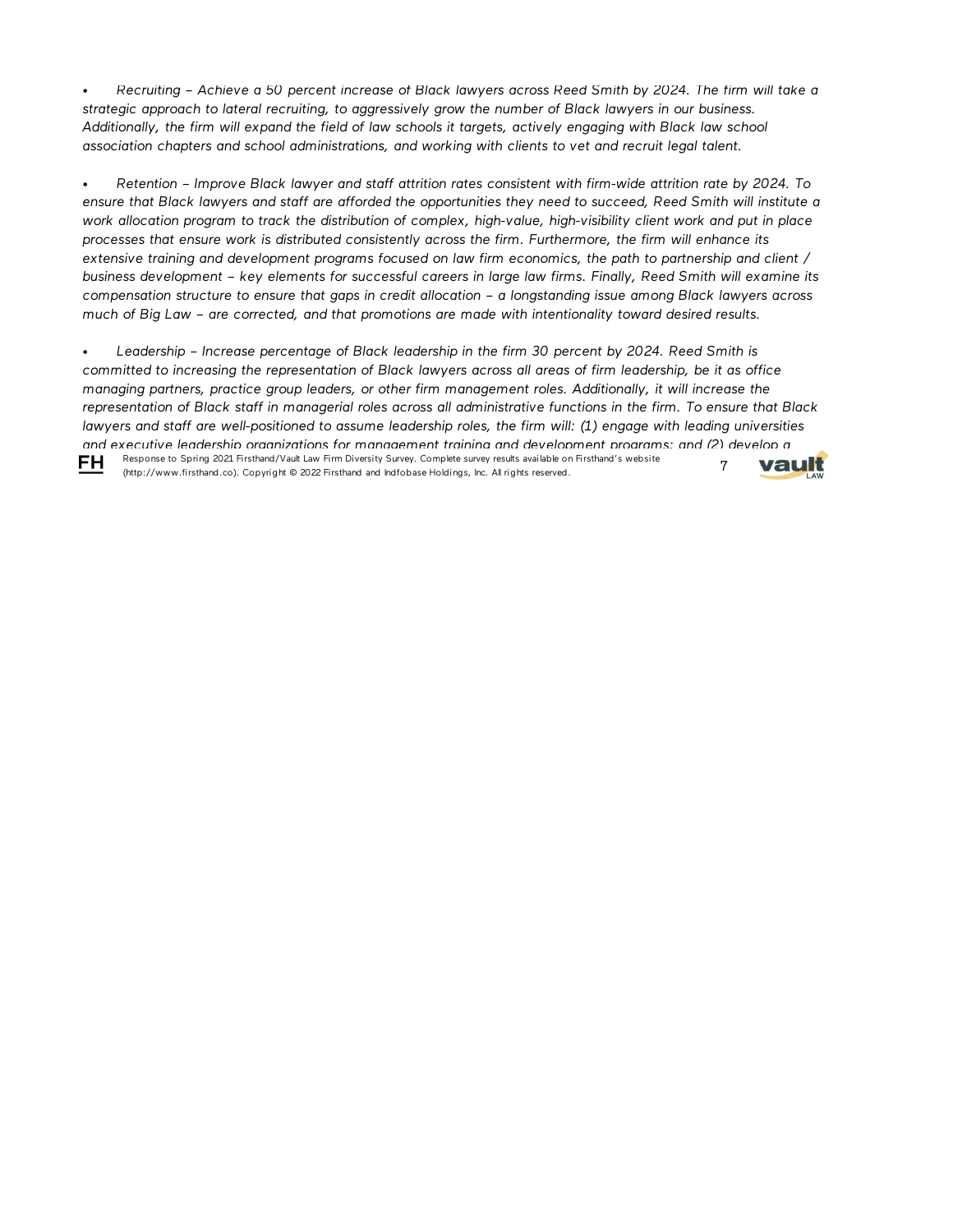### Accountability

Has the firm set formal, measurable targets for increasing diversity in recruitment, retention, promotion, and/or leadership? Yes

If yes, explain how the firm holds partners accountable for DEI achievements?

*PGLs and OMPs are provided with quarterly diversity statistics for their practice group and office. Quarterly statistics are also shared with all PGLs and OMPs so they can see how their diversity statistics compare to other groups and how their statistics have changed over the past year. Commitment to Diversity, Equity & Inclusion is also taken into consideration during the partner evaluation and compensation process.*



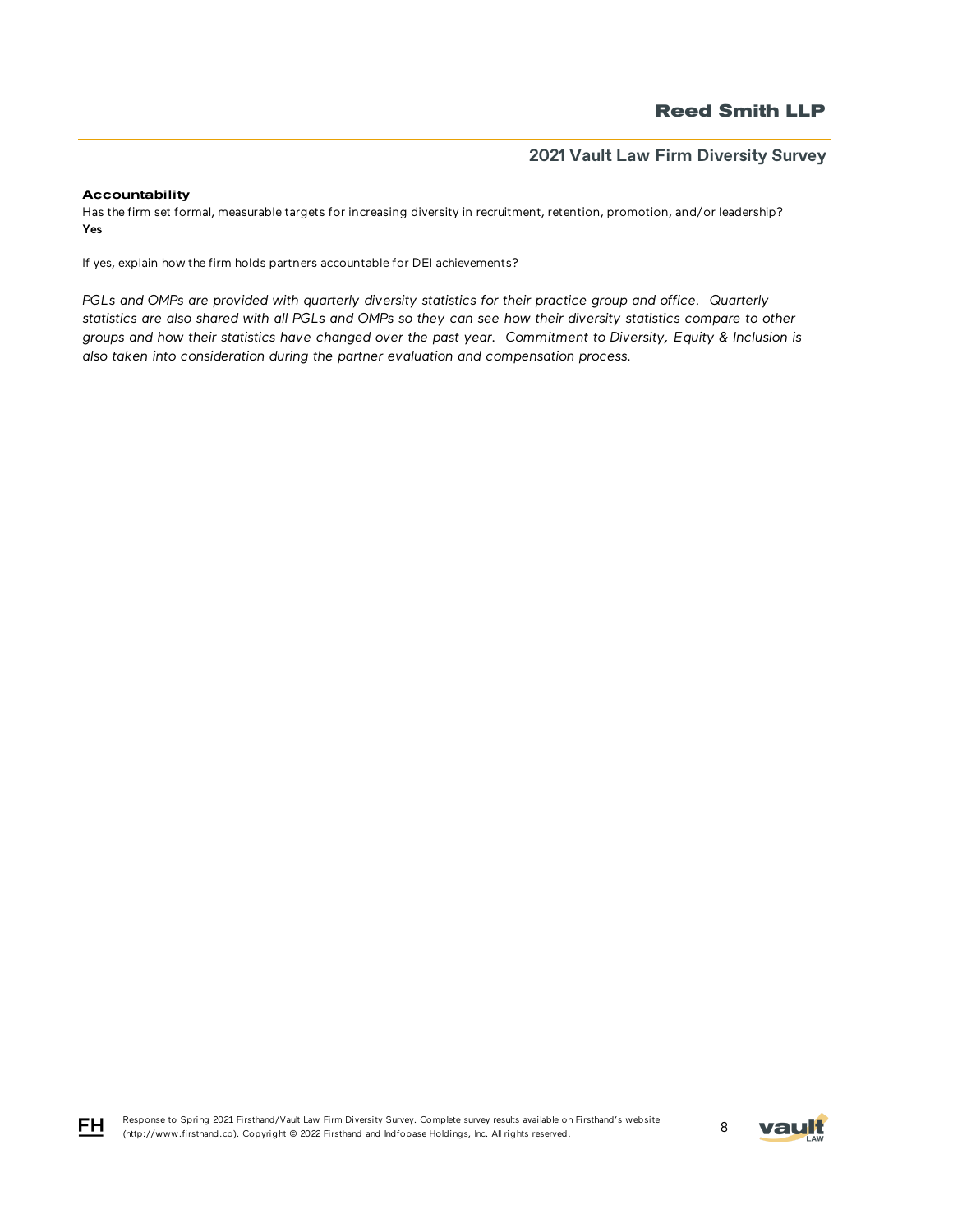#### DEI Training

FH

Which of the following steps has the firm undertaken to bolster diversity, equity, and inclusion awareness among attorneys and staff

- No Provides annual DEI training that addresses implicit bias for all attorneys
- No Provides annual DEI training that addresses implicit bias for all attorneys and staff
- Yes Provides DEI training specifically for firm leadership/managers/department chairs
- Yes Includes DEI training in on-boarding process for new associates and/or summer associates
- Yes Retained a DEI consultant to conduct a

If applicable, descibe any other initiatives taken:

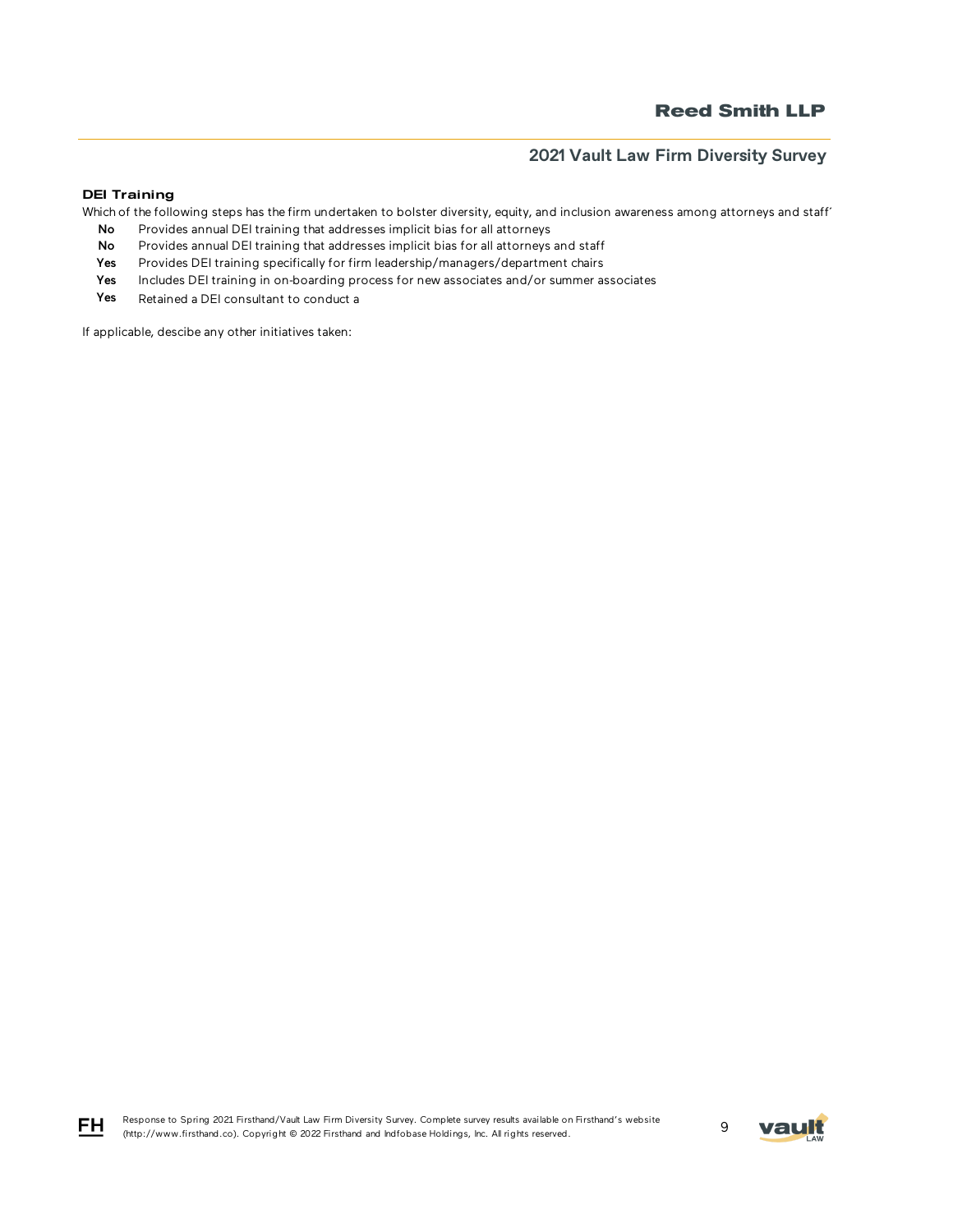# RECRUITMENT AND HIRING

### **HBCUs**

Does the firm recruit at law schools of Historically Black Colleges and Universities (HBCUs)? Yes

If yes, which HBCUs does the firm hire from? *Southern University Law Center University of the District of Columbia Law School Florida A&M Law School Texas Southern University Thurgood Marshall Law School North Carolina Central University Law School*

#### Law Schools

Does the firm recruit at any other law schools specifically for diversity purposes, such as institutions with significant populations of students of color? (Note that we are looking for intentional recruiting efforts to broaden the pool of applicants and extend more opportunities to diverse students.)

#### Yes

If yes, which law schools does the firm recruit at specifically for diversity purposes? *This is our goal at all law schools where we recruit for on-campus interviews and resume collects.*





FH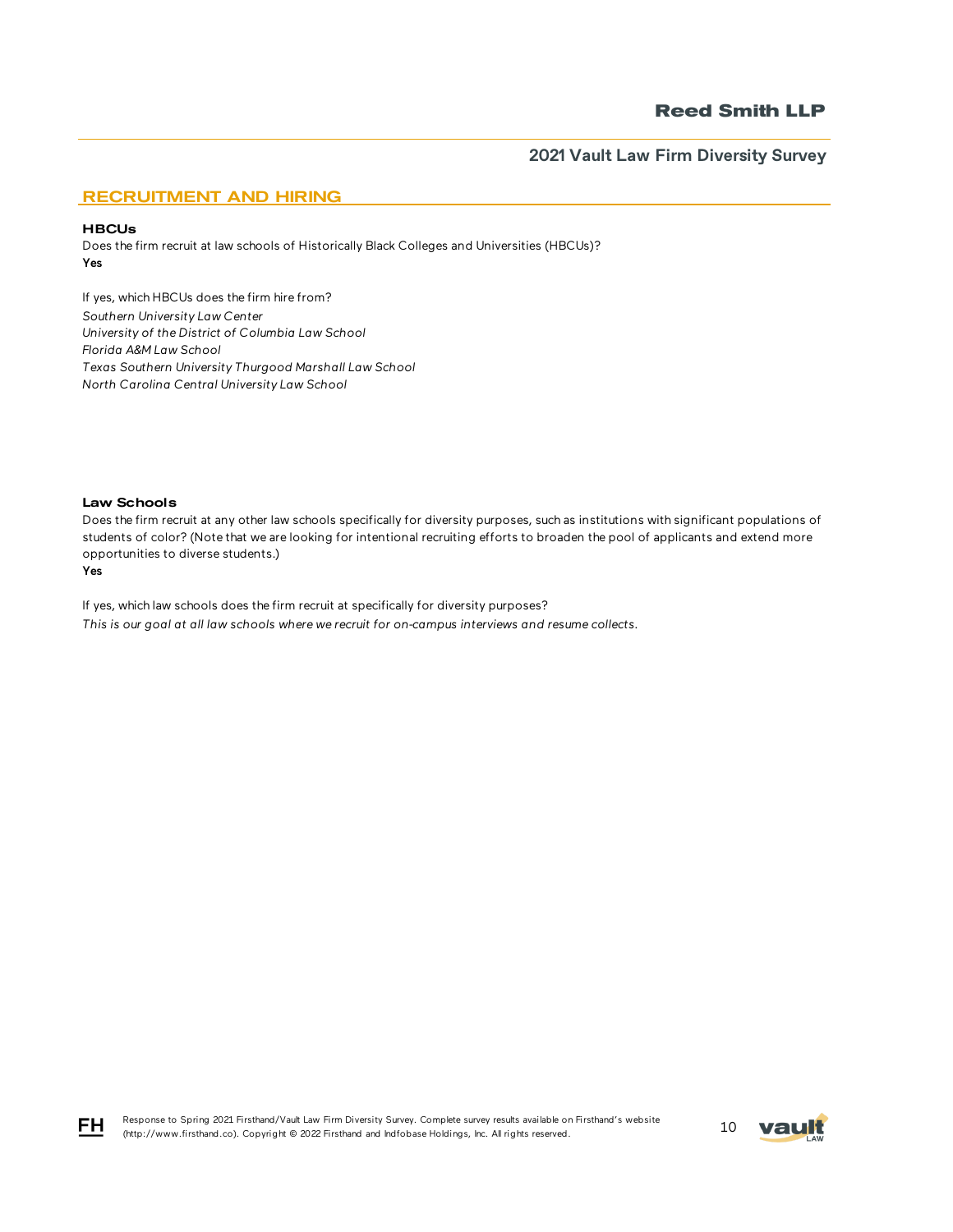Number awarded in 2020

### Scholarships

Does the firm offer scholarships, internships, or fellowships to diverse law students? Yes

If yes, provide the following:

Description, opportunities available, and link

# **Scholarships**

*Deborah J. Broyles Diverse Scholars Program Link: https://www.reedsmith.com/en/careers/general/diversity-initiatives* 

# Internships

 *Link:* 

## Fellowships

*•LCLD Scholars Program – 1Ls •McKesson 1L Diversity Fellowship •Citizens Financial Group 1L Diversity Fellowship •BNY Mellon 2L Diversity Fellowship Philadelphia Diversity Law Group – 1L Link: https://www.reedsmith.com/en/careers/general/diversity-initiatives* 



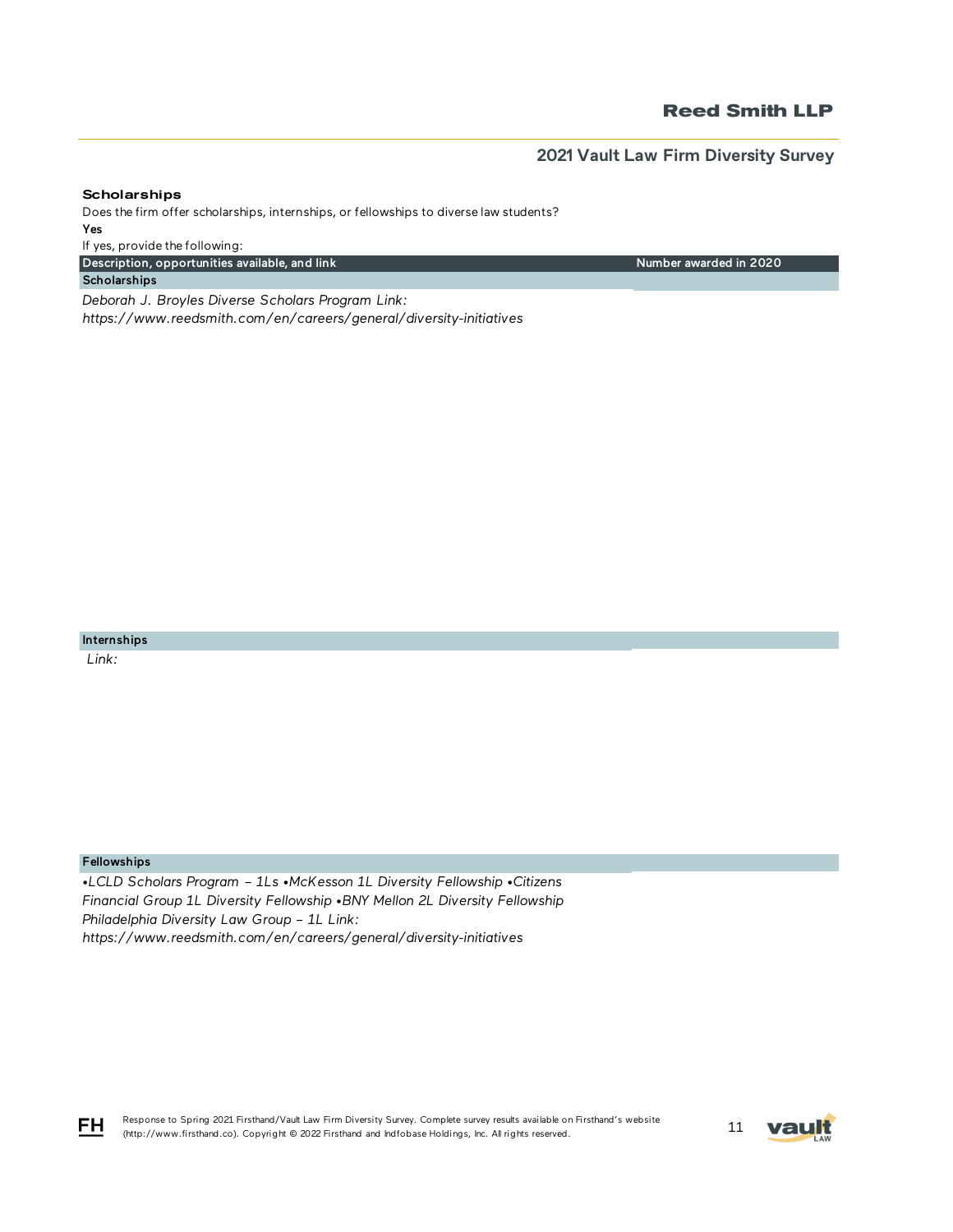#### Career Fairs

Does the firm participate in legal diversity career fairs? Yes

If yes, list the diversity career fairs in which the firm participates *Lavender Law Fair, Philadelphia Area Diversity Job Fair, Chicago Area Diversity Job Fair*

### Combating Implicit Bias

What steps has the firm taken to combat implicit bias in recruiting (e.g., interview training, behavioral interview questions, blind resume review, etc.)?

*Interviewer training for all attorneys, implementing behavioral based interview questions at both OCI and callbacks*



FH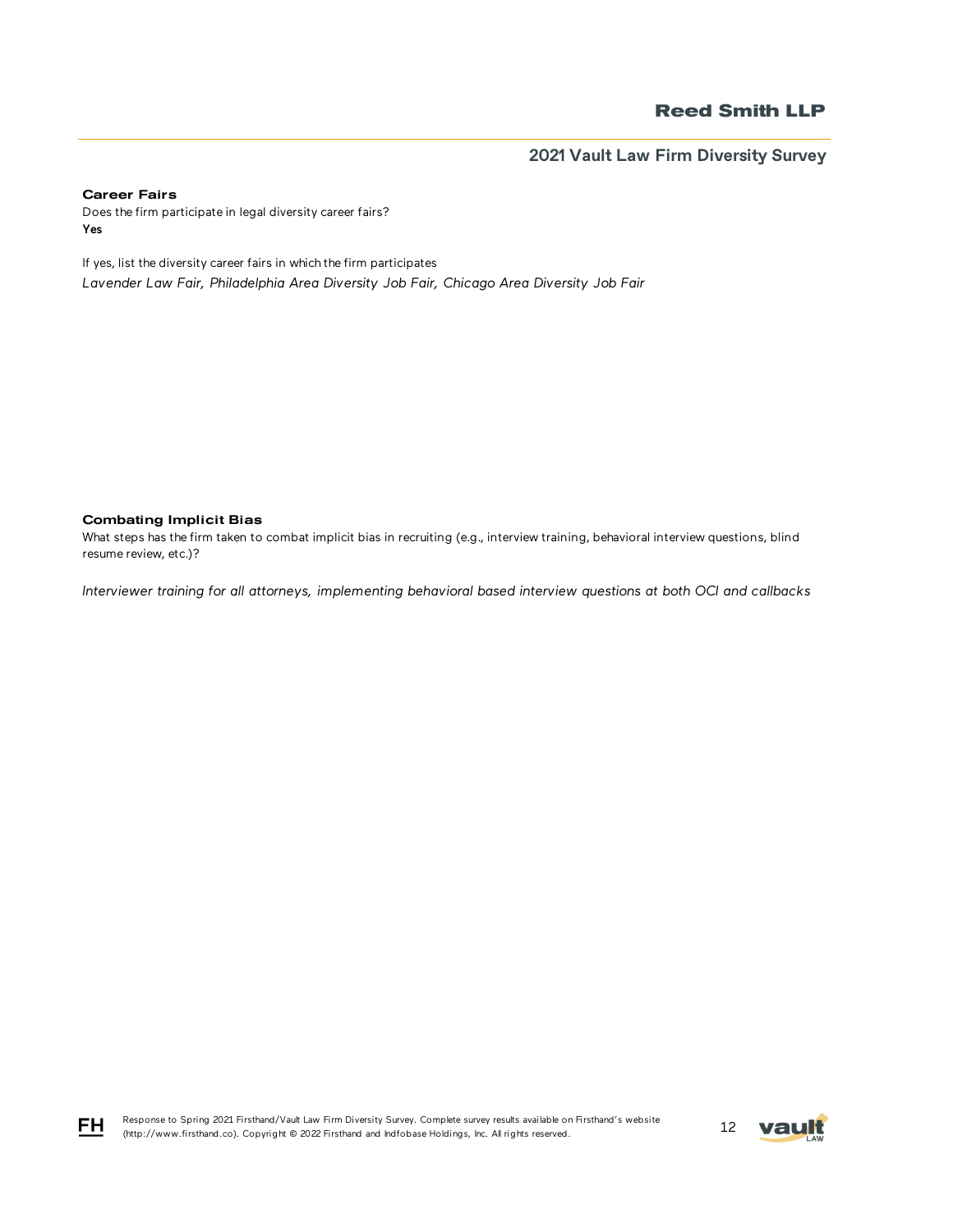### Summer Associates

In what ways does the firm support diverse summer associates (e.g., mentoring, training, events, etc.)?

*We offer mentoring opportunities through our Business Inclusion Groups (BIGs) and DEI training and events throughout the summer.*



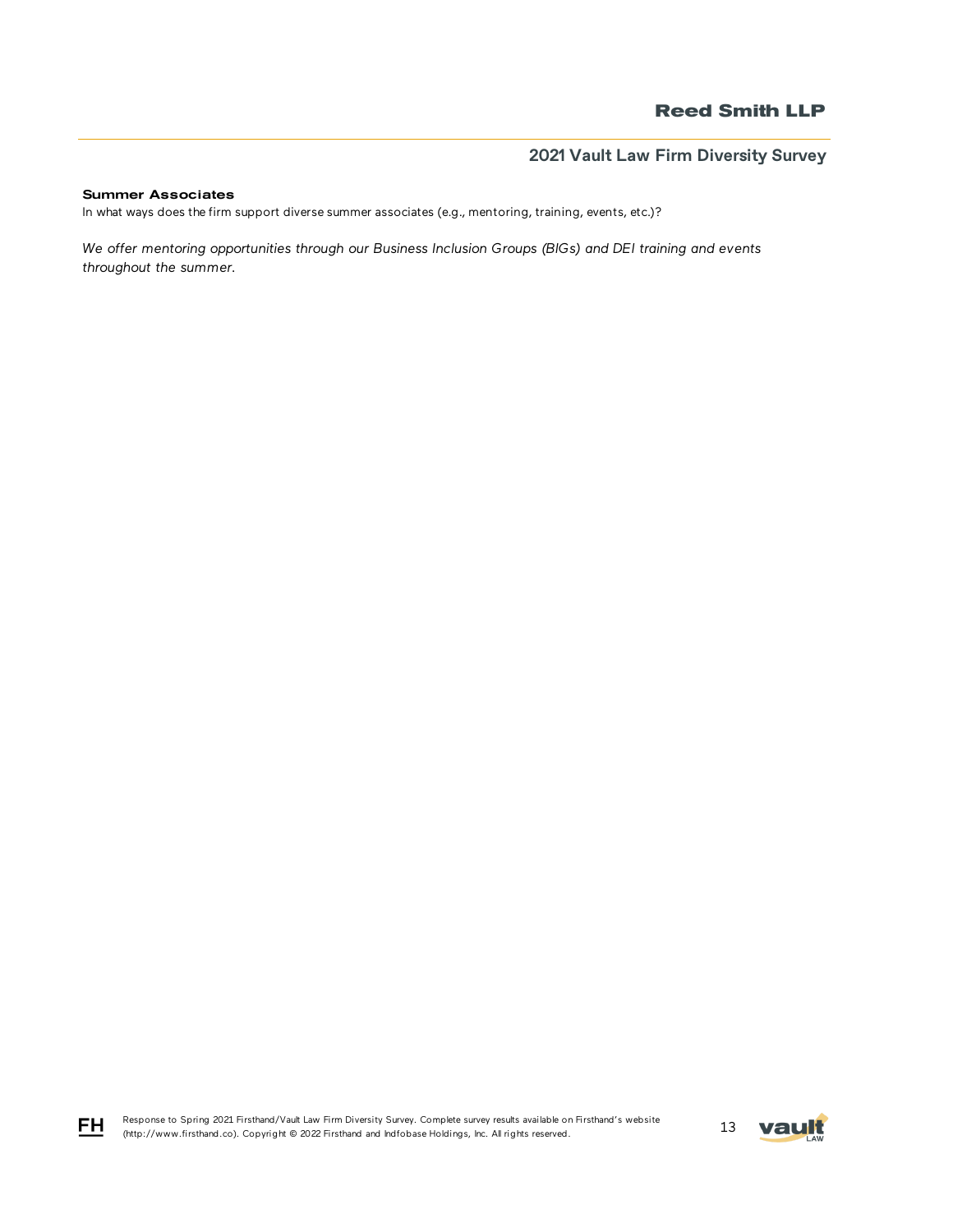## 1L Summer Associates

Does the firm hire 1L summer associates? Yes

13 Total 1L summer associates at the firm in 2020

| <b>Men</b>       | Women          | Nonbinary | Unknown |
|------------------|----------------|-----------|---------|
|                  |                |           |         |
|                  |                |           |         |
|                  | $\overline{4}$ |           |         |
|                  |                |           |         |
| $\left( \right)$ |                |           |         |
|                  |                |           |         |
|                  |                |           |         |
|                  |                |           |         |
|                  |                |           |         |
|                  |                |           |         |
|                  |                |           |         |
|                  |                |           |         |
|                  |                |           |         |

*8 Women - 5 Men*

### Diversity Program Participants

If applicable, how many of the law students who participated in the firm's 1L summer associate program in 2020 were hired through the firm's diversity scholarship/internship/fellowship program?

*13*



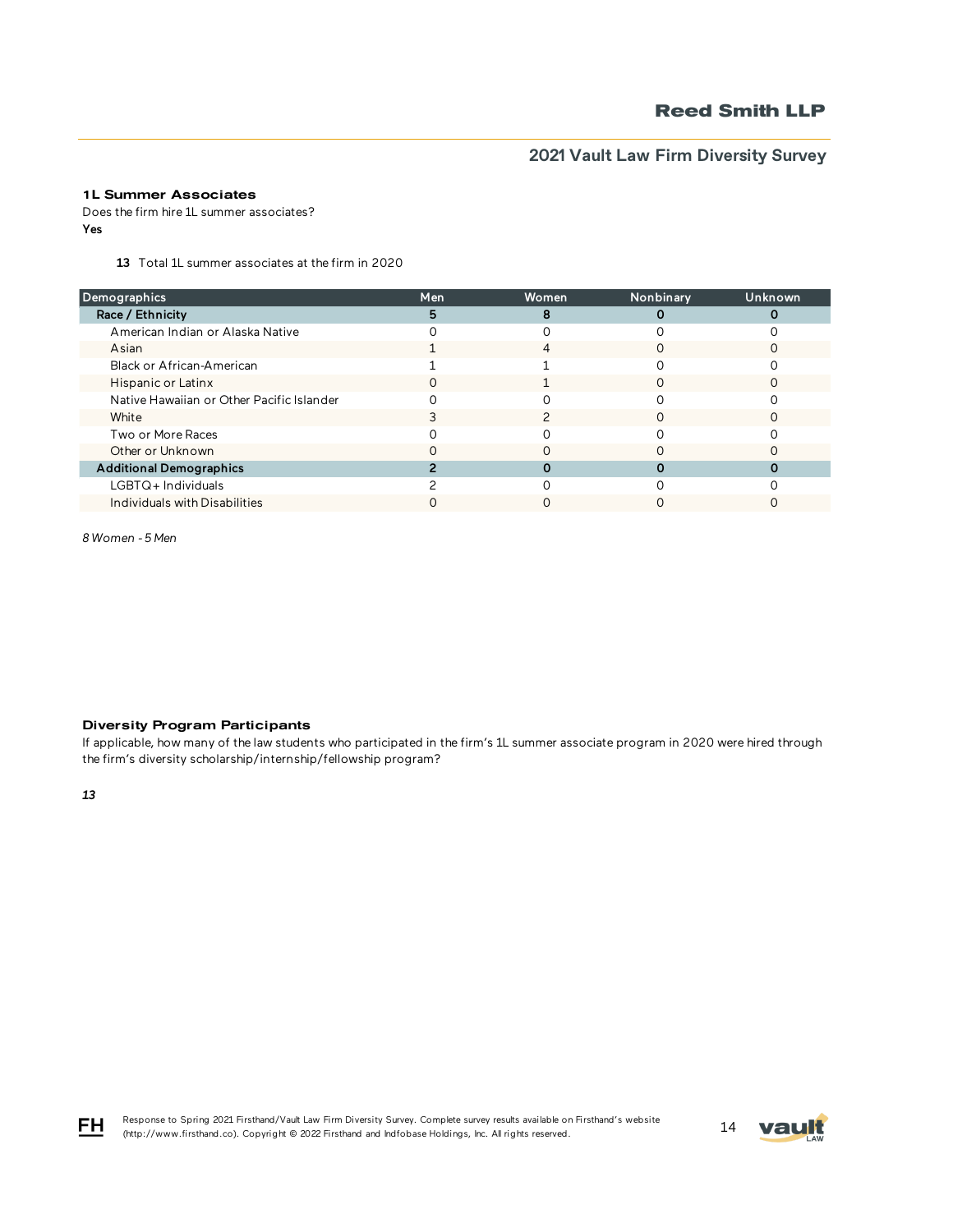# **2021 Vault Law Firm Diversity Survey**

## 2L Summer Associates

Did the firm hold a 2L summer program in 2020? Yes

59 Total 2L Summer Associates at the Firm in 2020

| Men | Women | Nonbinary | Unknown |
|-----|-------|-----------|---------|
| 30  | 29    |           |         |
|     |       |           |         |
| 4   | 5     |           |         |
|     |       |           |         |
|     |       |           |         |
|     |       |           |         |
| 19  | 19    |           |         |
|     |       |           |         |
|     |       |           |         |
|     |       |           |         |
|     |       |           |         |
|     |       |           |         |
|     |       |           |         |

## 2L Summer Associates Who Received Offers

58 Total 2L Summer Associates Received Offers

| Demographics                              | Men | <b>Women</b> | Nonbinary | Unknown |
|-------------------------------------------|-----|--------------|-----------|---------|
| Race / Ethnicity                          | 29  | 28           |           |         |
| American Indian or Alaska Native          |     |              |           |         |
| Asian                                     |     | 5            |           |         |
| Black or African-American                 |     |              |           |         |
| Hispanic or Latinx                        |     |              | ∩         |         |
| Native Hawaiian or Other Pacific Islander |     |              |           |         |
| White                                     | 18  | 18           |           |         |
| Two or More Races                         |     |              |           |         |
| Other or Unknown                          |     |              |           |         |
| <b>Additional Demographics</b>            |     |              |           |         |
| LGBTQ+Individuals                         |     |              |           |         |
| Individuals with Disabilities             |     |              |           |         |

### 2L Summer Associates Who Accepted Offers

56 Total 2L Summer Associates Received Offers

| Demographics                              | Men | Women | Nonbinary | Unknown |
|-------------------------------------------|-----|-------|-----------|---------|
| Race / Ethnicity                          | 28  | 28    |           |         |
| American Indian or Alaska Native          |     |       |           |         |
| Asian                                     |     | 5     |           |         |
| Black or African-American                 |     |       |           |         |
| Hispanic or Latinx                        |     |       |           |         |
| Native Hawaiian or Other Pacific Islander |     |       |           |         |
| White                                     | 18  | 18    |           |         |
| Two or More Races                         |     |       |           |         |
| Other or Unknown                          |     |       |           |         |
| <b>Additional Demographics</b>            |     |       |           |         |
| $LGBTQ+$ Individuals                      |     |       |           |         |
| Individuals with Disabilities             |     |       |           |         |
|                                           |     |       |           |         |

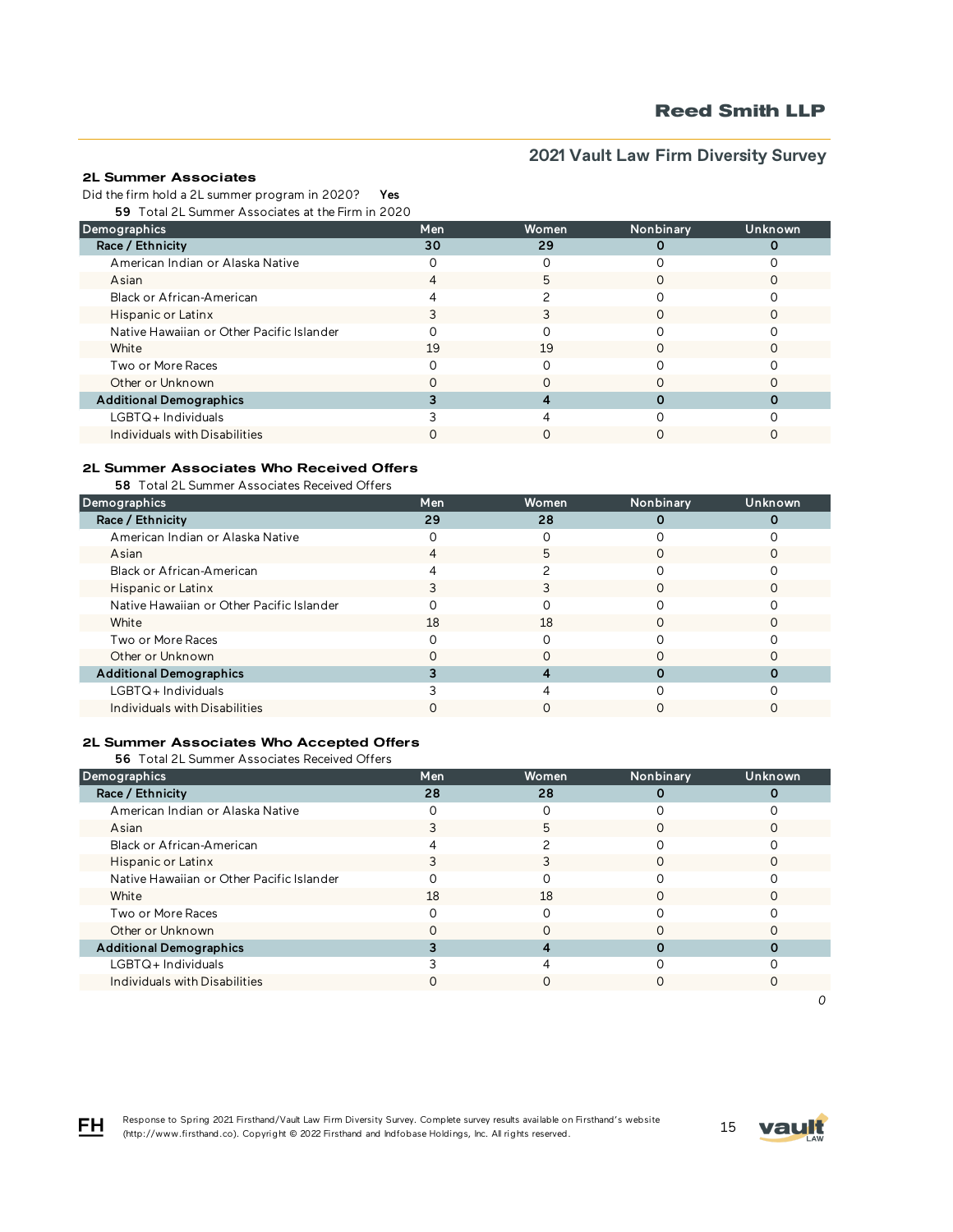### Diversity Program Participants

How many of the law students who participated in the firm's 2L summer associate program in 2020 were hired through the firm's diversity scholarship/internship/fellowship program?

*7*

### New Attorneys Hired

55 Total 2L Summer Associates Received Offers

| Demographics                              | Men | Women | Nonbinary | Unknown |
|-------------------------------------------|-----|-------|-----------|---------|
| Race / Ethnicity                          | 30  | 24    |           |         |
| American Indian or Alaska Native          |     |       |           |         |
| Asian                                     |     |       |           |         |
| Black or African-American                 |     |       |           |         |
| Hispanic or Latinx                        | 4   |       |           |         |
| Native Hawaiian or Other Pacific Islander |     |       |           |         |
| White                                     | 23  | 15    |           |         |
| Two or More Races                         |     |       |           |         |
| Other or Unknown                          |     |       |           |         |
| <b>Additional Demographics</b>            |     |       |           |         |
| LGBTQ+Individuals                         |     |       |           |         |
| Individuals with Disabilities             |     |       |           |         |

#### Mandatory Arbitration

No Does the firm require associates to agree to mandatory arbitration as a condition of employment?

N/A Does the requirement also apply to summer associates?

If yes to mandatory arbitration, elaborate ot mandatory arbitration provisions:





FH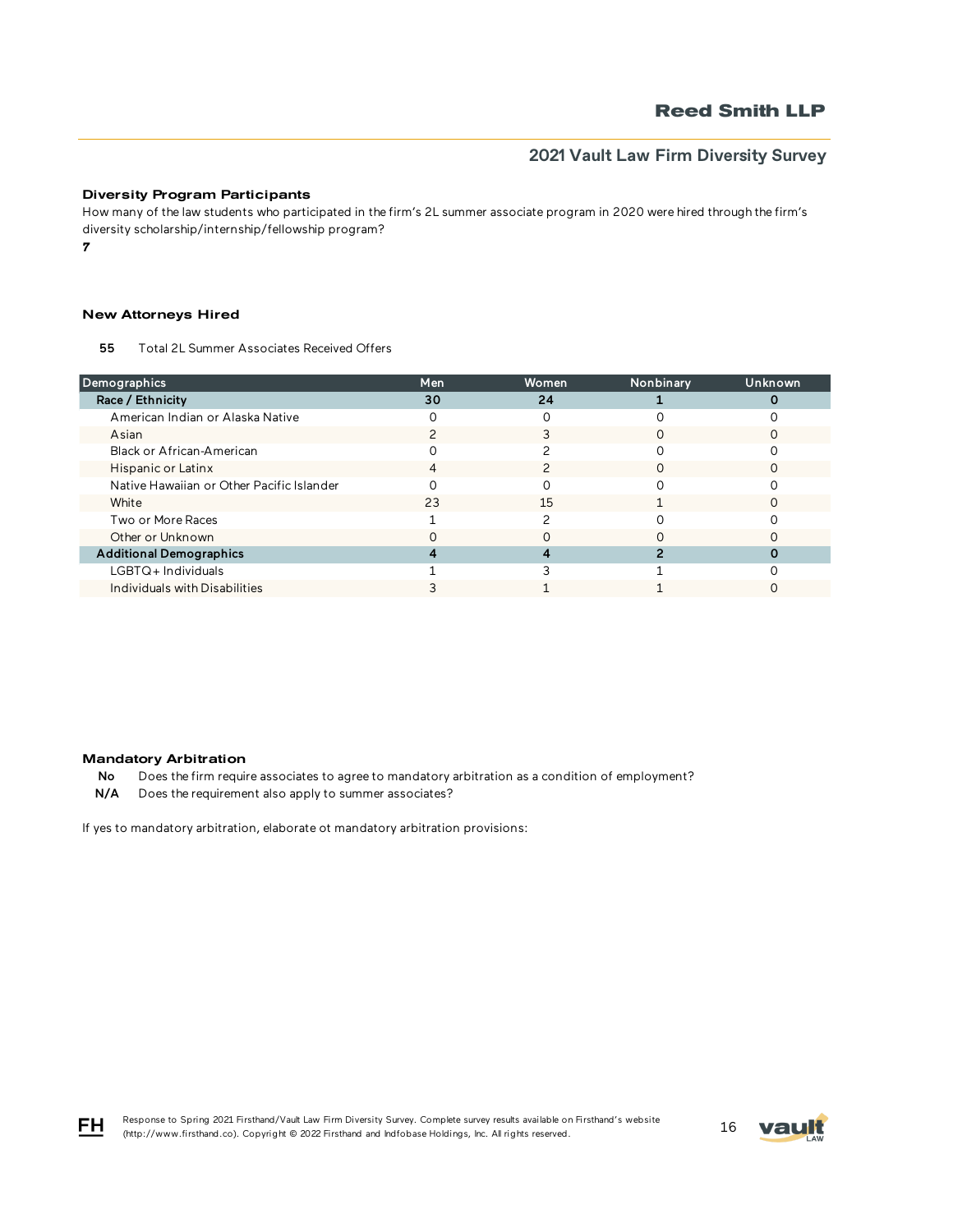# CULTURE AND COMMUNITY

### Affinity Groups

Does the firm have internal affinity groups or networks? Yes

If yes, list the firm's affinity groups:

- *STAARS Black-African American Business Inclusion Group*
- *LEADRS Disability Business Inclusion Group*
- *UNIDOS Hispanic Latinx Business Inclusion Group*
- *PRISM LGBTQ+ Business Inclusion Group*
- *Mental Health Task Force*
- *Multicultural Network*
- *RS Vets Veterans Business Inclusion Group*

## *Women's initiative network (WINRS)*

*WINRS is our global community designed and dedicated to ensuring support and equal opportunities for all of our women attorneys, throughout the entire arc of their careers. Through WINRS, we have seen an increase in the number of women lawyers at the firm by 15 percent and we have distinguished ourselves by being an industry leader in advancing and supporting our women lawyers. WINRS engages in numerous internal activities in areas that include career and business development and advancement, work-life balance, and wellness. The PipelineRS initiative supports and empowers women lawyers to position themselves for promotion to partner; the ReturnRS program supports working parents before, during and after a leave of absence; and mentorship aids senior women associates on the path to partnership. We offer business development grants to women for specific businessgenerating ideas. Reed Smith also partners with various organizations to provide workshops and other development opportunities to our female lawyers. We continue to be recognized, year after year, for such efforts and have received the highest awards and accolades for the advancement of women in the legal sector.*

### *Business Inclusion Groups (BIGs)*

*Our BIGs provide our U.S. professional staff and lawyers with the opportunity to work together toward common professional goals, including a primary focus on the recruitment, development, mentorship, and retention of diverse talent. Our six BIGs, which are led by partner, associate, and professional-staff chairs represent:*

- *Asian Americans*
- *Black-African Americans (STAARS)*
- *Hispanic-Latinos (UNIDOS)*
- *LGBT+ individuals (PRISM)*
- *The Mental Health Task Force*
- *People with disabilities (LEADRS)*
- *Veterans and military families (RSVets)*

*All of the BIGs engage in firmwide programming and awareness activities. For further information, please see our website at https://www.reedsmith.com/en/diversity.*

### *Multicultural Network (MCN)*

*The MCN in Europe and the Middle East is part of our wider diversity and inclusion strategy. The MCN aims to provide all our employees and clients with the opportunity to experience and celebrate their differences in a positive way. In addition, the MCN aims to support and lead initiatives to support diversity and be a driving force in supporting our firm's broader diversity and recruitment strategies in these particular jurisdictions.*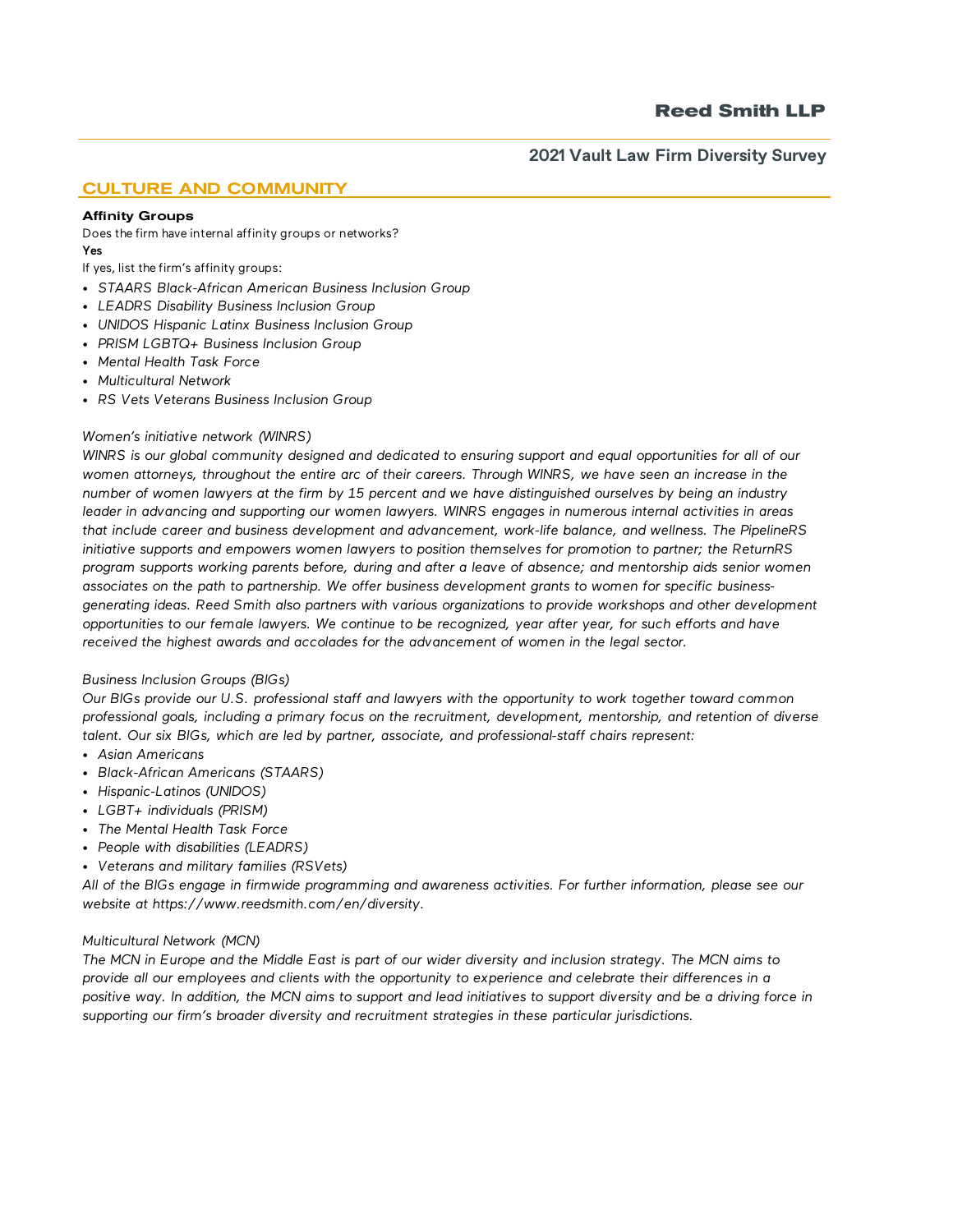*Asia-Pacific Diversity, Equity, and Inclusion initiative*

*Asia is a vast region comprising different countries and communities and is rich in its variety of people, cultures, and customs. It is diverse and disparate, and we acknowledge that a singular perspective as to what is "diverse" may not exist within Asia.*

*With this acknowledgement, we launched our new Asia-Pacific DE&I initiative in 2020, with a focus on DE&I themes that unite us all. Our objective is to embrace these uniting themes and create common objectives that seek, particularly, to address inclusion, inequality, imbalance, and injustice – the "four I's." We have collated a team of Asia DE&I representatives and champions to engage with our personnel to define, create, and implement our DE&I program across Asia. They will also be liaising with our global DE&I teams, senior management, and executive committee to implement initiatives that work for us both regionally and globally.*

FH

Response to Spring 2021 Firsthand/Vault Law Firm Diversity Survey. Complete survey results available on Firsthand's website Response to Spring 2021 Firsthand/Vault Law Firm Diversity Survey. Complete survey results available on Firsthand's website<br>(http://www.firsthand.co). Copyright © 2022 Firsthand and Indfobase Holdings, Inc. All rights rese

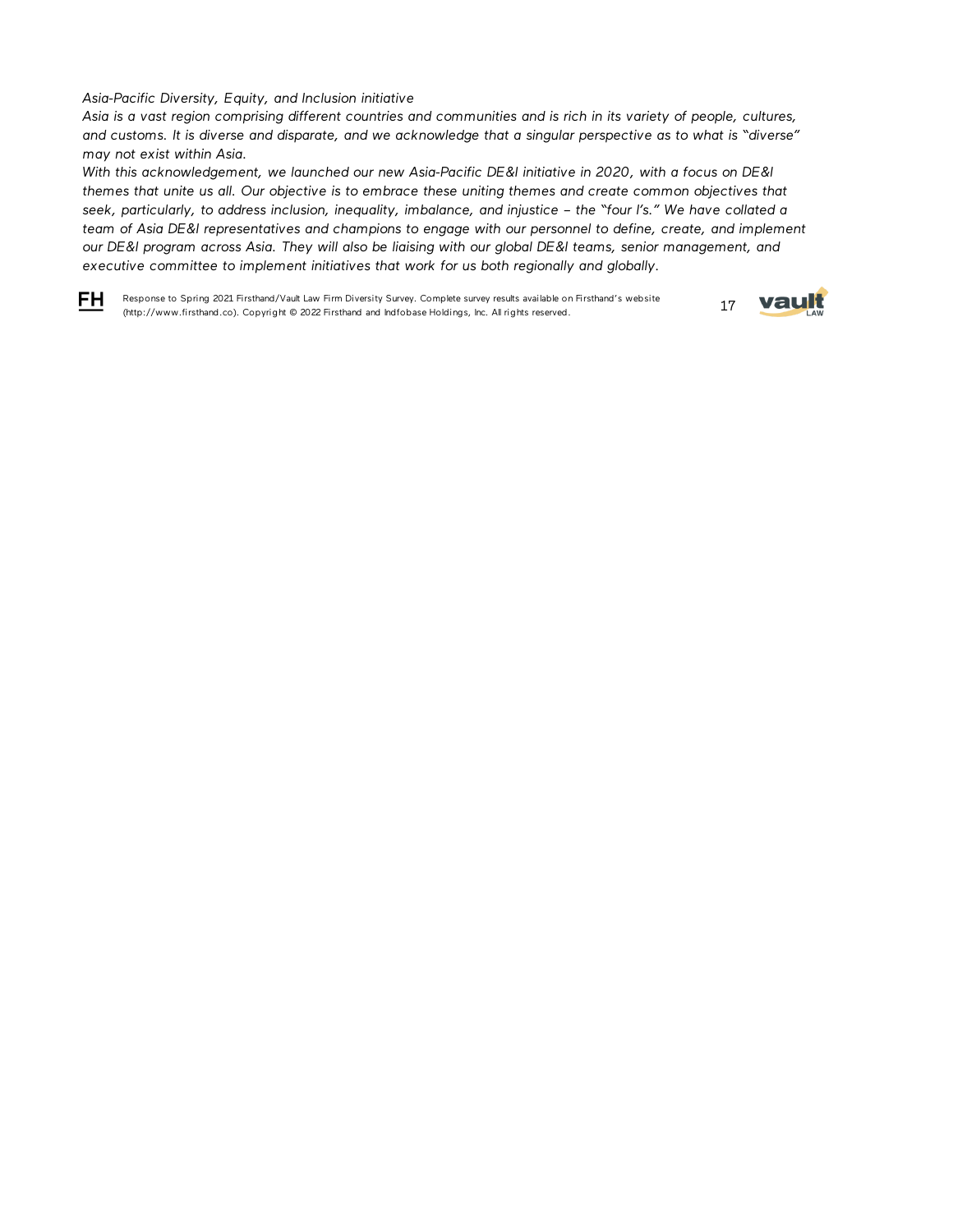### Affinity Groups Cont'd

What kind of support does the firm provide for its affinity groups or networks?

*The firm's leadership communicates the importance of diversity to all our personnel through regular emails, through our firm's dedicated Diversity, Equity (DE&I) and Inclusion website, through monthly dedicated DE&I newsletters, through our firm's intranet pages, and through monthly meetings that include all of our Business Inclusion Groups (affinity groups) members.*

*Each BIG receives support from dedicated liaisons within our HR and marketing departments The firm also allocates a budget for each affinity group to support any annual initiatives.*



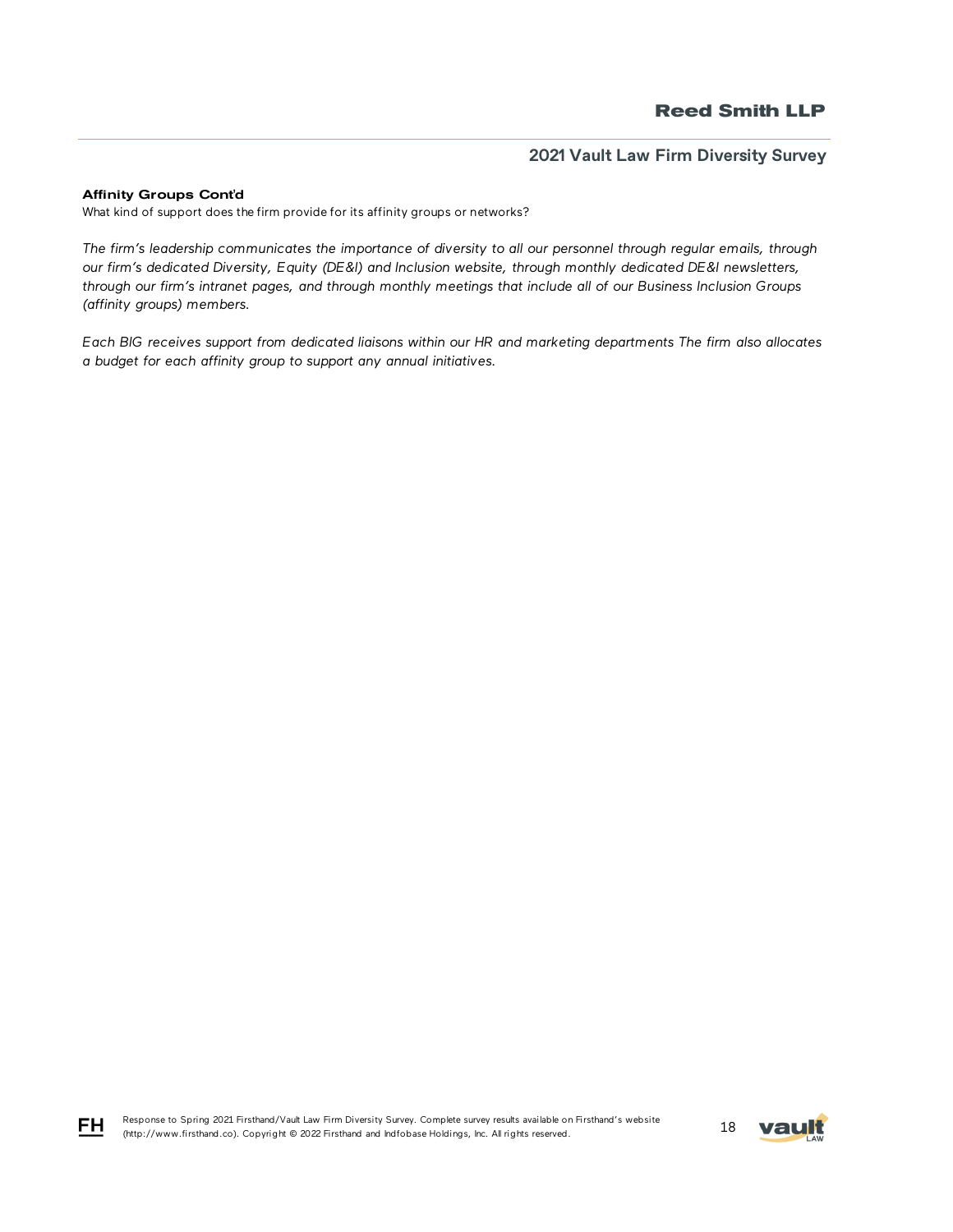#### DEI Events

Does the firm host DE&I retreats or conferences? Vest Does firm leadership attend these events? Yes

If applicable, provide more detail on the firms DE&I events:

*Despite the fact that the COVID pandemic created many challenges for organising in-person events across our global network in 2020, we are proud that we were still able to host, run and deliver events and celebrations with a focus on DE&I. Although in a virtual format, the events presented an incredible opportunity to connect with our personnel, clients and communities around the world to discuss DE&I topics and matters in this already difficult and challenging year. In an attempt to keep this report succinct, the examples below merely represent just a snippet of events we have organized recently:*

*• 2021 Mental Health Summit – In May this this year, Reed Smith held its first-ever Mental Health Summit, featuring a series of panels on mental health and wellness. This summit was one of the first law firm conferences to address mental wellness in the legal profession and wider business community. The goal of the Summit was to hear expert insight and first-person accounts about recovery from mental health issues, and what law firms, businesses, and individuals can do to improve mental health in the workplace. The event can be viewed on Reed Smith's YouTube channel. A report of the even is also available on our website.*

*• 2020 DE&I Leadership team hackathon – In August 2020, members of our DE&I leadership team participated in a hackathon, during which they discussed and developed ideas for actionable items to help inform our Racial Equity Task Force as they move forward with our firm's Racial Equity Action Plan.*

*• 2020 Diversity, Equity and Inclusion Summit. We were delighted to host our fourth annual DE&I Summit. The summit focused on exploring the topics of racial justice and intersectionality and featured speakers and panellists from Reed Smith and external organizations from a variety of backgrounds and industries. The virtual*  nature of the event allowed us to reach out and connect with a wider global audience and we were delighted that *there were over 1,100 registrants for the event, including Reed Smith personnel and clients.*

*• 2020 Disability Inclusion Summit. To celebrate the 2020 International Day of Persons with Disabilities and the #PurpleLightUp movement, we hosted our first Disability Inclusion Summit featuring a series of expert panels focusing on topical matters for people with disabilities in the workplace. The panels at the summit featured both Reed Smith lawyers and external speakers and discussed key issues such as: 'Perceptions of disabilities in the*  workplace vs the reality', 'Employing people with disabilities is good for business' and 'Modern work place and *disability in the COVID-19 environment'.*

*• 2020 Roundtable Series. Hosted in a virtual format, our roundtable series was developed and designed to create a platform for senior business leaders, general counsel, legal and business teams, and senior management representatives to share relevant business experiences, discuss live issues, and explore strategic ideas for the future. On the back of each roundtable, our Client Development team publishes a bespoke thought leadership report (within the Chatham House rule protocol) which contains the insights, experiences and ideas shared by clients at the session.*



FH.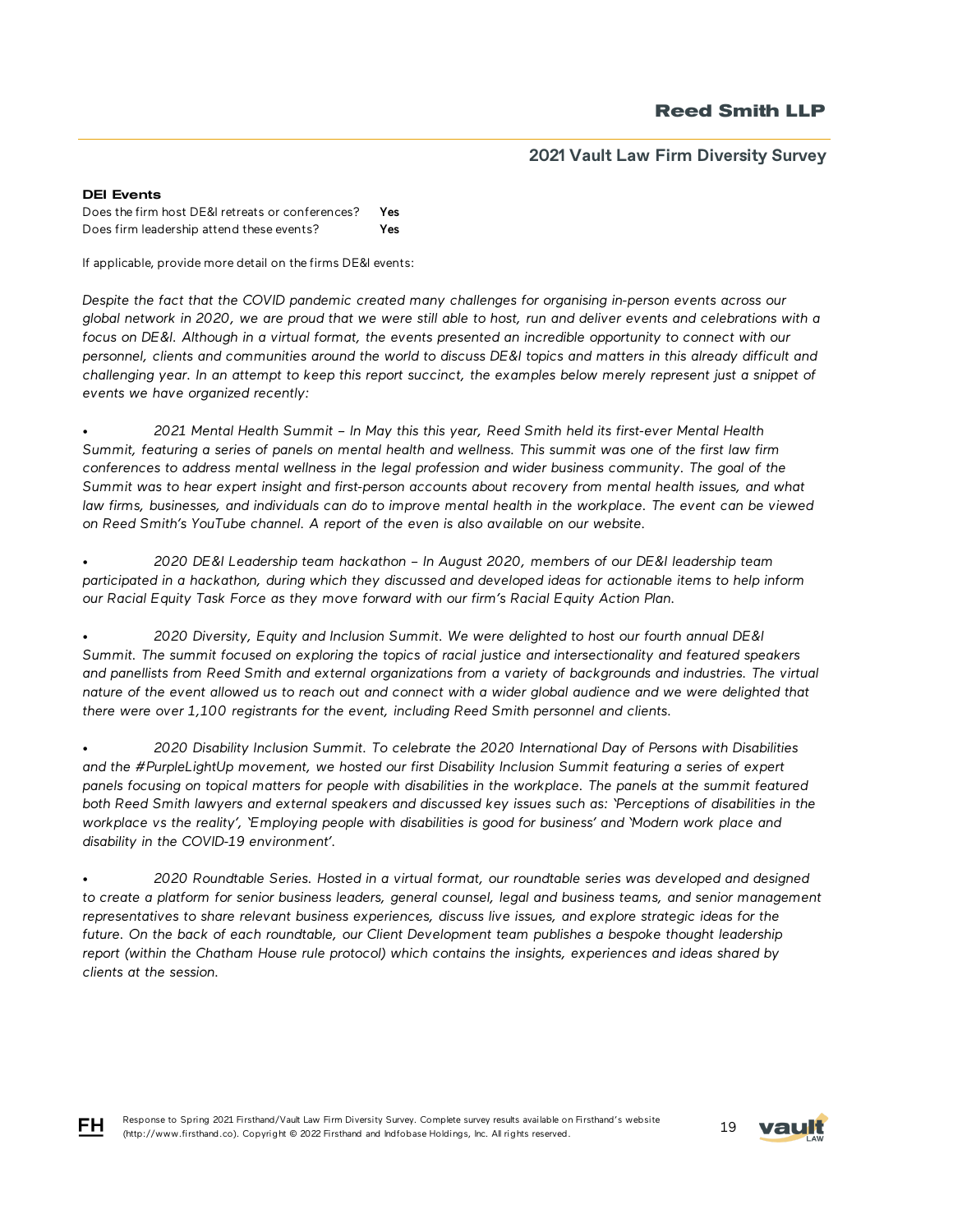## Reverse Mentoring

Yes Does the firm offer reverse mentoring, pairing senior attorneys with junior attorneys to help bridge generational or cultural gaps, share perspectives and skills, and foster a more inclusive culture?

If applicable, elaborate on the firm's reverse mentoring program:

*The Program is designed for diverse employees in the US and EME to have the opportunity to be paired with and mentor more senior members of the firm about the experiences as a diverse professional staff member both generally and at Reed Smith in particular.* 

*Purpose: The Program's purpose is to:* 

*(1) Educate firm senior members of the firm about the experiences and perspectives of diverse employees;* 

*(2) Educate diverse employees about the perspectives and expectations of senior firm leadership; and* 

*(3) Build inter-generational and cross-cultural relationships between and among the employees, thereby enhancing understanding and engagement between generations, cultures, offices and practice groups and helping diverse professionals advance in their careers.*





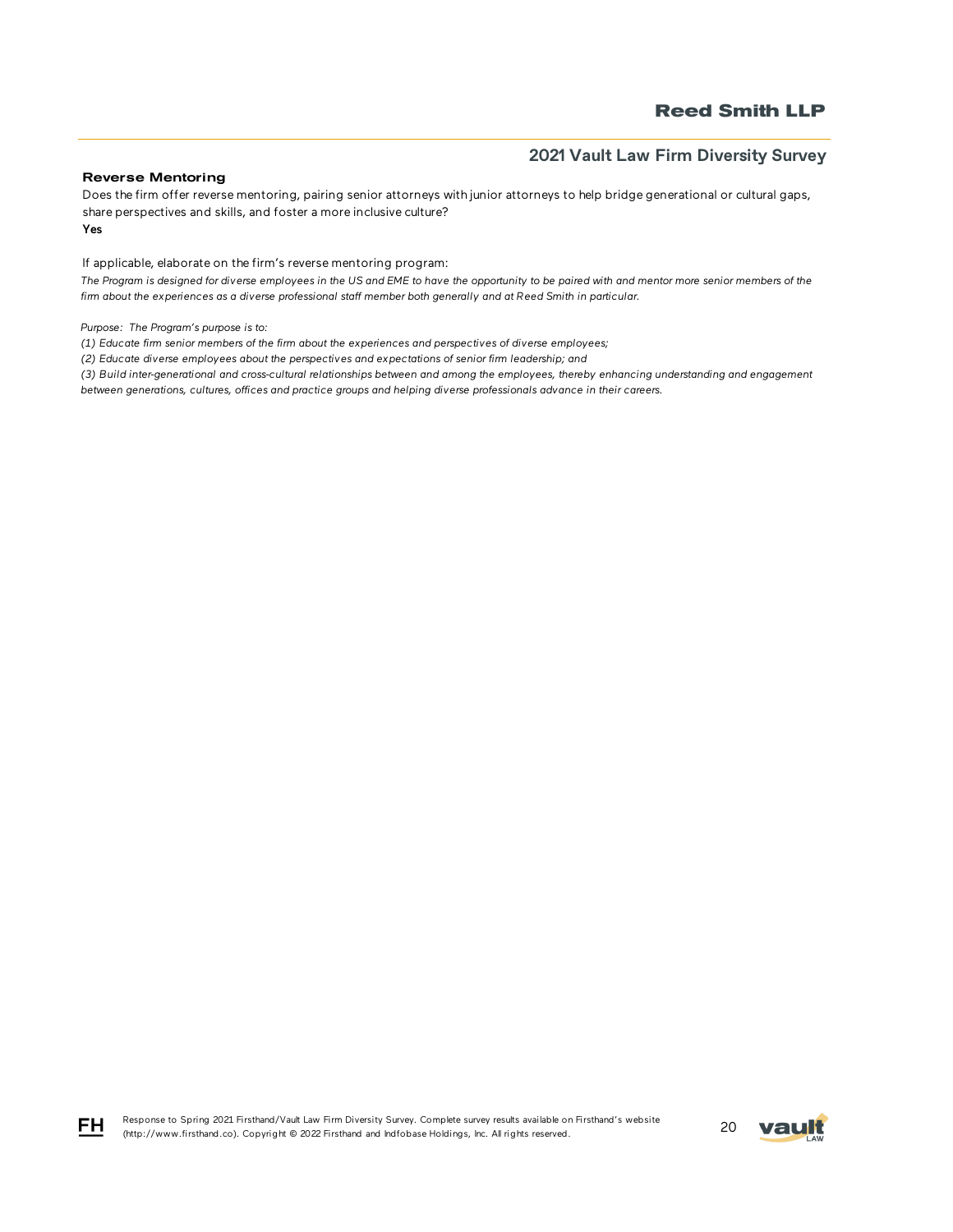### Associate Committee

Does the firm have an associate committee that consults with the partnership? Yes

If applicable, describe how the associate committee engages with the partnership:

*The associate committee meets with the Senior Management Team on a regular basis to discuss issues impacting associates at the firm.* 





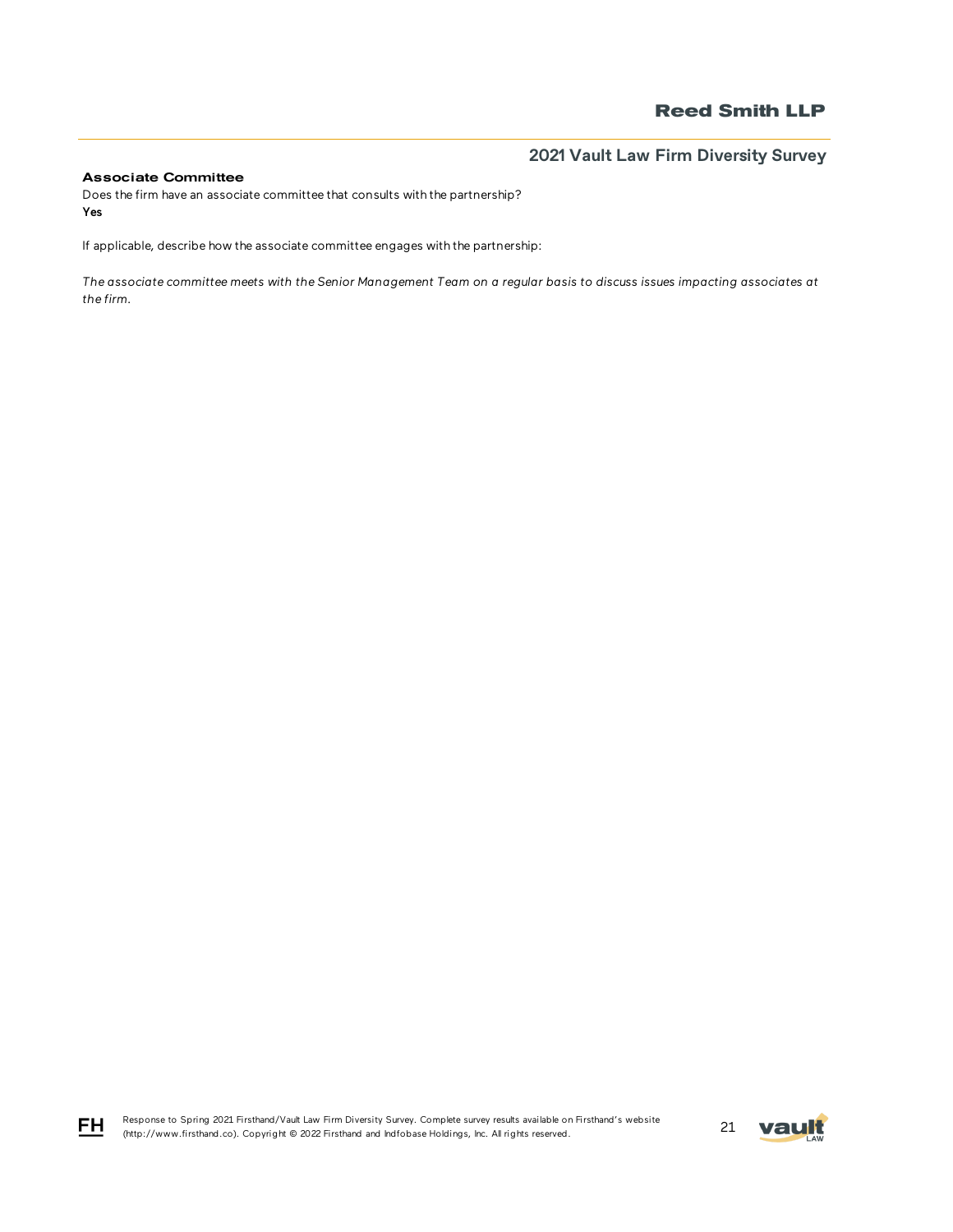#### Combating Structural Racism

Is the firm a member of the Law Firm Antiracism Alliance (LFAA)? Yes

### Cultural Awareness

How does the firm commemorate important dates honoring diversity?

*Black History Month, Women's History Month, Pride Month, Asian American Heritage Month, National Hispanic Heritage Month, National Veterans and Military Heritage Month, Disability Awareness Month, Suicide Prevention Month & Juneteenth (also a firm holiday)*





FH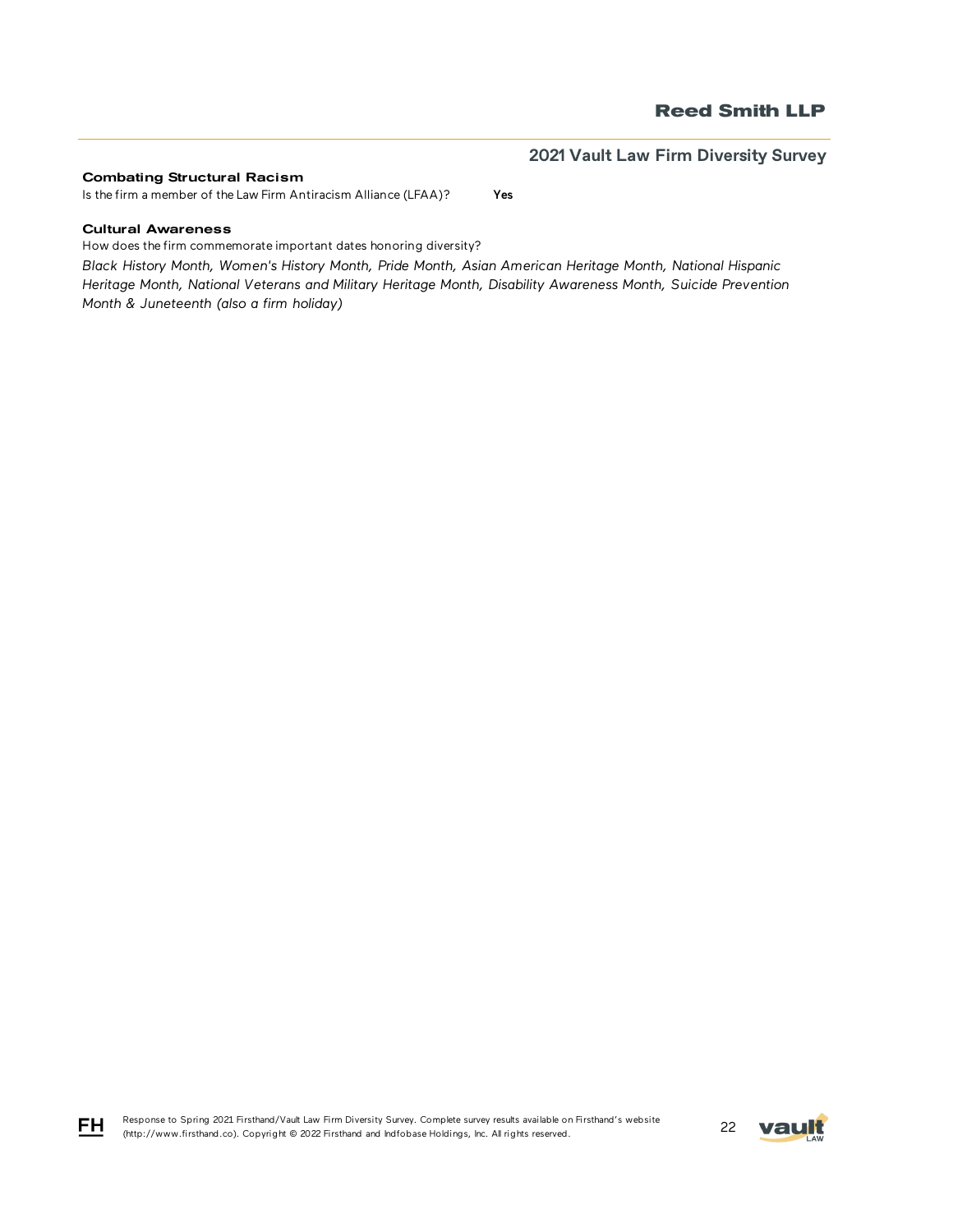# NETWORKING, MENTORING, AND PROFESSIONAL DEVELOPMENT

#### Mentoring & Sponsorship

Does the firm offer a mentorship or sponsorship program that connects diverse attorneys with senior leadership? Yes

If applicable, describe the mentoring or sponsorship program

We have a developed number of mentorship programs to connect our diverse attorneys and staff with senior leadership and *support our employees throughout their careers:*

*• Reverse/Reciprocal Mentorship – Launched in 2018, the purpose of the program is to educate firm leaders about the*  experiences and perspectives of diverse lawyers and to educate diverse lawyers about the perspectives and expectations of *senior lawyers and firm leaders. The program also builds inter-generational and cross-cultural relationships between junior and senior lawyers, thereby enhancing understanding and engagement between generations and cultures, and helping diverse associates advance in their careers.*

*• Professional Staff Reverse/Reciprocal Mentoring Program – With the initial pilot launched in 2020, this program is an extension of the reverse/reciprocal mentoring program we launched for lawyers in 2018. Our volunteer mentors in comprise diverse directors, senior managers, managers and advisors, who will mentor our chief officers about their experiences as diverse individuals, and as professional staff members at our firm.*

*• WINRS– WINRS provides mentoring for senior women associates to support their path to partnership. Through WINRS, senior associates receive customized one-on-one coaching, mentoring, and formal support from senior partners with the promotion process.*



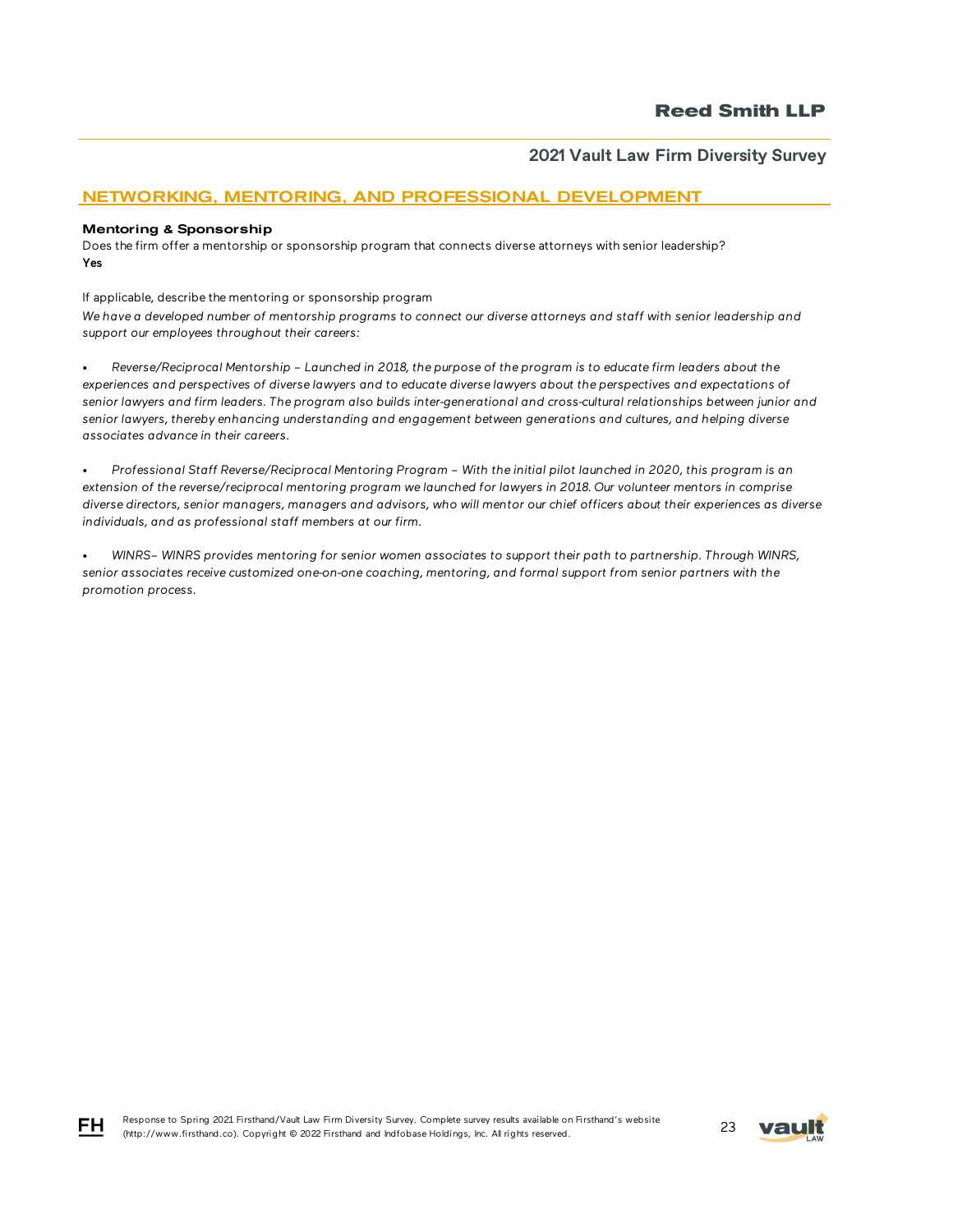## Professional Development

Does the firm offer professional development programs specifically for diverse attorneys? Yes

If applicable, elaborate on the professional development programs available to diverse attorneys:

Response to Spring 2021 Firsthand/Vault Law Firm Diversity Survey. Complete survey results available on Firsthand's website Response to Spring 2021 Firsthand/vault Law Firm Diversity Survey. Complete survey results available on Firsthand's website<br>(http://www.firsthand.co). Copyright © 2022 Firsthand and Indfobase Holdings, Inc. All rights rese



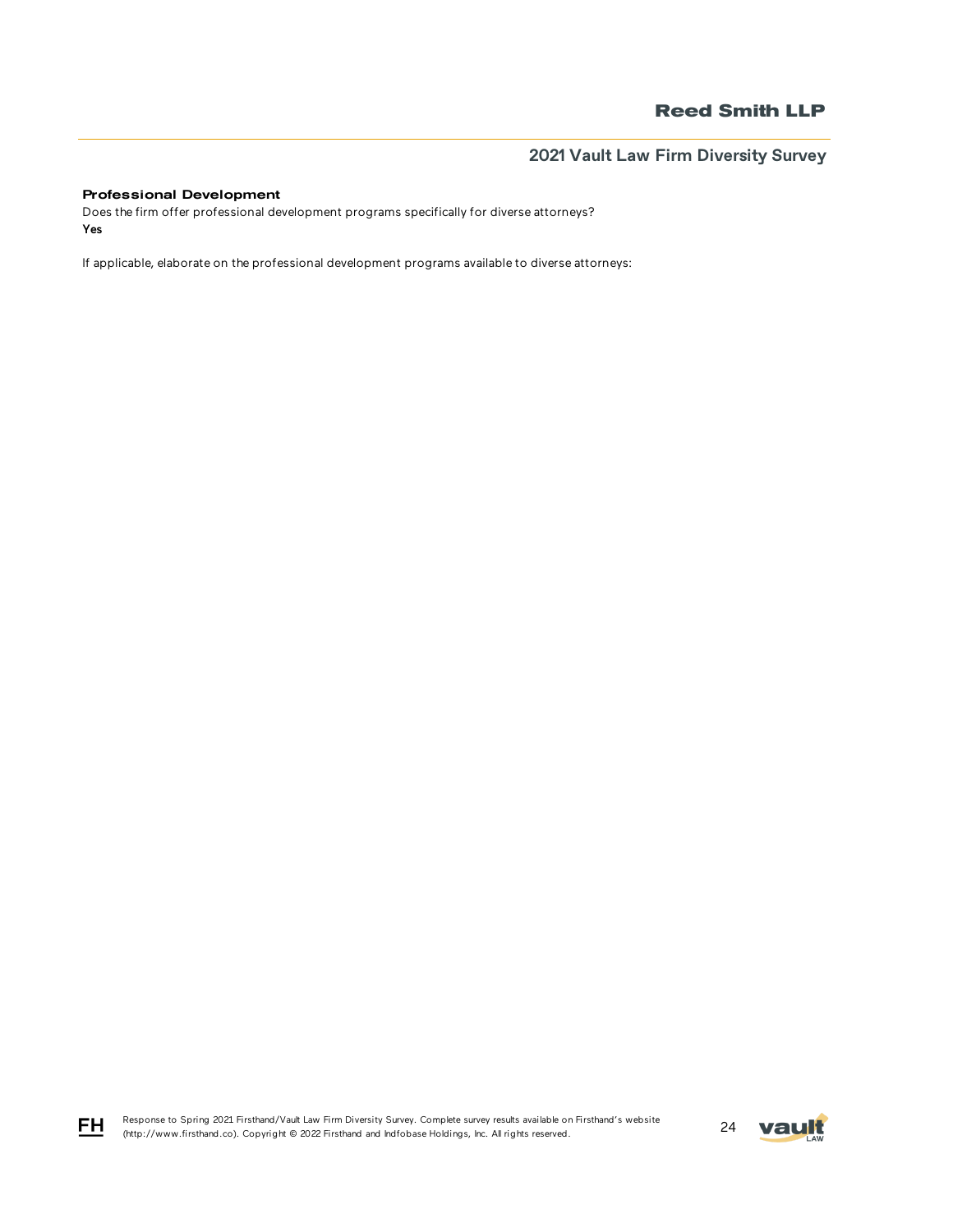# **2021 Vault Law Firm Diversity Survey**

### Work Allocation

Does the firm monitor work distribution to ensure that diverse attorneys have equal access to quality assignments and significant client matters?

Describe how the firm monitors work distribution

Response to Spring 2021 Firsthand/Vault Law Firm Diversity Survey. Complete survey results available on Firsthand's website Response to Spring 2021 Firstnand/vault Law Firm Diversity Survey. Complete survey results available on Firstnand's website<br>(http://www.firsthand.co). Copyright © 2022 Firsthand and Indfobase Holdings, Inc. All rights rese



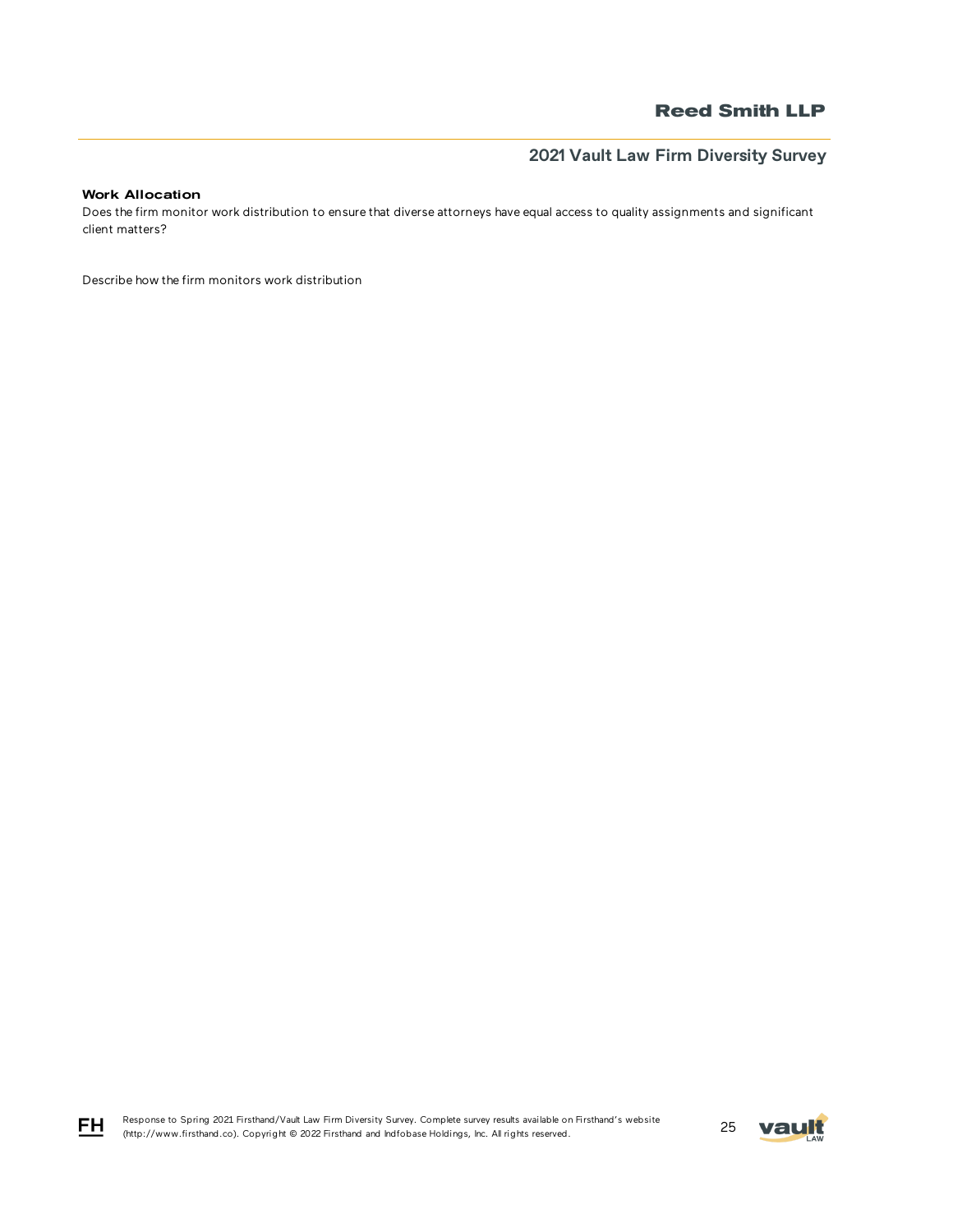#### External Professional & Business Development Opportunities

Does the firm support associate involvement in external activities related to diversity, equity, and inclusion, such as the following?

- No Pays for associate membership in diversity bar associations or other affinity organizations
- Yes Sponsors associate participation in diversity, equity, and inclusion conferences
- Yes Supports associate participation in other external DEI-related activities, events, or organizations (please describe):

#### *DE&I billable credit hours policy*

*In 2021, we introduced our new billable credit hours policy. Under this protocol, all timekeepers at Reed Smith now can allocate up to 50 hours of work and activities related to Diversity Equity and Inclusion (DE&I), WINRS or REAP initiatives as billable time. Qualifying activities include:*

*• Leadership and advocacy*

*• Serving in a leadership role on the firm's DE&I, REAP, or WINRS committee or a subcommittee, or one of the firm's business inclusion groups*

- *Leading or organizing DE&I, REAP, or WINRS events, activities, or projects*
- *Presenting at, or preparing materials for, DE&I, REAP, or WINRS programs*
- *Developing or delivering training programs on DE&I or gender-related issues*
- *Training and development*
- *Participating in client-related DE&I, REAP, or WINRS activities*
- *Attending training programs or conferences on DE&I or gender issues*

*• Participating in the firm's reverse mentoring program, or serving as a mentor or sponsor in programs designed to support diverse talent*

*By making a portion of the hours spent on DE&I activities billable/compensable, we acknowledge that DE&I contributes to the firm's success and to the retention and advancement of its attorneys and professional staff. To quote our global managing partner, Sandy Thomas, "building an inclusive culture is integral to our business and should be rewarded and incentivized, not left to chance."*

#### *Business Development Grants*

*We have a unique business development grant program (Pipeline Funds) for women and diverse attorneys. The program is managed through WINRS (our women's initiative which is designed and dedicated to ensuring support and equal opportunities for all of our women attorneys) and our DE&I program. This is open to mid-level associates, senior associates, counsel and fixed share partners seeking promotion to the next level.*

*Grants are available to attorneys who would like funding support for programming to assist in their career development and promotion. Some areas include:*

- *business development training*
- *business plan development*
- *career coaching*

Response to Spring 2021 Firsthand/Vault Law Firm Diversity Survey. Complete survey results available on Firsthand's website (http://www.firsthand.co). Copyright © 2022 Firsthand and Indfobase Holdings, Inc. All rights reserved. 26



FH.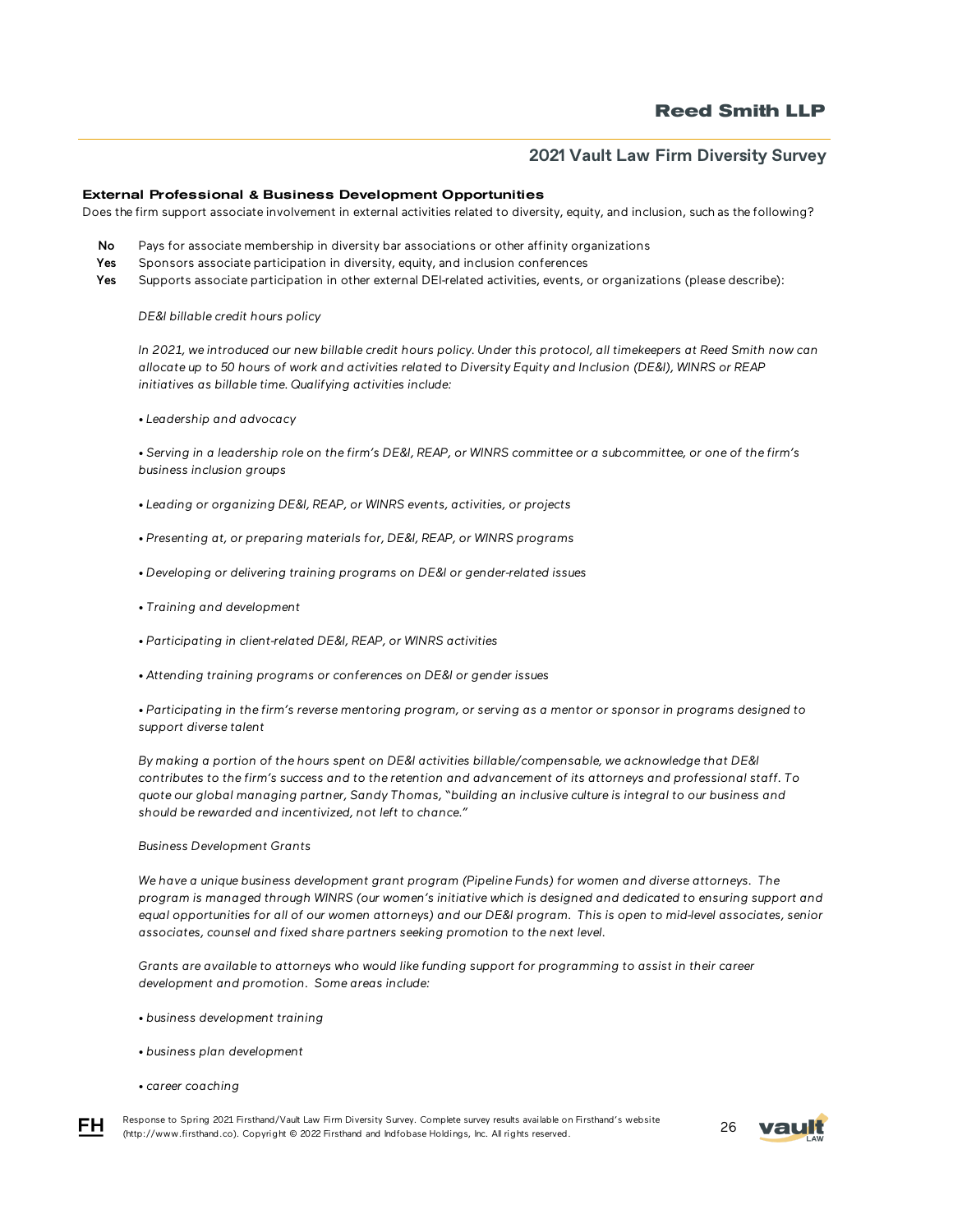## PROMOTION AND ADVANCEMENT

#### Countering Implicit Bias

Has the firm implemented processes to mitigate implicit bias in work allocation, performance reviews, and/or promotions? Yes

If applicable, describe the firm's initiatives to mitigate implicit bias

#### *Unconscious bias training*

*Reed Smith has held sessions on unconscious bias/inclusive leadership specifically for our Global Leadership Team (GLT), which*  is comprised of firm decision makers including the senior management team, executive committee, practice and industry group leaders, office managing partners, and staff chief officers. In addition to internally-developed programs, we have used outside *presenters, including Ritu Bhasin, Arin Reeves and Professor Jerry Kang.*

*We also conduct training specifically on inclusive interviewing and hiring practices, aimed primarily at those who participate in on-campus and other attorney hiring interviews, and we plan to extend this training to staff interviewing, as well.*

*We also present a number of other programs that address unconscious bias and/or diversity and inclusion issues, in some cases to targeted audiences (e.g., for the New Associate and summer associate classes, at the partner and senior associate retreats, and at the Diversity Summit), and in other cases to broader audiences.*

#### *New processes for allocating work*

In 2020, relying on current research in the field and in keeping with our REAP initiatives, Reed Smith took a hard look at *structural barriers that could limit women and diverse attorneys' ability to advance to equity partner. This resulted in new, objective protocols for Client Relationship Leaders to transition their clients to the next generation of Reed Smith lawyers, and other protocols guiding how positions on the firm's Global Leadership Team are allocated. (The GLT is made up of our senior management team, executive committee, the chairs of our industry and practice groups, our office managing partners, and other leaders).*

*In consultation with our executive committee, our chief marketing officer, and our director of DE&I, we have also launched a new protocol for reviewing the composition of our teams proposed to client panel appointments and RFPs. We also have implemented new protocols for assignment of credit. These ensure a fairer and more inclusive process, providing women and minorities with equal access to these important career-enhancing opportunities.*

#### Upward Reviews

Does the performance review process include the opportunity for associates to provide anonymous upward reviews? Yes

#### If applicable, describe the firm's initiatives to mitigate implicit bias

*All attorneys are given the opportunity to provide feedback on all Senior Management Team Members and Global Leadership Team members. All feedback and ratings are submitted anonymously and feedback is provided to leadership in the aggregate.*



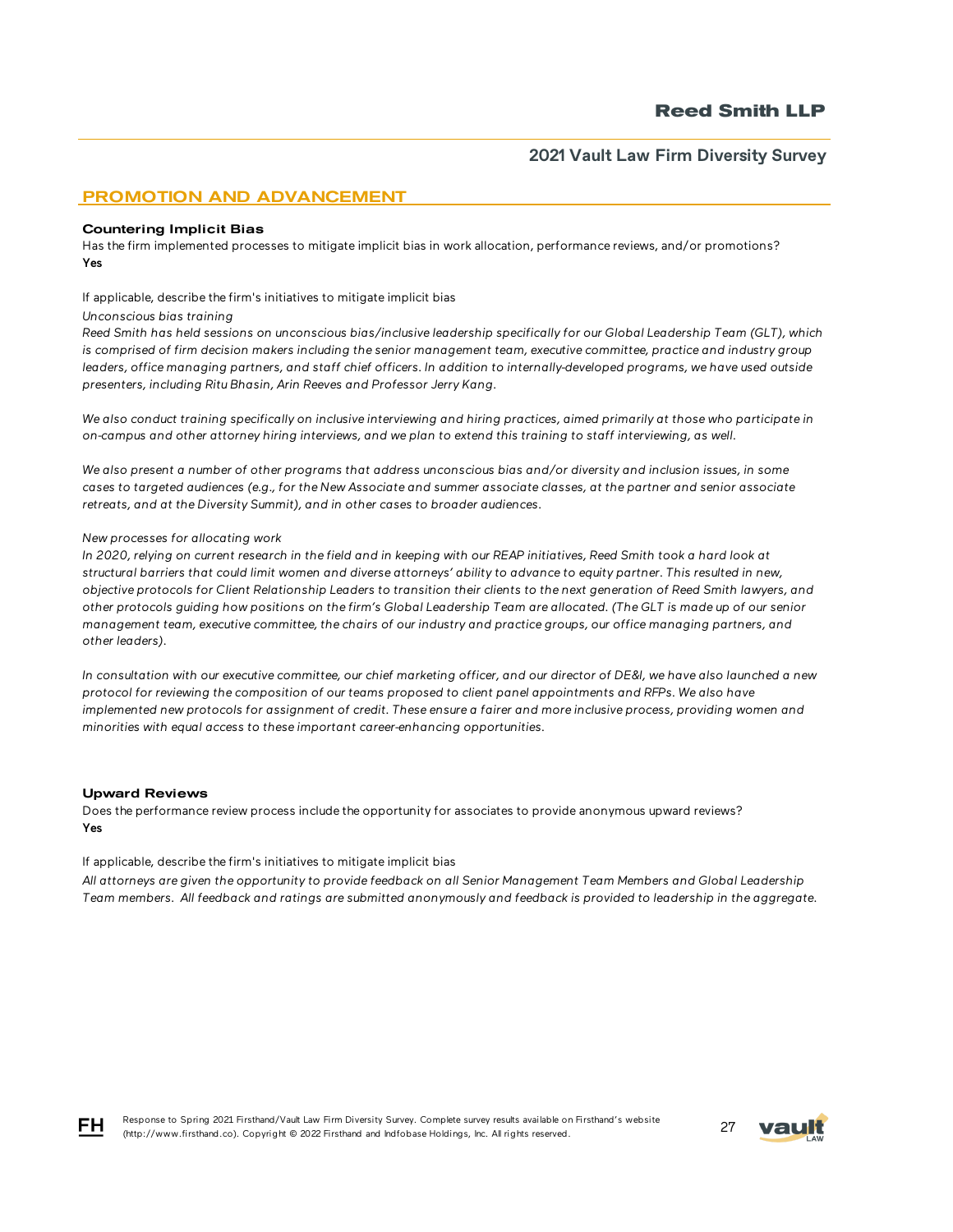#### Diverse Slate of Candidates

Does the firm employ any of the following measures to ensure that a diverse slate of candidates is considered for promotions, leadership roles, or hiring?

- Yes The firm is Mansfield Certified
- Yes The firm is Mansfield Certified Plus
- No The firm is currently participating in the Mansfield Rule certification process administered by Diversity Lab
- No The firm has instituted other formal processes (please describe):

#### Multi-tier Partnership

Does the firm have a multi-tiered partnership? Yes

### Alternatives to Partnership

Does the firm have a multi-tiered partnership? Yes If applicable, describe the alternatives to partnership:





FH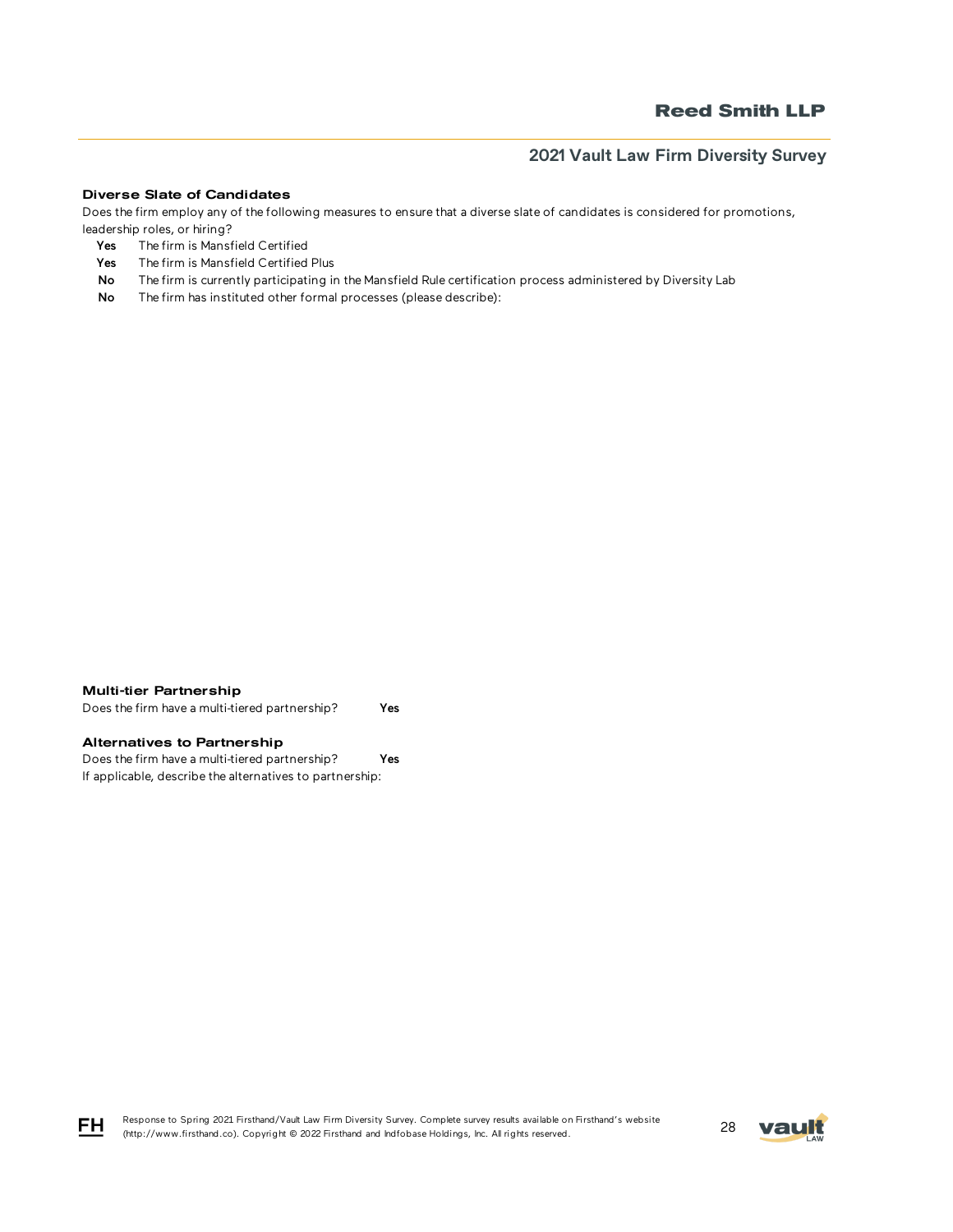### Homegrown Partners

Please provide the percentage of equity partners at the firm as of December 31, 2020 who started as associates at the firm.

#### Promotions to Partnership

32 Total Number of Attorneys Promoted to Partner in 2020 (includes promotions effective in 2020, not announced in 2020)

| Demographics                              | Men | Women | Nonbinary | Unknown |
|-------------------------------------------|-----|-------|-----------|---------|
| Race / Ethnicity                          | 20  | 12    |           |         |
| American Indian or Alaska Native          |     |       |           |         |
| Asian                                     |     |       |           |         |
| Black or African-American                 |     |       |           |         |
| Hispanic or Latinx                        |     |       |           |         |
| Native Hawaiian or Other Pacific Islander |     |       |           |         |
| White                                     | 15  | 10    |           |         |
| Two or More Races                         |     |       |           |         |
| Other or Unknown                          |     |       |           |         |
| <b>Additional Demographics</b>            |     |       |           |         |
| $LGBTQ+$ Individuals                      |     |       |           |         |
| Individuals with Disabilities             |     |       |           |         |

# BILLABLE HOURS AND COMPENSATION

#### Credit for DEI Work

Yes Does the firm provide billable credit for work contributing to diversity, equity, and inclusion efforts (e.g., with respect to recruiting or business development)? Note that this does not include pro bono projects.

If so, how many hours can be applied to the firm's billable hour target? *50*

#### Compensation

Are associate salaries lockstep or discretionary? Discretionary



Response to Spring 2021 Firsthand/Vault Law Firm Diversity Survey. Complete survey results available on Firsthand's website Response to Spring 2021 Firsthand/vault Law Firm Diversity Survey. Complete survey results available on Firsthand's website<br>(http://www.firsthand.co). Copyright © 2022 Firsthand and Indfobase Holdings, Inc. All rights rese

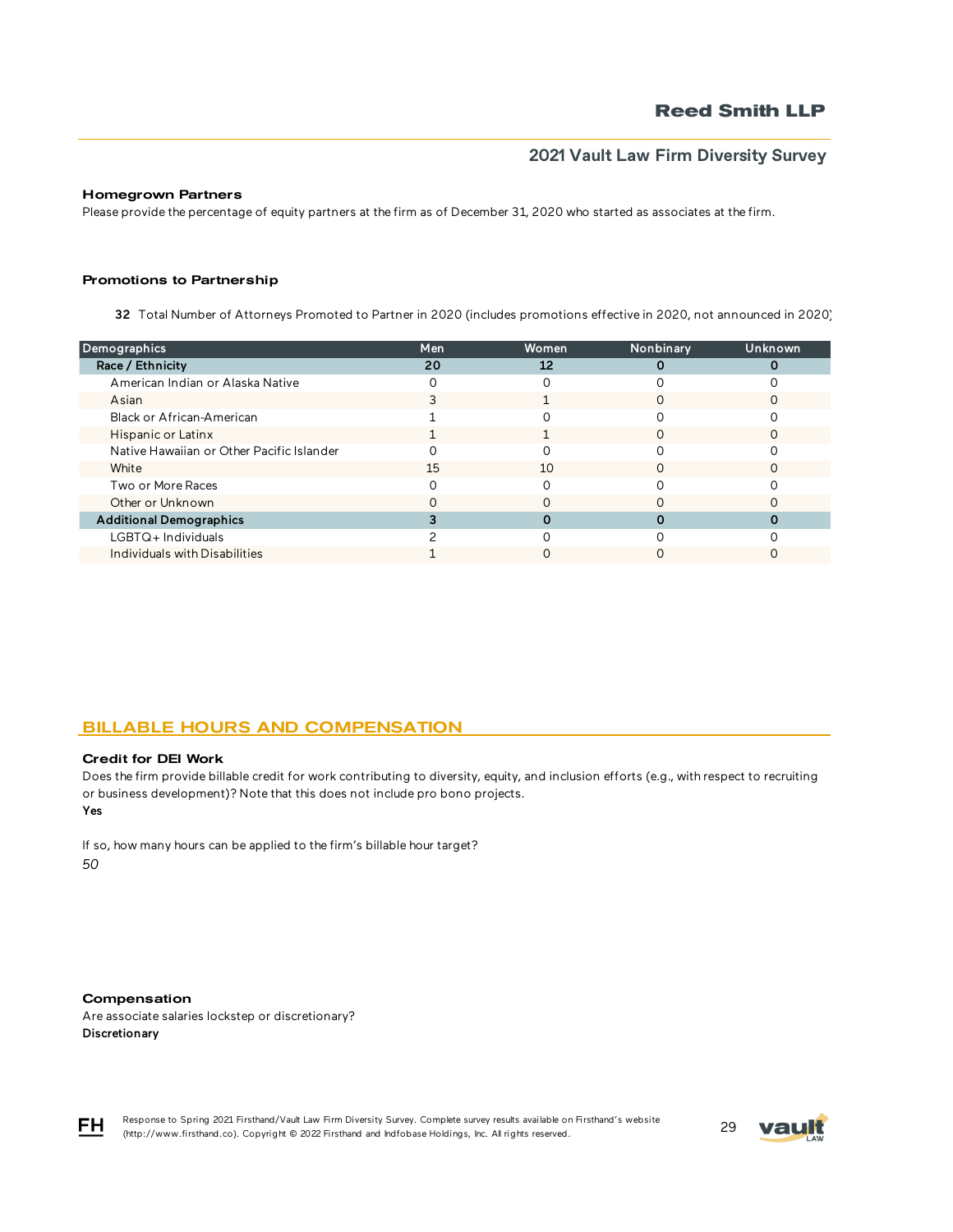# **2021 Vault Law Firm Diversity Survey**

#### Bonuses

Are associate bonuses lockstep or discretionary? Discretionary

If salaries and/or bonuses are discretionary or hybrid: Does the firm publish compensation ranges or actual compensation for each associate?

*Yes we publish compensation ranges internally.*

Flex-time Policy Does the firm have a formal flex-time policy? Yes

Reduced-hours Policy Does the firm have a formal reduced-hours policy? Yes

### Partnership Eligibility

Do attorneys who take advantage of the firm's reduced-hours or flex-time options remain eligible for partnership? Yes

Please explain how working an alternative schedule may affect an associate's path to partnership: *It does not affect their path to partnership*



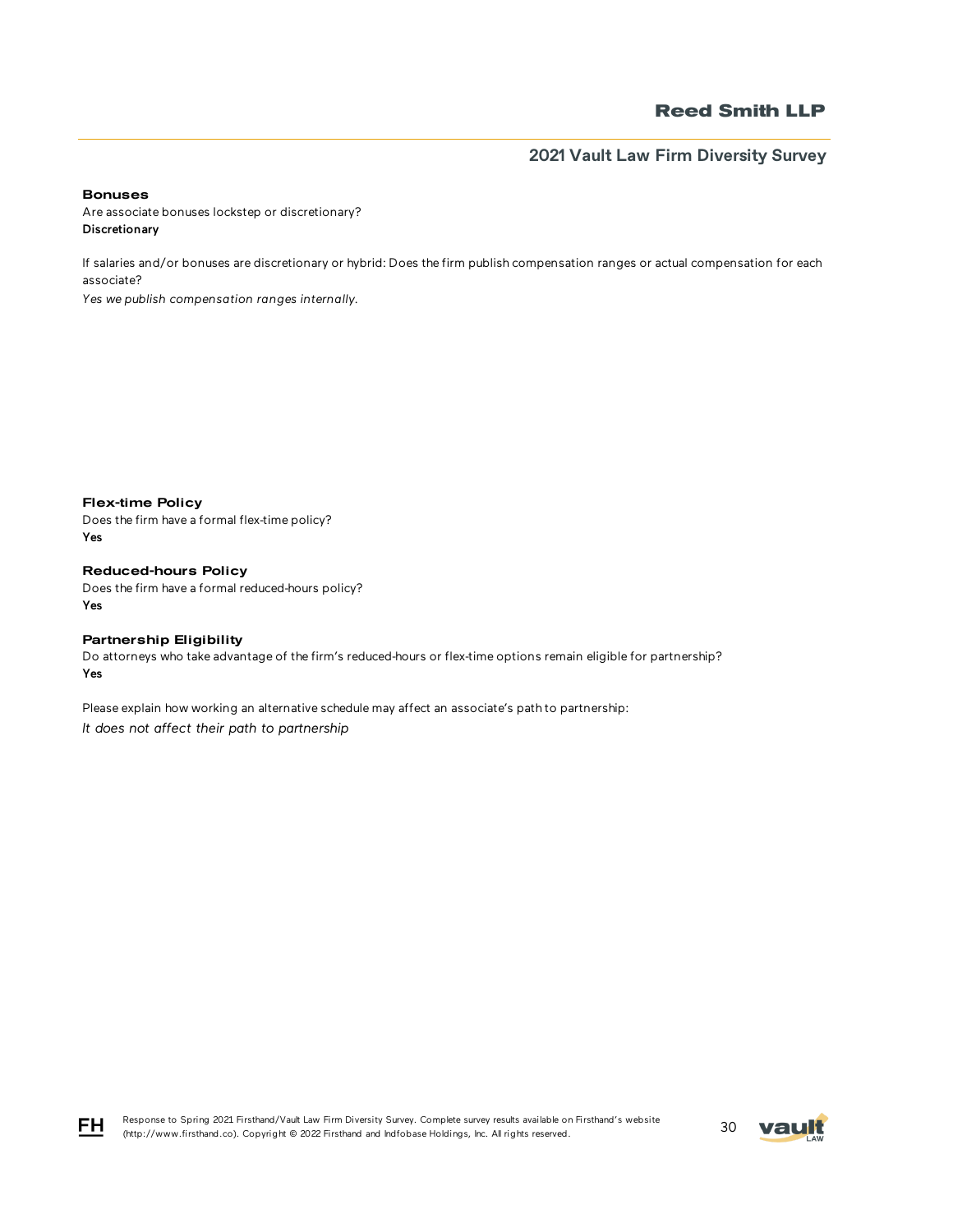### Attorneys Working Reduced Hours

64 Total Number of Attorneys Working Reduced Hours

| Attorneys with Reduced-Hours Schedules | Men | Women | Nonbinary | Unknown |
|----------------------------------------|-----|-------|-----------|---------|
| Associates                             | 10  | 15    |           |         |
| <b>Equity Partners</b>                 |     |       |           |         |
| Non-equity Partners                    |     |       |           |         |
| Counsel / Of Counsel                   |     | 14    |           |         |
| Non-Partner-Track Attorneys            |     |       |           |         |

# WORKING PARENTS

## Family-planning Resources

Does the firm offer any fertility or family-planning benefits, such as in-vitro fertilization, egg freezing, adoption or surrogacy support? Yes

If applicable, describe the family-planning resources available: *Assisted fertilization procedures including in-vitro capped at \$15,000*





FH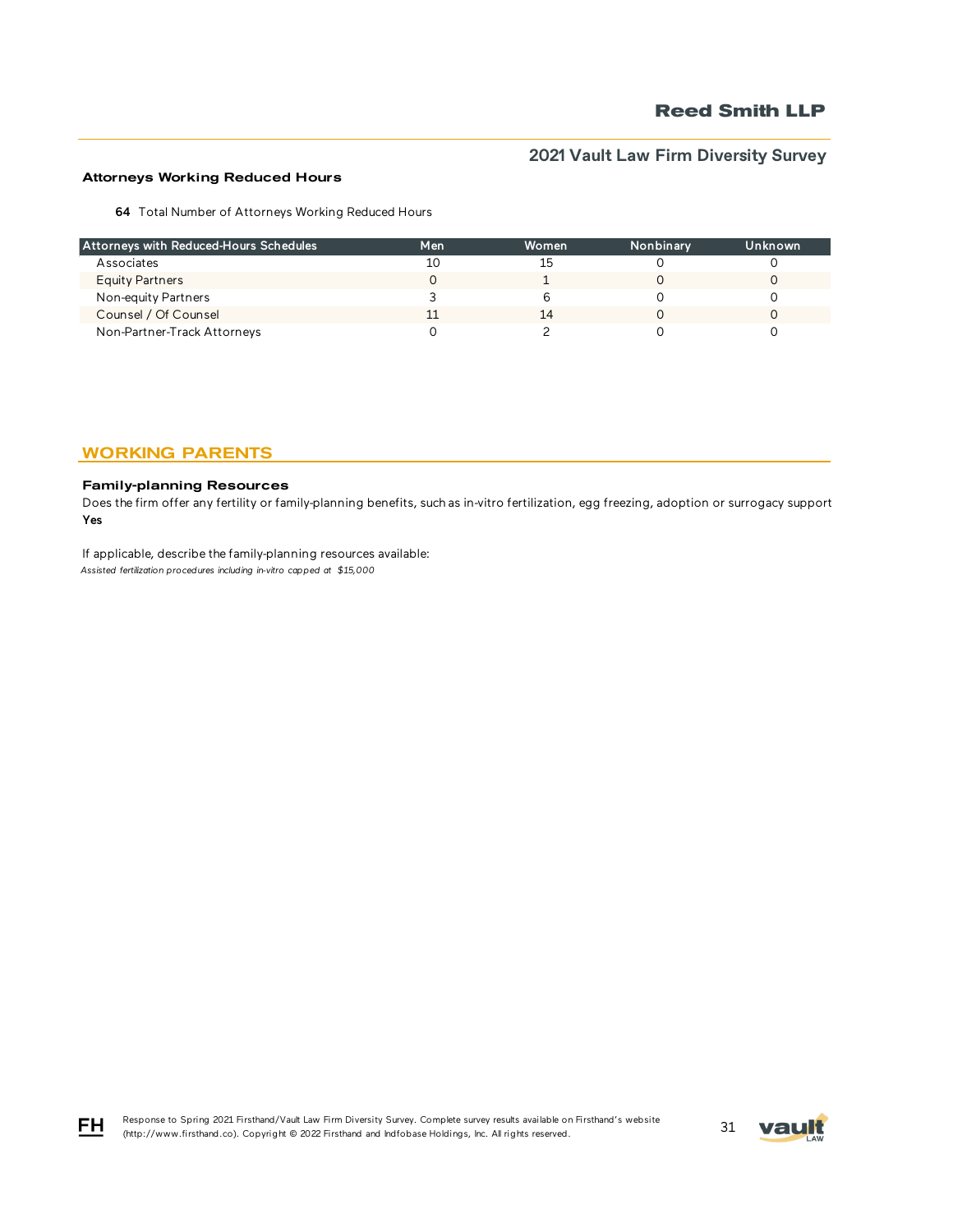**2021 Vault Law Firm Diversity Survey**

#### Parental Leave for Adoption

Does the firm offer parental leave for adoption? Yes

If yes, is the adoption leave gender neutral? Yes

### Primary & Secondary Caregivers

Does the firm offer parental leave for adoption? No

If yes: In what way does the firm's policy distinguish between primary and secondary caregivers? *N/A*

If yes: How much paid leave is available to primary caregivers? *N/A*

If yes: How much paid leave is available to secondary caregivers? *N/A*

If no: How much paid leave is available to those taking parental leave? *10 weeks*



FH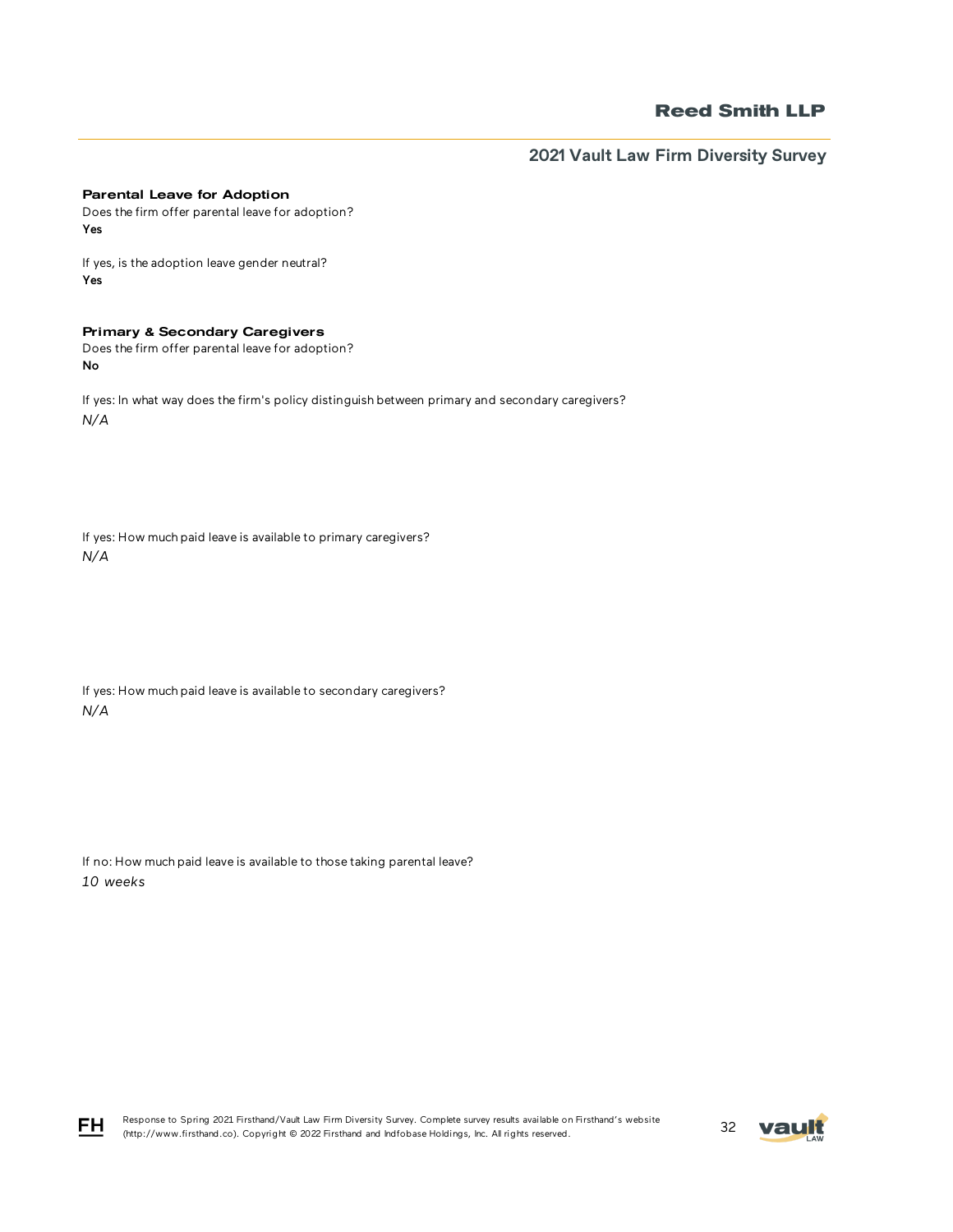### Parental Leave Policy

FH

Describe the firm's parental leave policy.

*Maternity leave paid 100% salary for 6-week or longer disability portion plus 10-week 100% paid parental leave; Parental leave paid at 100% for 10-weeks; Adoption, surrogacy and Foster Care receive parental leave paid at 100% for 10 weeks.*

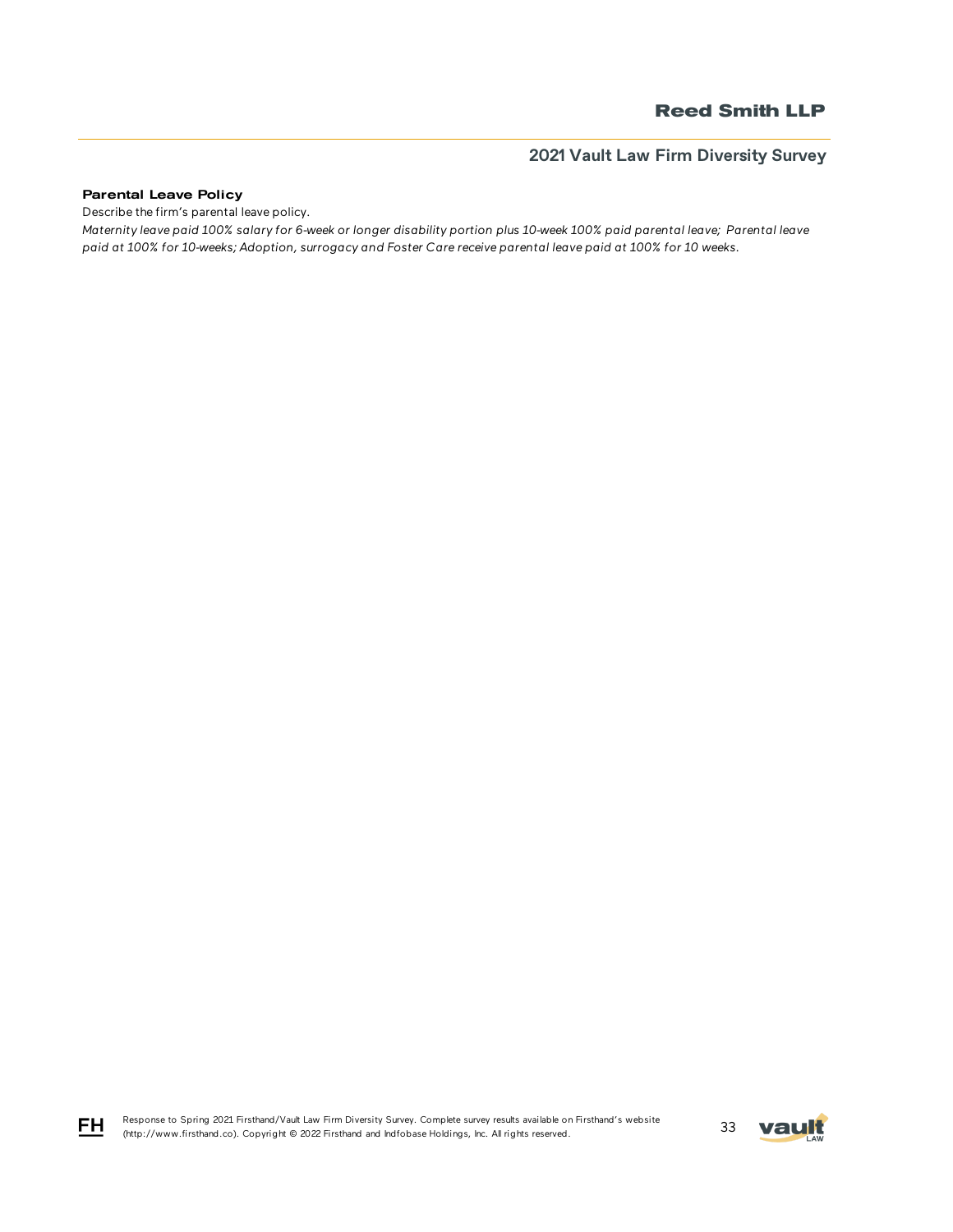#### Support for Parents

What steps has the firm taken to support parents and ensure that their parental status does not adversely affect their opportunities for career advancement?

- Yes Pro rates billable requirements / credit / bonus targets for parents who take leave
- Yes Provides resources for nursing mothers, such as private nursing rooms, breast milk storage, or breast milk shipping
- Yes Offers child care resources, such as onsite day care, back-up child care, etc.
- Yes Provides programs to assist new parents transitioning to leave and/or returning to work after leave (e.g., ramp up/ramp down, flexible hours, Mindful Return)

Feel free to elaborate on the nature of programs and resources the firm makes available to parents.

*At Reed Smith, we take pride in our innovative approach to work/life balance. Our lawyers are positively impacted by the firm's innovative and growing number of initiatives, policies and practices focused on helping lawyers achieve and sustain the balance they desire between their work and other life responsibilities. All of our attorneys are permitted to work flexible hour schedules, work remotely, and work part time if they so desire without penalty to their advancement. Specifically in 2019, we launched our new "Ramp Down" program to compliment the firm's 2018 "Ramp Up" program. "Ramp Down" provides attorneys ample time to gradually wind down their practice responsibilities before taking a leave, while "Ramp Up" provides a four-month-long period to transition back into practice after completing a leave, with no reduction in compensation. Lawyers return to work at a 60% schedule and gradually work up to 100% over four months. Another keystone to making part-time practice equitable, we launched our "True-Up" program in 2019. Our 'True-Up" program compensates lawyers who elect to work a reduced-hours schedule, but find themselves working hours in excess of their reduced hour arrangements. True-Up provides that lawyers will be paid 100% of their FTE.*

*Our unique ReturnRS program supports all lawyers (men and women) before, during, and after a leave of absence. Reed Smith makes a concerted*  effort to include and amplify men's experiences taking leave in order to increase resources for men looking to take leave, as well as normalize men *taking caregiver leave. Experienced ReturnRS Liaisons in each office provide support for our attorneys planning a leave and navigating they return to work utilizing our leave resources. We also provide a workshop on "The Business of Parental Leave," which focuses on how to take a leave of absence with minimal impact on the attorney's career progression, our Mindful Return Program (an e-learning program for parents returning from parental leave), offer MilkStork (a breast-milk shipping service) for traveling attorneys who breastfeed, and provide hospital-grade breast milk pumps in all of the firm's U.S. offices.*



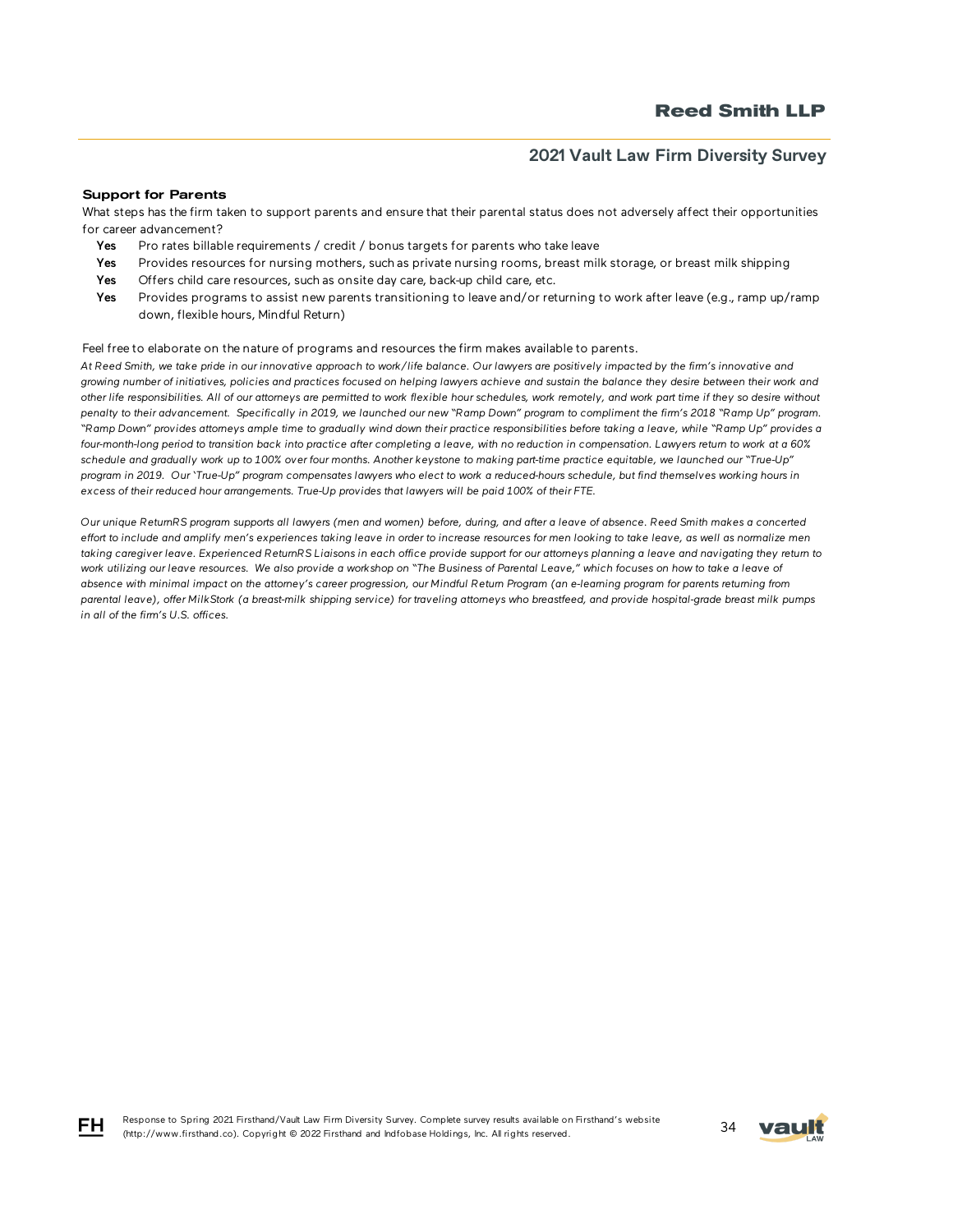## INCLUSIVENESS AND ACCESSIBILTY

#### Equity in Benefits

Do the firm's health care benefits, family leave, and bereavement leave include same-sex spouses and domestic partners? Yes

#### LGBTQ+ Inclusivity

What steps has the firm taken to create an inclusive environment for transgender and gender non-conforming individuals?

- No Provides gender-neutral restrooms/facilities
- Yes Offers health insurance plans that provide equitable benefits for transgender employees and dependents
- Yes Provides an opportunity for employees to share preferred pronouns
- No Uses gender-neutral pronouns in its policies and materials
- Yes Non-discrimination policy explicitly includes "gender identity and expression" as a protected category
- No Other (please elaborate):

#### Accessibility

What steps has the firm taken to create an inclusive environment for attorneys with disabilities?

- Yes Has evaluated and addressed issues of accessibility in firm buildings, workspaces, and parking facilities
- Yes Has a clear and well-communicated process for attorneys to request accommodations or raise other workplace concerns
- Yes Non-discrimination policy explicitly includes "disability" as a protected category
- No Other (please elaborate):



FH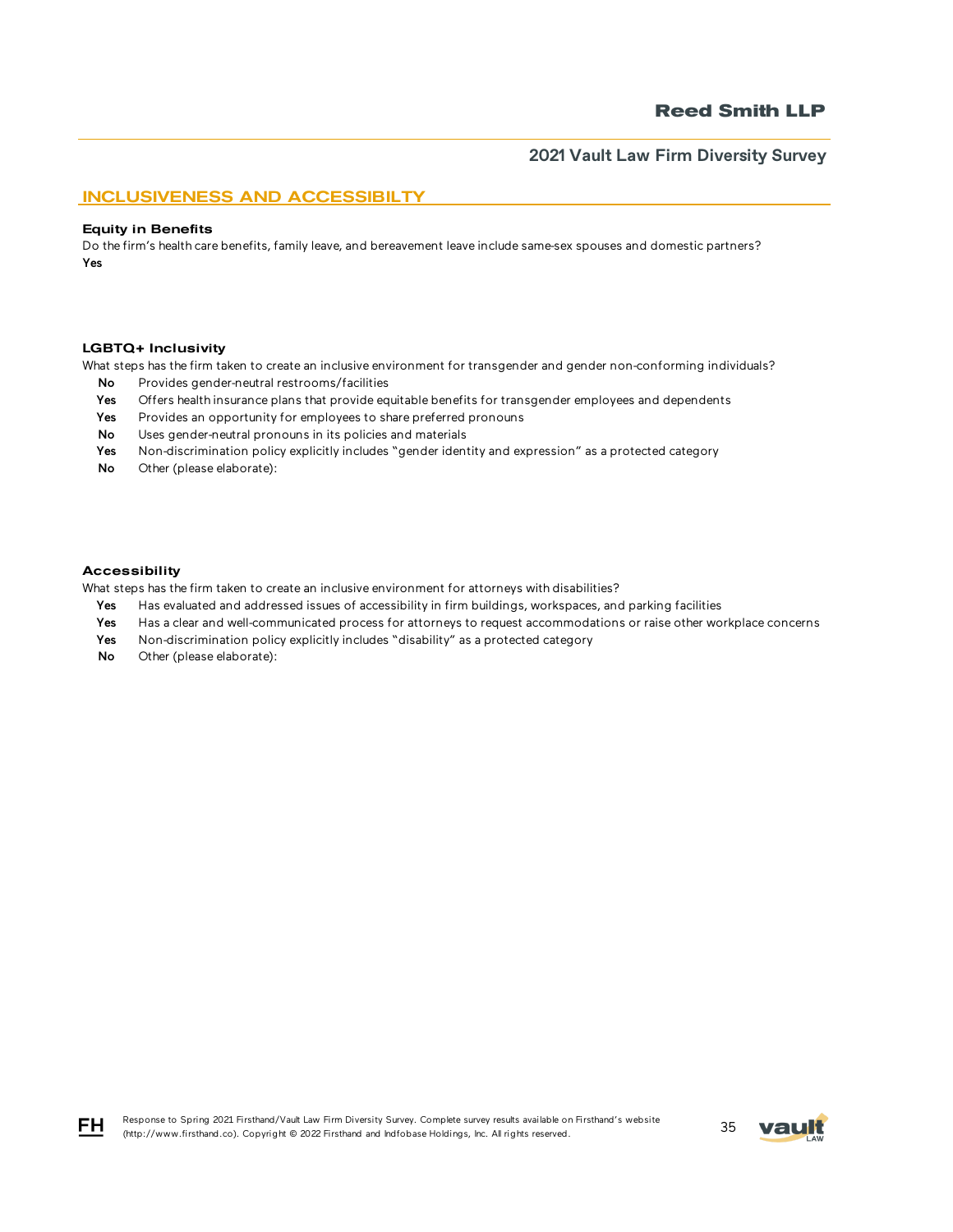# **ATTRITION**

### Departures among U.S. Associates

76 Total Number of Departures among Associates in 2020:

| Demographics                              | Men | Women | Nonbinary | Unknown |
|-------------------------------------------|-----|-------|-----------|---------|
| Race / Ethnicity                          | 45  | 31    |           |         |
| American Indian or Alaska Native          |     |       |           |         |
| Asian                                     |     |       |           |         |
| Black or African-American                 |     | 5     |           |         |
| Hispanic or Latinx                        | 6   |       | Ω         |         |
| Native Hawaiian or Other Pacific Islander |     |       |           |         |
| White                                     | 31  | 22    |           |         |
| Two or More Races                         |     |       |           |         |
| Other or Unknown                          |     |       |           |         |
| <b>Additional Demographics</b>            |     |       |           |         |
| $LGBTQ+$ Individuals                      |     |       |           |         |
| Individuals with Disabilities             |     |       |           |         |
|                                           |     |       |           |         |

### Departures among U.S. Partners

34 Total Number of Departures among U.S. Partners in 2020:

| Demographics                              | Men | <b>Women</b> | Nonbinary | Unknown |
|-------------------------------------------|-----|--------------|-----------|---------|
| Race / Ethnicity                          | 26  |              |           |         |
| American Indian or Alaska Native          |     |              |           |         |
| Asian                                     |     |              |           |         |
| Black or African-American                 |     |              |           |         |
| Hispanic or Latinx                        |     |              |           |         |
| Native Hawaiian or Other Pacific Islander |     |              |           |         |
| White                                     | 21  |              |           |         |
| Two or More Races                         |     |              |           |         |
| Other or Unknown                          |     |              |           |         |
| <b>Additional Demographics</b>            |     |              |           |         |
| $LGBTQ+$ Individuals                      |     |              |           |         |
| Individuals with Disabilities             |     |              |           |         |
|                                           |     |              |           |         |

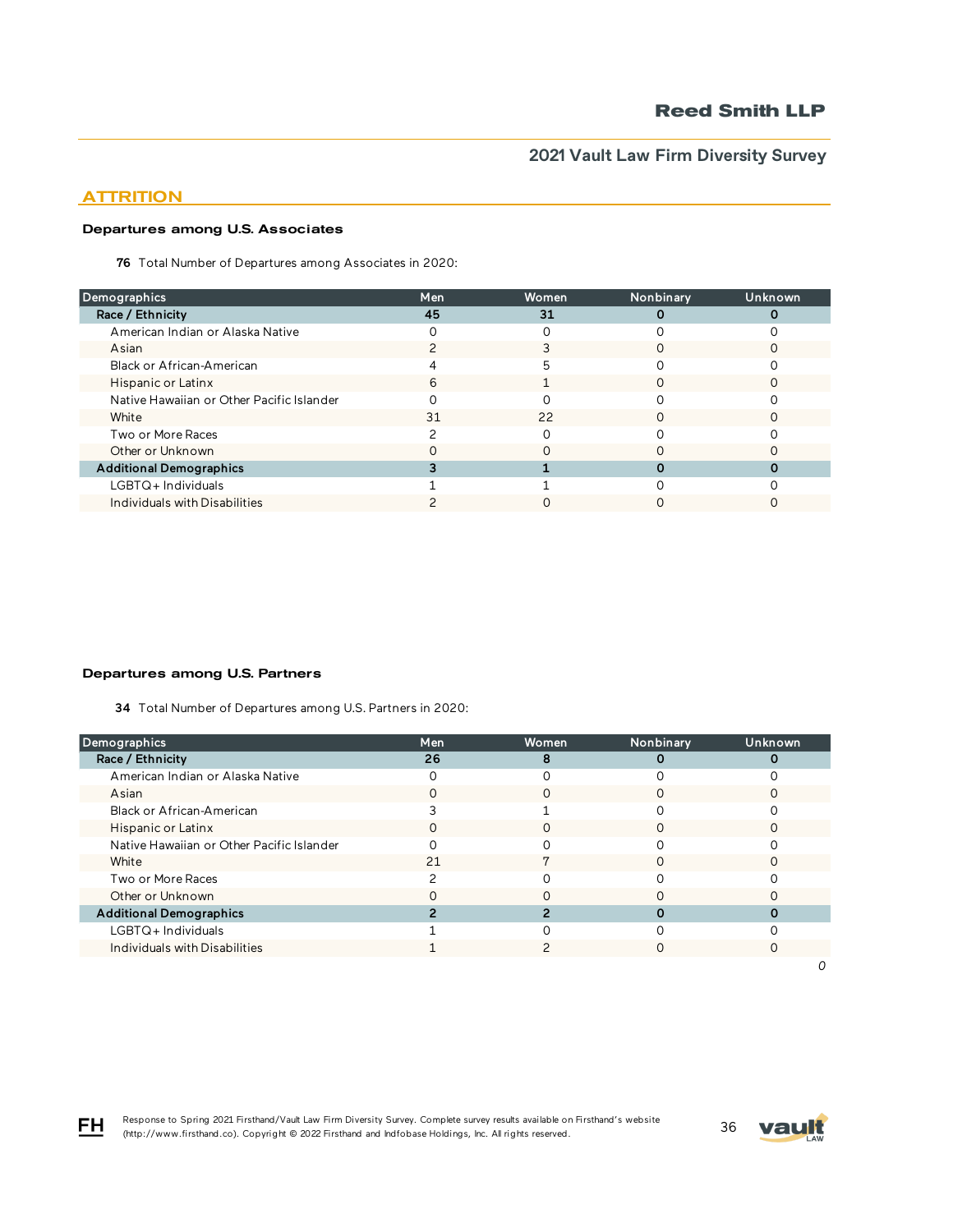# Departures among U.S. Counsel / Of Counsel and Non-Partner-Track Attorneys

44 Total Number of Departures among U.S. Counsel and Non-Partner-Track Attorneys in 2020

| Demographics                              | Men | Women | Nonbinary | Unknown |
|-------------------------------------------|-----|-------|-----------|---------|
| Race / Ethnicity                          | 26  | 17    |           |         |
| American Indian or Alaska Native          |     |       |           |         |
| Asian                                     |     |       |           |         |
| Black or African-American                 |     |       |           |         |
| Hispanic or Latinx                        | O   | O     | ∩         |         |
| Native Hawaiian or Other Pacific Islander |     |       |           |         |
| White                                     | 24  | 14    |           |         |
| Two or More Races                         |     |       |           |         |
| Other or Unknown                          |     |       |           |         |
| <b>Additional Demographics</b>            |     |       |           |         |
| LGBTQ+Individuals                         |     |       |           |         |
| Individuals with Disabilities             |     |       |           |         |

FH

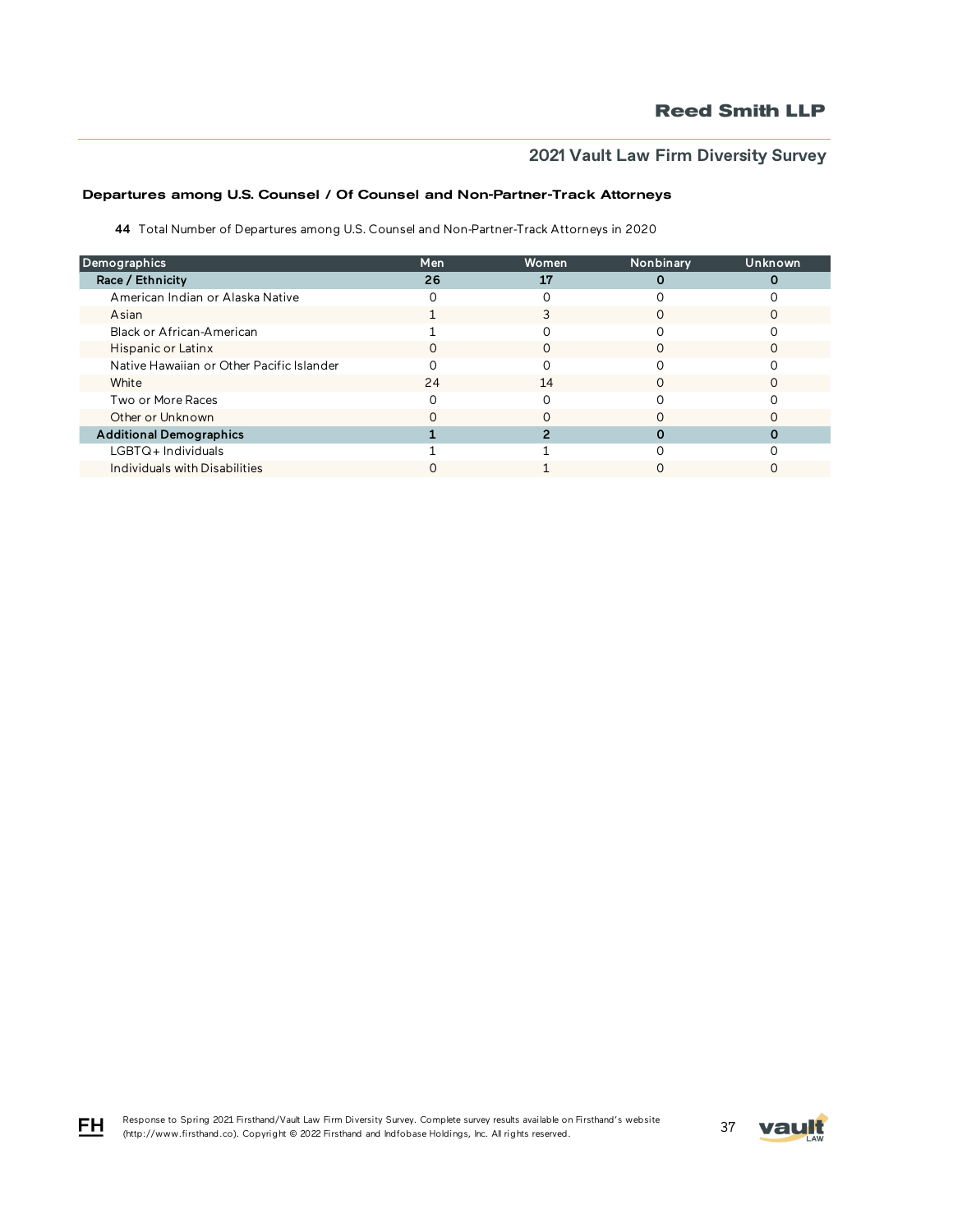# SUCCESSES AND PRIORITIES

#### Top Three Accomplishments

What are the firm's top three accomplishments or areas in which the firm has had its greatest success with respect to fostering diversity, equity, and inclusion within the firm?

#### #1

FH

*We have had a number of accomplishments in the area of diversity, equity and inclusion in the past year. Three to focus on are our 1) Commitment to Diversity Recruiting in a newly created role, our 2) Adopting 'credit' for hours spent in fostering DE&I and our 3) Ongoing commitment to increasing the diversity of our leadership and firm attorneys through the Mansfield 3.0+ certification.* 

### *New Executive Diversity Recruiting Role*

*In the past year, Reed Smith created a new position, the Executive Director of Diversity Recruiting (EDDR): New York Partner Geoff Young serves in this role. Working closely with Casey Ryan, Reed Smith's Global Head of Legal Recruiting, as well as the firm's Senior Management Team, and its Global Chief of Diversity, Equity and Inclusion; Chief Human Resources Officer; Director of Legal Recruiting; and Business Inclusion Group leaders, As the EDDR, Geoff leads the firm's strategic efforts to generate a pipeline of diverse talent, convert the pipeline into hires, and*  burnish the firm's reputation as an employer of choice for diverse talent. Geoff leads the generation of a pipeline of *outstanding diverse talent and conversion of that pipeline into hires, in alignment with Reed Smith's Racial Equity Action Plan. He serves a critical role in the firm's efforts towards building its reputation as an employer of choice for diverse talent, and works to effect positive change across the entire recruiting process.*

We recruit diverse attorneys using a variety of outlets. We actively recruit from each of the HBCU law schools and *in 2020 developed a partnership with Southern University Law Center whereby the firm provides a stipend and summer associate position to a selected student. For lateral opportunities, we seek candidates through the*  extensive networks of our diverse lawyers and membership in diverse lawyer organizations. Lateral candidates are required to demonstrate their commitment to diversity, equity, and inclusion in the answers they provide to our *lateral recruiting questionnaire.*

*Working with other executive staff, Geoff leads the generation of a pipeline of outstanding diverse talent and conversion of that pipeline into hires, in alignment with Reed Smith's Racial Equity Action Plan. (see an explanation of REAP in our goals below). Geoff and his team address diversity recruiting from a number of perspectives: The team oversees the lateral recruitment strategy for diverse talent, and requests that our recruiters always provide a diverse slate of candidates. This team works with law school affinity groups, including our African American, Latinex, LGBTQ+ and Asian American Pacific Islander teams to host and sponsor events to help build the pipeline of diverse talent. And, we have expanded our diverse recruiting efforts for the professional staff.*

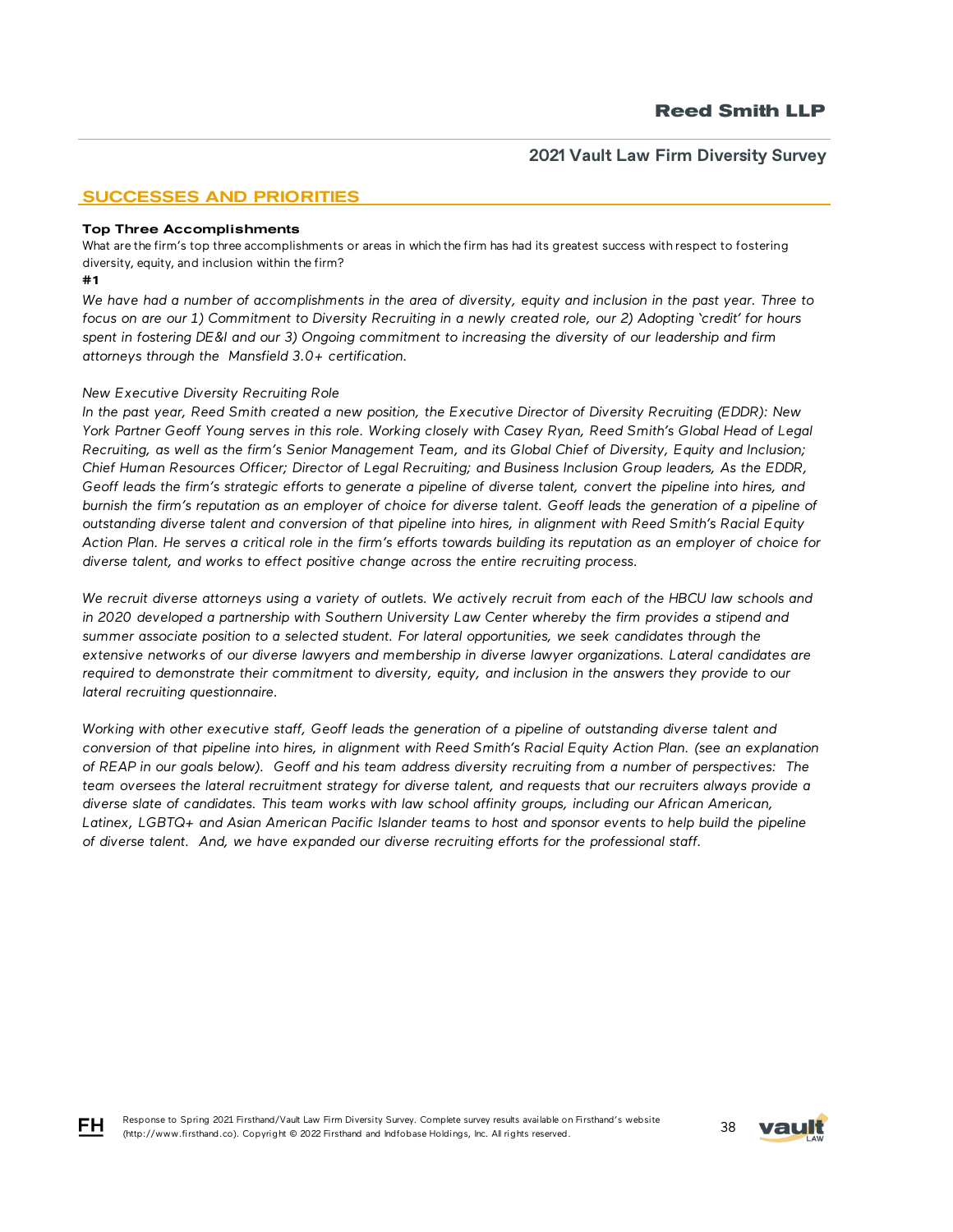### Top Three Accomplishments

What are the firm's top three accomplishments or areas in which the firm has had its greatest success with respect to fostering diversity, equity, and inclusion within the firm?

#2

FH.

*Billable Credit for DE&I Activities*

*All timekeepers at Reed Smith can receive billable credit for up to 50 hours of work and activities related to DE&I efforts, to our women's initiative (WINRS), or to our REAP.*

*Qualifying activities include:*

*Leadership and advocacy*

*•Serving in a leadership role on the firm's DE&I, REAP, or WINRS committee or a subcommittee, or one of the firm's business inclusion groups*

*•Leading or organizing DE&I, REAP, or WINRS events, activities, or projects*

*•Presenting at, or preparing materials for, DE&I, REAP, or WINRS programs*

*•Developing or delivering training programs on DE&I or gender-related issues*

*Training and development*

*•Participating in client-related DE&I, REAP, or WINRS activities*

*•Attending training programs or conferences on DE&I or gender issues*

*•Participating in the firm's reverse mentoring program, or serving as a mentor or sponsor in programs designed to support diverse talent*

*The firm gives billable credit for work that is directly related to diversity efforts. Billable credit is a key factor in determining compensation.*

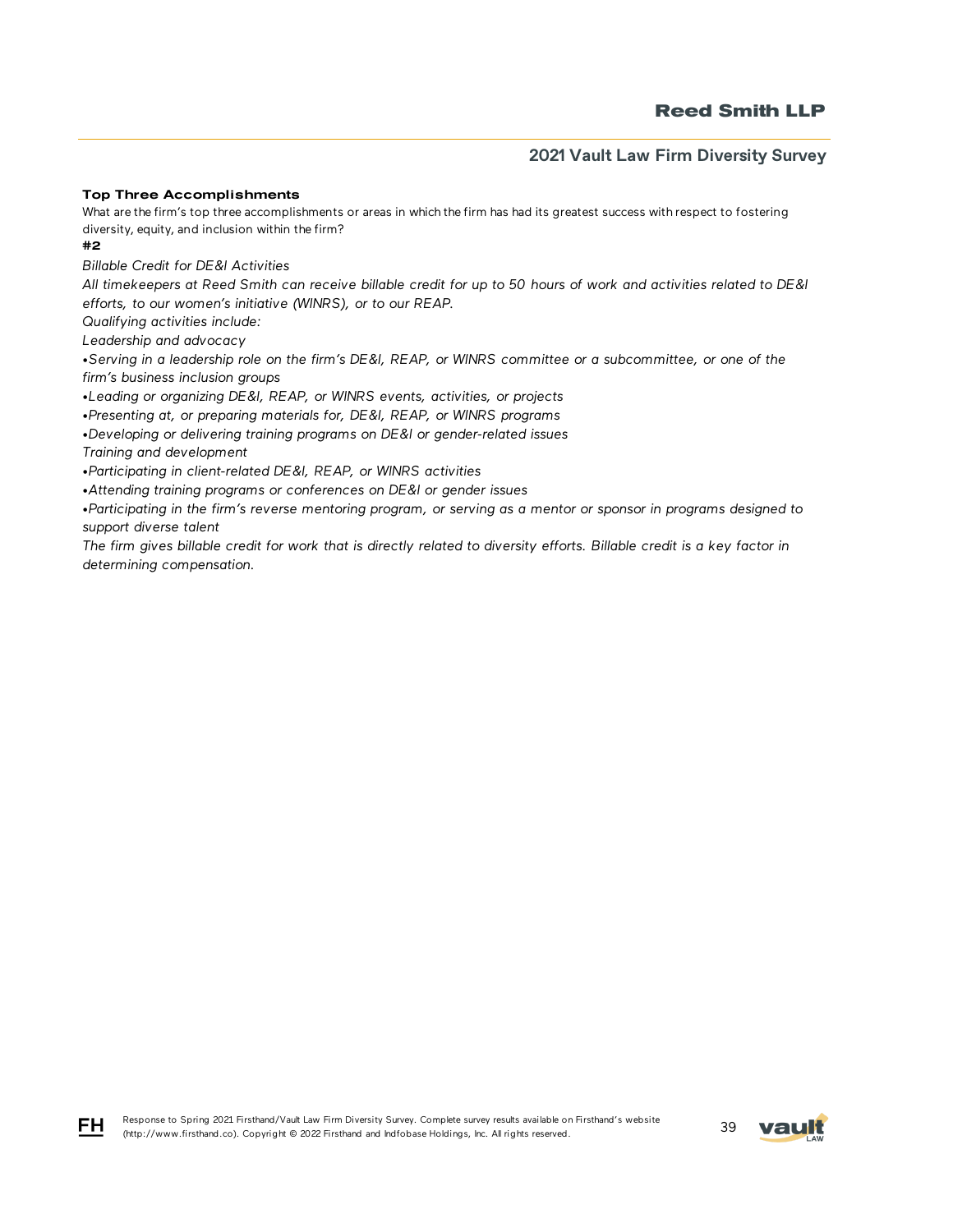## Top Three Accomplishments

What are the firm's top three accomplishments or areas in which the firm has had its greatest success with respect to fostering diversity, equity, and inclusion within the firm?

## #3

FH.

## *Achieving Mansfield 3.0+ Certification*

*As one of 64 trailblazing firms that have adopted the Mansfield Rule, Reed Smith is devoted to expanding the representation of women attorneys, attorneys of color, and in its leadership by broadening the pool of candidates considered for promotion. We not only meet-- but greatly exceeded -- the minimum thresholds for Certification (see chart below). Mansfield Rule Certification 3.0 measures whether law firms have affirmatively considered at least 30 percent women, attorneys of color, with disabilities, and LGBTQ+ attorneys for leadership and governance roles, equity partner promotions, formal client pitch opportunities, and senior lateral positions. We received this certification after completing a 12-month plan. Reed Smith achieved Mansfield Certification Plus status, which requires that a firm reach at least 30 percent women, those with disabilities, and those from underrepresented groups in a significant number of their current leadership roles and committees. We achieved 3.0+ certification this year.* 

We believe that our adherence to the Mansfield Rule has given us access to a broader pool of candidates, as well *as bringing forward candidates who, although perhaps not quite ready for such positions, have the ability and potential to be prepared for them in the near future. Reed Smith is also proud to sit on the advisory committee for the Mansfield Rule's upcoming expansion to the UK.*

*Reed Smith is currently working to achieve Mansfield 4.0 Certification*

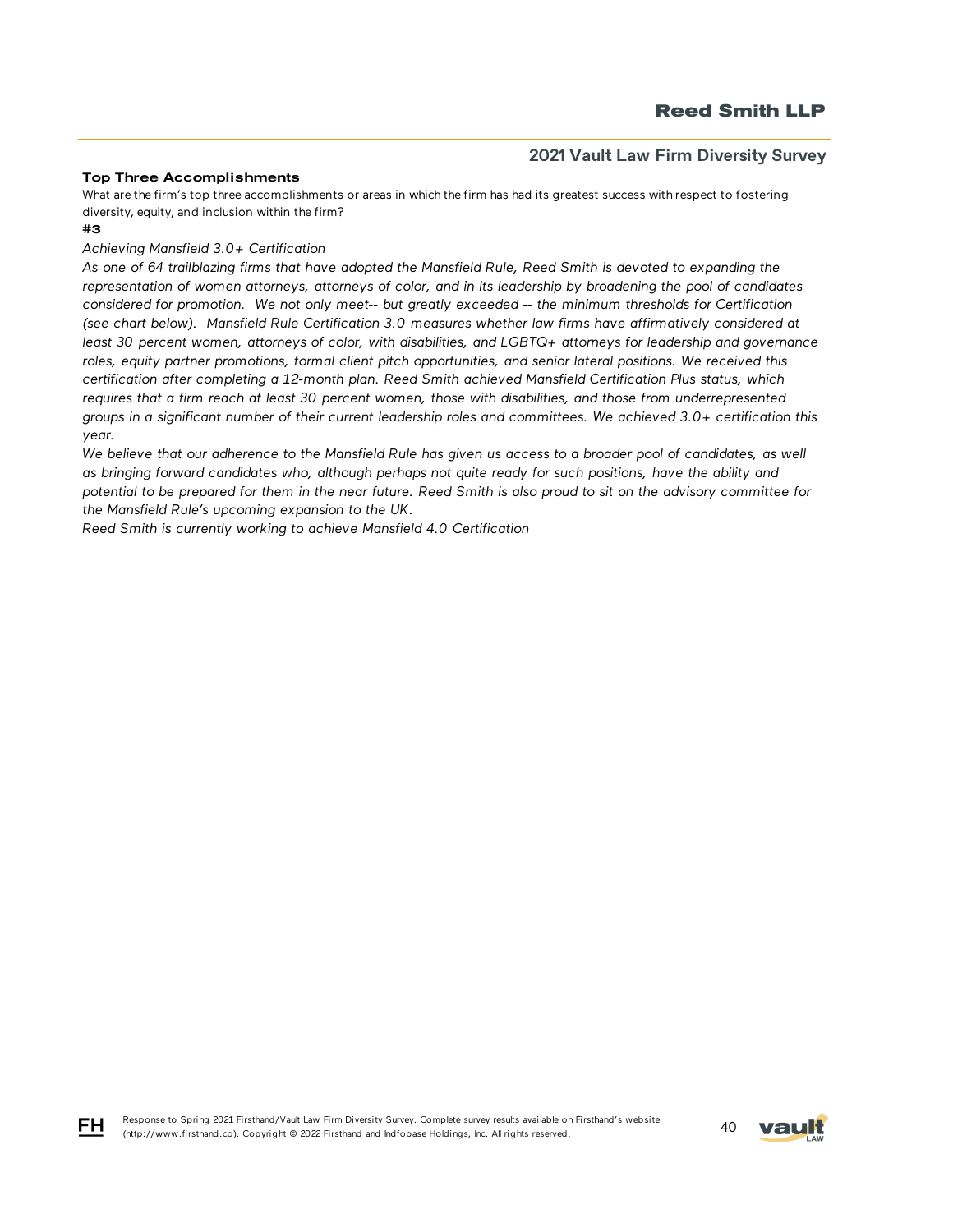### Top Three Priorities

What are the firm's top three priorities for advancing diversity, equity, and inclusion within the firm moving forward? #1

*We have three priorities over the next year: Project Gold Standard (our Diversity, Equity & Inclusion strategy project), DE&I Talent Pipeline Program and our Racial Equity Action Program (REAP).*

It is Reed Smith's vision to be the 'standard bearer' for diversity, equity and inclusion best practices within our *industry. Today we are recognized as leaders for many aspects of our program, but we are always evolving to stay at the leading edge of this agenda and to support other organisations to do likewise. The framework we employ*  that guides us toward our vision and the change program connected to it is called Project Gold Standard; it sets out *our DE&I goals and provides us with the benchmarks for tracking our progress.* 

### *Project Gold Standard*

*The 7 goals we are committed to are as follows:*

### *1.Representative diversity*

*We have a workforce representative of the populations we serve and the communities we live and work in. This includes diversity of thought and demographic diversity: age, gender, lived experiences, religion, disability, veteran status, gender identity, sexual orientation, socio-economic background and race/ethnicity.* 

*We continue to be intentional in ensuring that diversity and diversity of thought is a consideration in every firm*  decision and outcome. From recruitment and hiring, promotions, to the installation of leaders, the allocation of *work and business development opportunities, and the implementation or firmwide initiatives and policies.*

#### *2.Equity*

*Ensuring equity is woven into the fabric of our firm by continuously assessing all policies, practices and procedures, both formal and informal, to ensure they are equitable and free of bias. Ensuring that our attorneys and professional staff have equal and equitable access to resources, professional development opportunities, and networks. Sponsorship, mentorship and allyship is available across all demographics, with senior leaders personally investing and aiding in the advancement of diverse talent.*

## *3.A culture of inclusion*

*A workplace environment, rooted in teamwork and collaboration; every person's diversity, thoughts and opinions are celebrated. People feel encouraged, accessed, invited, considered, respected, their ideas advanced and reflected at all levels in all interactions, conversation and communications. People are encouraged to connect, work and learn across differences, and to engage in open and honest communications and collaborations. 4.Belonging*

*All individuals feel a part of the organization because they are supported, accepted, welcomed, valued and are able to express themselves and be authentic in the workplace.*

*5.Visible leadership and leading profile*

*Being widely recognized as the standard bearer for DE&I in the legal community, be it outside counsel, in-house or academia, and inviting challenging conversations among organizational leaders with an eye towards promoting change and advancing equity and inclusion.*

### *6.Followership*

*Having an influential presence in the industry and a continually growing population of clients, government and community organizations, academia, individuals, other stakeholders who follow us and with whom we are invested, partner and collaborate with in driving our mission.*

### *7.Ground breaking innovation*

*Continually raising the bar in our industry and beyond for DE&I, through innovative and evolving programming, processes, technology, thought leadership. We invite our clients to participate in the ongoing evolution of Project Gold Standard, and to partner with us where we have shared goals. Client feedback is an important aspect of how*  we measure our performance across all of our goals and we expect them to feel and experience the difference our *DE&I program makes.*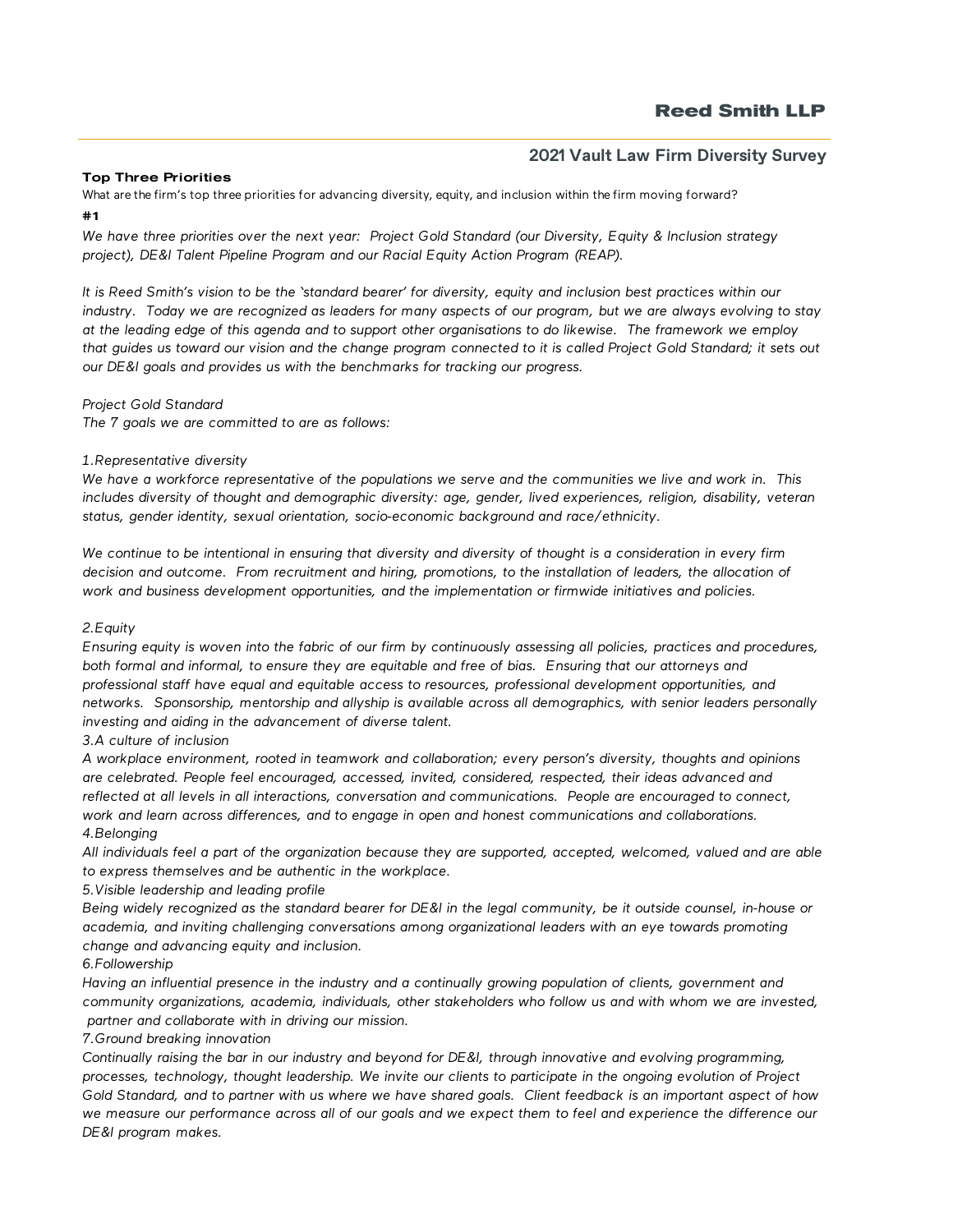**FH** 

Response to Spring 2021 Firsthand/Vault Law Firm Diversity Survey. Complete survey results available on Firsthand's website and the data than the data the mode that the data the moder than difference the moder than differe

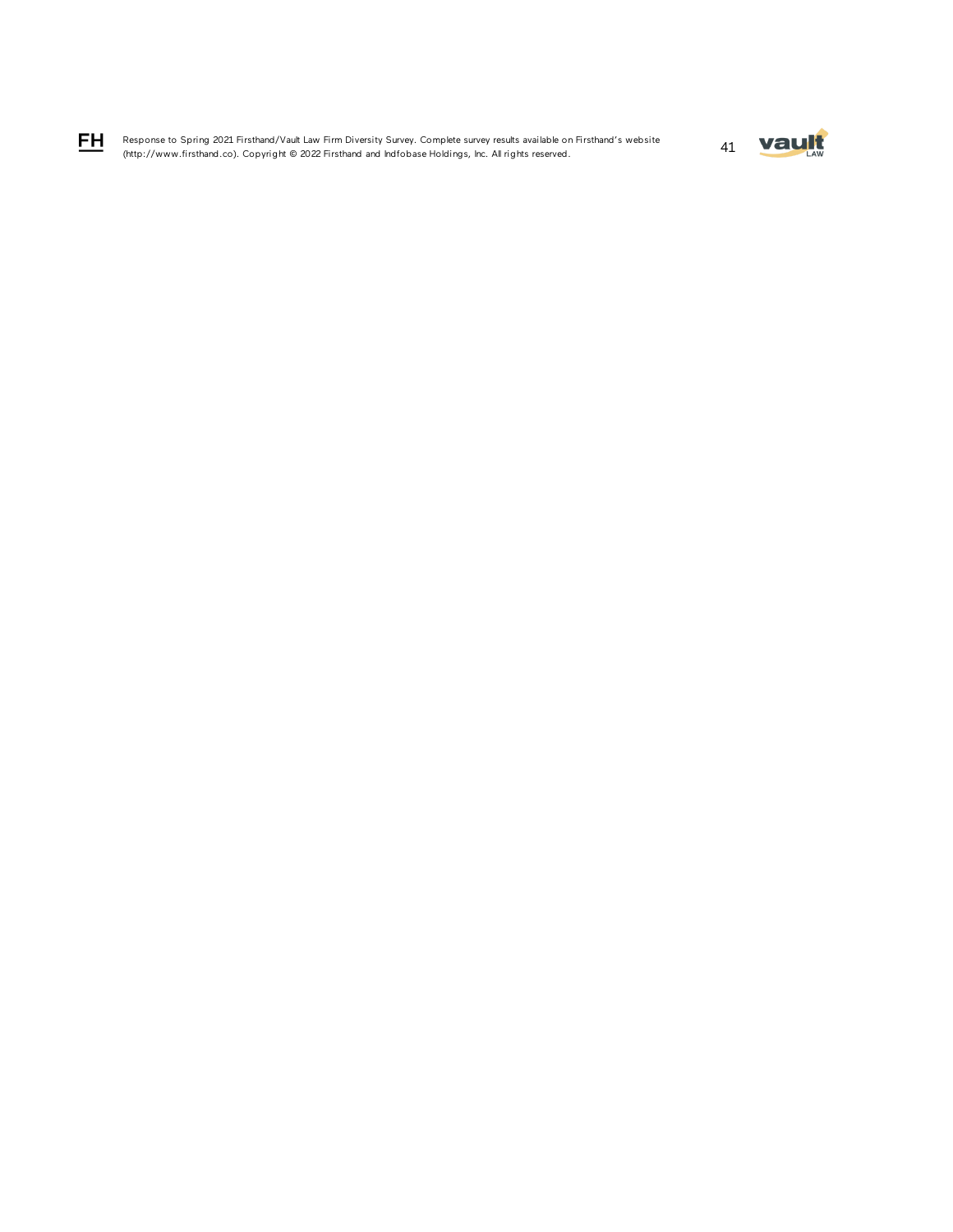## Top Three Priorities

What are the firm's top three priorities for advancing diversity, equity, and inclusion within the firm moving forward?

#2

*DEI Talent Pipeline Program*

*At Reed Smith we recognize that diversity is imperative to providing innovative client service. While we have*  expanded our efforts to recruit diverse talent, we have also expanded our efforts to develop our existing talent *through our formal talent pipeline program. To support these efforts, we have expanded our team to include a DEI Talent Pipeline specialist and a DEI executive coach.* 

*Through this program we are able to (1) identify high performing diverse talent early and provide them with resources to develop skills for future leadership roles and advancement, (2) identify diverse employees with existing gaps and provide resources necessary for their success, (3) actively engage partners and senior leaders in our talent development practices.* 

*Ultimately our goals are (1) to increase the number of diverse attorneys and professional staff in leadership roles, (2) ensure that diverse talent receive individualized professional development, (3) lower the attrition rate of our diverse talent.*



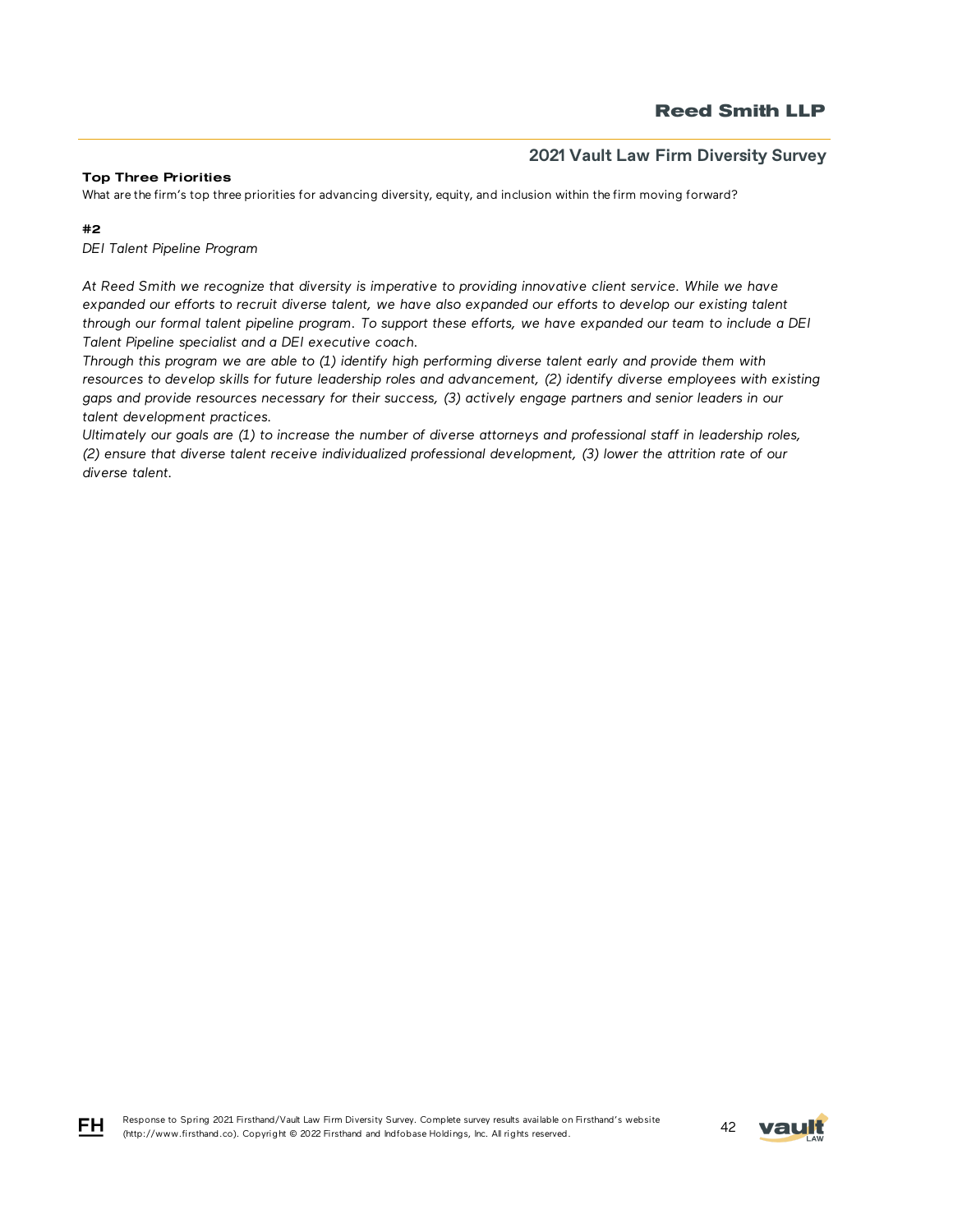### Top Three Priorities

What are the firm's top three priorities for advancing diversity, equity, and inclusion within the firm moving forward? #3

*Continuing our Racial Equity Action Plan (REAP)*

*Our Racial Equity Action Plan (REAP), is a framework enacted with the full endorsement of the Senior Management Team (SMT) and the Executive Committee, and supported by people at all levels throughout the firm. Our Global Managing Partner, Sandy Thomas, chairs the Task Force, with the aim of holistically re-imagining our business practices and habits to promote racial equity. Additionally, every member of the SMT at Reed Smith has personally pledged to do their part to enact measurable change in their area(s) of influence.*

*REAP centers on three priorities:*

*Internal wellbeing and learning – advance the recruitment and retention of, and leadership opportunities for, Black lawyers and personnel.*

*Pro bono and community engagement – including work with local and national organizations for justice system reform, equal economic opportunities and defense against discrimination.*

*Client engagement – working to increase diversity efforts with clients through strategic business partnerships, creating client and law firm learning opportunities, seeking increased pro bono collaboration opportunities involving Racial Equity, Criminal Justice Reform and Legal Process.*

*In particular, the firm has developed specific targets to improve the representation of Black lawyers and other Black professionals at the firm, and has created a new role of Executive Director of Diverse Recruiting to spearhead the increased focused on recruiting diverse talent.*

*To meet the priorities laid out in the REAP, Reed Smith has committed to the following:*

*Recruiting: 50 percent increase of Black lawyers across Reed Smith by 2024. The firm will take a strategic approach to lateral recruiting, to aggressively grow the number of Black lawyers in our business. Additionally, the firm will expand the field of law schools it targets, actively engaging with Black Law School Association chapters and school administrations, and working with clients to vet and recruit legal talent.*

*We are investing in attracting and retaining Black lawyers, starting from law school recruiting efforts, to secondment engagements, to creating high level relationship development opportunities. The biggest factor in hiring and retaining diverse professionals has been ensuring there is a sufficient number of similar diverse professionals in senior positions. This form of diverse representation provides meaningful mentoring opportunities, but also serves as effective modeling for more junior professionals so they can see a path forward for themselves at the firm. To address this challenge, a significant part of REAP is focused on the hiring and retaining more diverse professionals. Retention: Improve Black lawyer and staff attrition rates consistent with firm-wide attrition rate by 2024. To ensure that Black lawyers and staff are afforded the opportunities they need to succeed, Reed Smith will institute a work allocation program to track the distribution of complex, high-value, high-visibility client work and put in place processes that ensure work is distributed consistently across the firm. Furthermore, the firm will enhance its extensive training and development programs focused on law firm economics, the path to partnership and client / business development – key elements for successful careers in large law firms. Finally, Reed Smith will examine its compensation structure to ensure that gaps in credit allocation – a longstanding issue among Black lawyers across much of Big Law – are corrected, and that promotions are made with intentionality toward desired results. Leadership: Increase percentage of Black leadership in the firm by 30 percent by 2024. Reed Smith is committed to increasing the representation of Black lawyers across all areas of firm leadership, be it as office managing partners, practice group leaders, or other firm management roles. Additionally, it will increase the representation of Black staff in managerial roles across all administrative functions in the firm. To ensure that Black lawyers and staff are well-positioned to assume leadership roles, the firm will: (1) engage with leading universities and executive leadership organizations for management training and development programs and (2) develop a client mentorship program.*

*The measures already in place as part of the REAP include expanding the schools from which the firm historically*  recruits to target schools rich in diverse students (such as Historically Black Colleges and Universities (HBCU));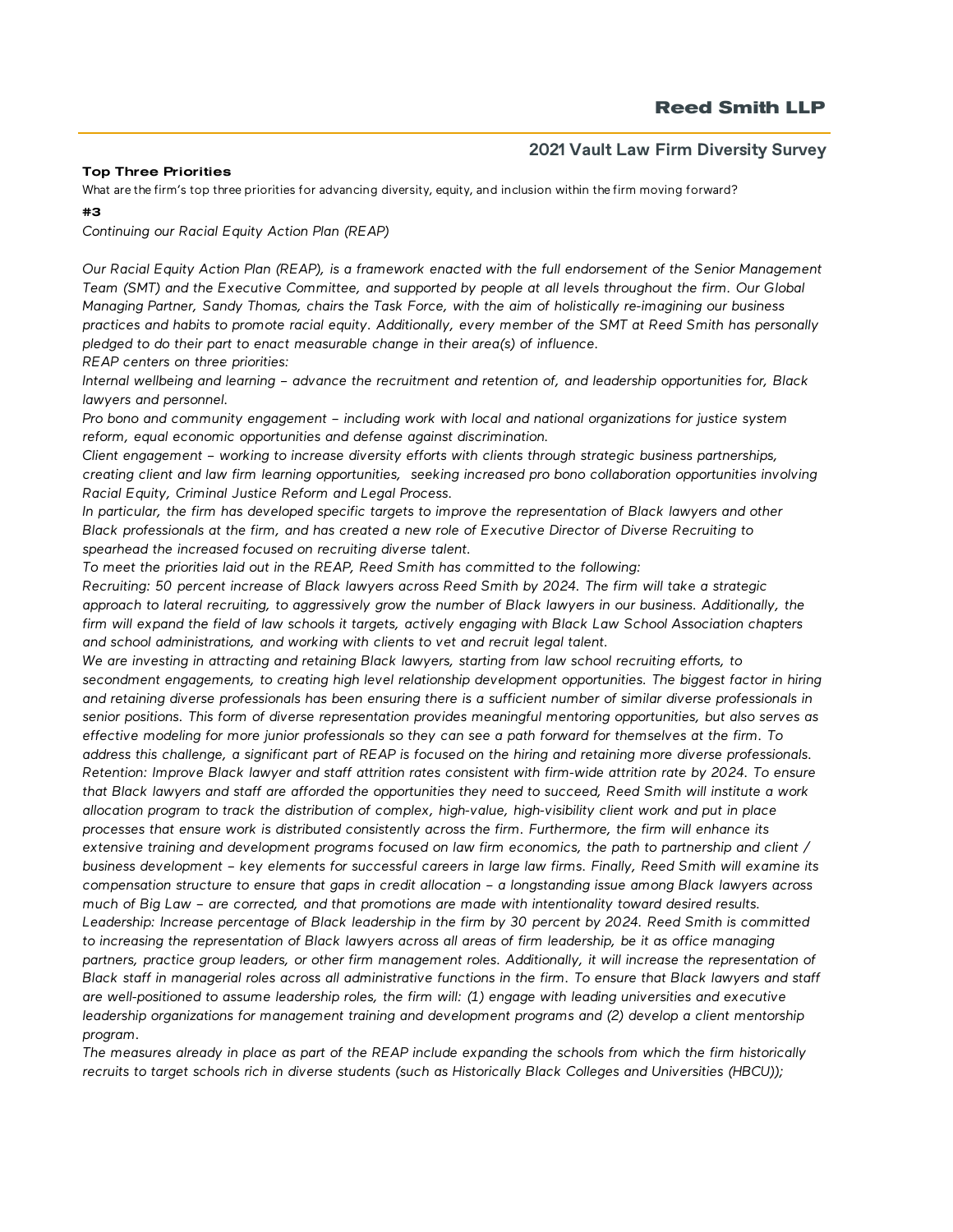*creating new fellowship programs targeting diverse students, and identifying new and existing recruiters that can effectively assist in the recruitment of diverse professionals. In addition, through REAP, the firm is developing new ways to strengthen its existing practices of work allocation, mentoring and community-building to better serve diverse professionals.*

FH

Response to Spring 2021 Firsthand/Vault Law Firm Diversity Survey. Complete survey results available on Firsthand's website Response to Spring 2021 Firsthand/Vault Law Firm Diversity Survey. Complete survey results available on Firsthand's website<br>(http://www.firsthand.co). Copyright © 2022 Firsthand and Indfobase Holdings, Inc. All rights rese